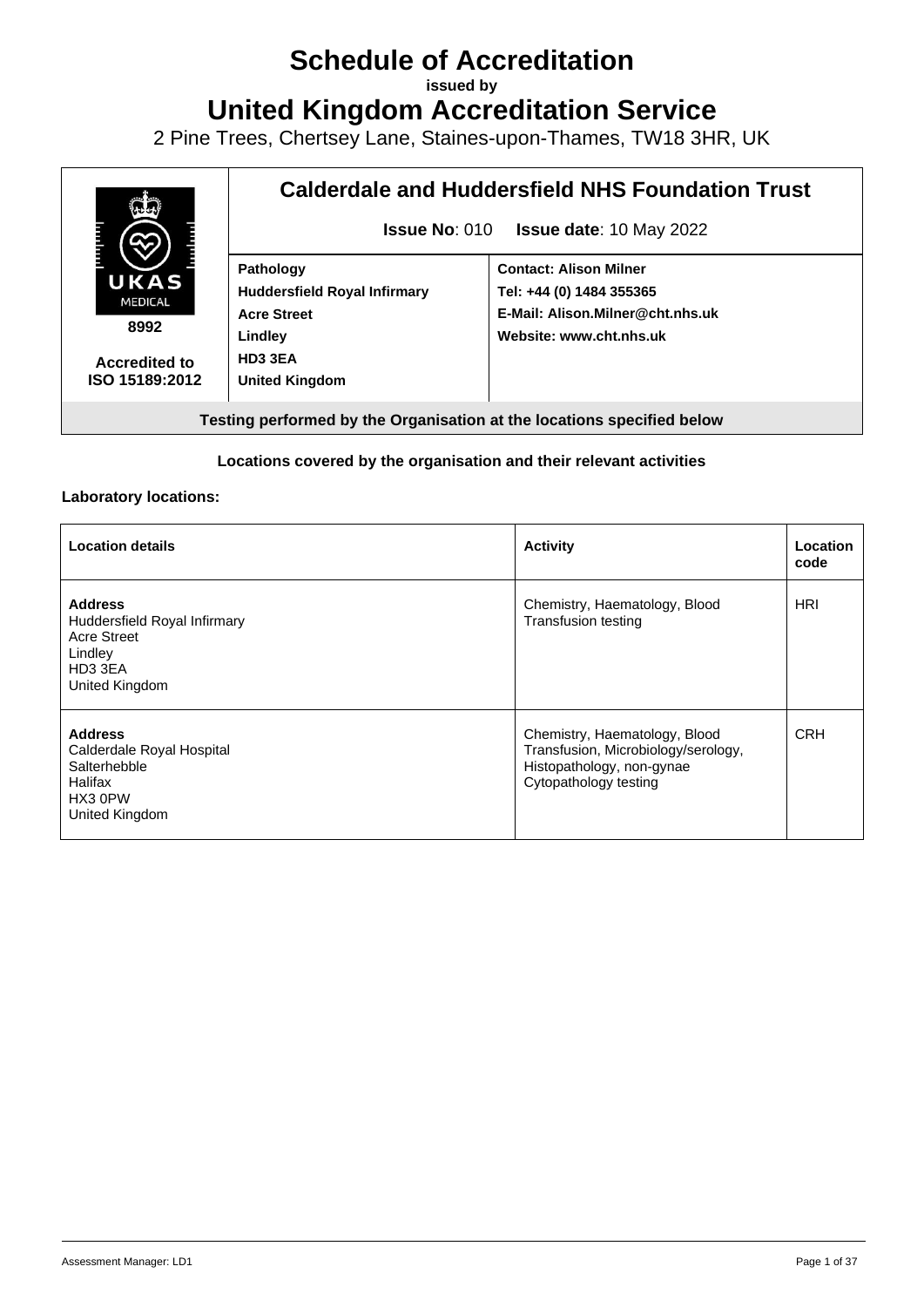|                                                | <b>Schedule of Accreditation</b><br>issued by<br><b>United Kingdom Accreditation Service</b><br>2 Pine Trees, Chertsey Lane, Staines-upon-Thames, TW18 3HR, UK |
|------------------------------------------------|----------------------------------------------------------------------------------------------------------------------------------------------------------------|
| UKAS<br><b>MEDICAL</b>                         | <b>Calderdale and Huddersfield NHS Foundation Trust</b>                                                                                                        |
| 8992<br><b>Accredited to</b><br>ISO 15189:2012 | <b>Issue No: 010</b><br><b>Issue date: 10 May 2022</b>                                                                                                         |

# **Site activities performed away from the laboratories:**

| <b>Location details</b>      | <b>Activity</b>                                                                          |
|------------------------------|------------------------------------------------------------------------------------------|
| Huddersfield Royal Infirmary | Phlebotomy (Outpatients)                                                                 |
|                              | Blood issue fridge (designated secure room off the<br>main corridor outside pathology)   |
|                              | Body Store:<br>Storage of bodies<br>Record keeping (body identification and audit trail) |
|                              | Block, slide and record storage                                                          |
| Calderdale Royal Hospital    | Phlebotomy (Outpatients)                                                                 |
|                              | Blood issue fridge (sample reception waiting area<br>and Labour ward)                    |
|                              | Body Store:<br>Storage of bodies<br>Record keeping (body identification and audit trail) |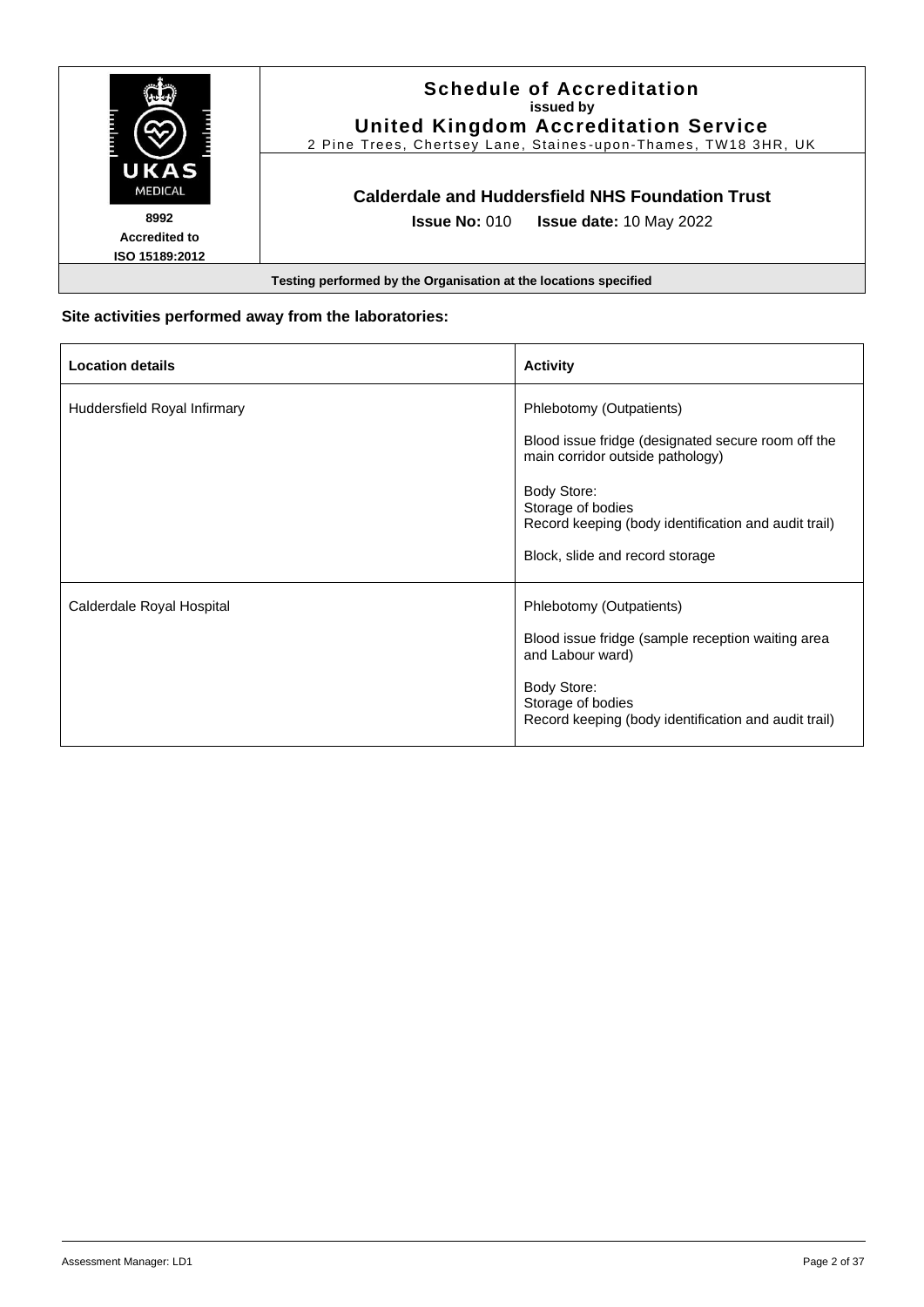

| Materials/Products tested        | Type of test/Properties<br>measured/Range of<br>measurement                                     | Standard specifications/<br>Equipment/Techniques used                                                              | Location<br>Code |
|----------------------------------|-------------------------------------------------------------------------------------------------|--------------------------------------------------------------------------------------------------------------------|------------------|
| <b>HUMAN BODY FLUIDS</b>         | <b>Clinical Biochemistry</b><br>examination activities for the<br>purpose of clinical diagnosis | In house documented methods<br>incorporating manufacturers'<br>instructions where relevant                         |                  |
|                                  |                                                                                                 | Siemens Advia XPT(HRI)<br>Siemens Advia 1800 (CRH)<br>Using suppliers methods unless<br>otherwise stated and SOPs: |                  |
| Serum                            | <b>Angiotensin Converting</b><br>Enzyme                                                         | Enzymatic<br>LI 820-260                                                                                            | <b>HRI</b>       |
| Serum, plasma (Li Hep)           | Albumin                                                                                         | Bromocresol green<br>LI 820-260                                                                                    | HRI, CRH         |
| Serum, plasma (Li Hep)           | Alkaline Phosphatase                                                                            | <b>IFCC Standardised Method</b><br>LI 820-260                                                                      | HRI, CRH         |
| Serum, plasma (Li Hep)           | Alanine Transaminase                                                                            | Enzymatic tris buffer, modified<br><b>IFCC</b><br>LI 820-260                                                       | HRI, CRH         |
| Plasma (Li Hep)                  | Ammonia                                                                                         | Enzymatic end point<br>LI 820-260                                                                                  | HRI, CRH         |
| Serum, plasma (Li Hep)           | Amylase                                                                                         | Enzymatic, blocked pNPG7<br>LI 820-260                                                                             | HRI, CRH         |
| Serum, plasma (Li Hep)           | Aspartate Transaminase                                                                          | Enzymatic, tris buffer modified<br><b>IFCC LI 820-260</b>                                                          | <b>HRI</b>       |
| Serum, plasma (Li Hep)           | <b>Bicarbonate</b>                                                                              | Enzymatic<br>LI 820-260                                                                                            | HRI, CRH         |
| Serum                            | Bile acids                                                                                      | Colorimetric<br>SOP 820-260                                                                                        | <b>HRI</b>       |
| Serum, plasma (Li Hep)           | <b>Total Bilirubin</b>                                                                          | Vanadate oxidation<br>LI 820-260                                                                                   | HRI, CRH         |
| Serum, plasma (Li Hep),<br>Urine | Calcium                                                                                         | Arsenazo<br>LI 820-260                                                                                             | HRI, CRH         |

# DETAIL OF ACCREDITATION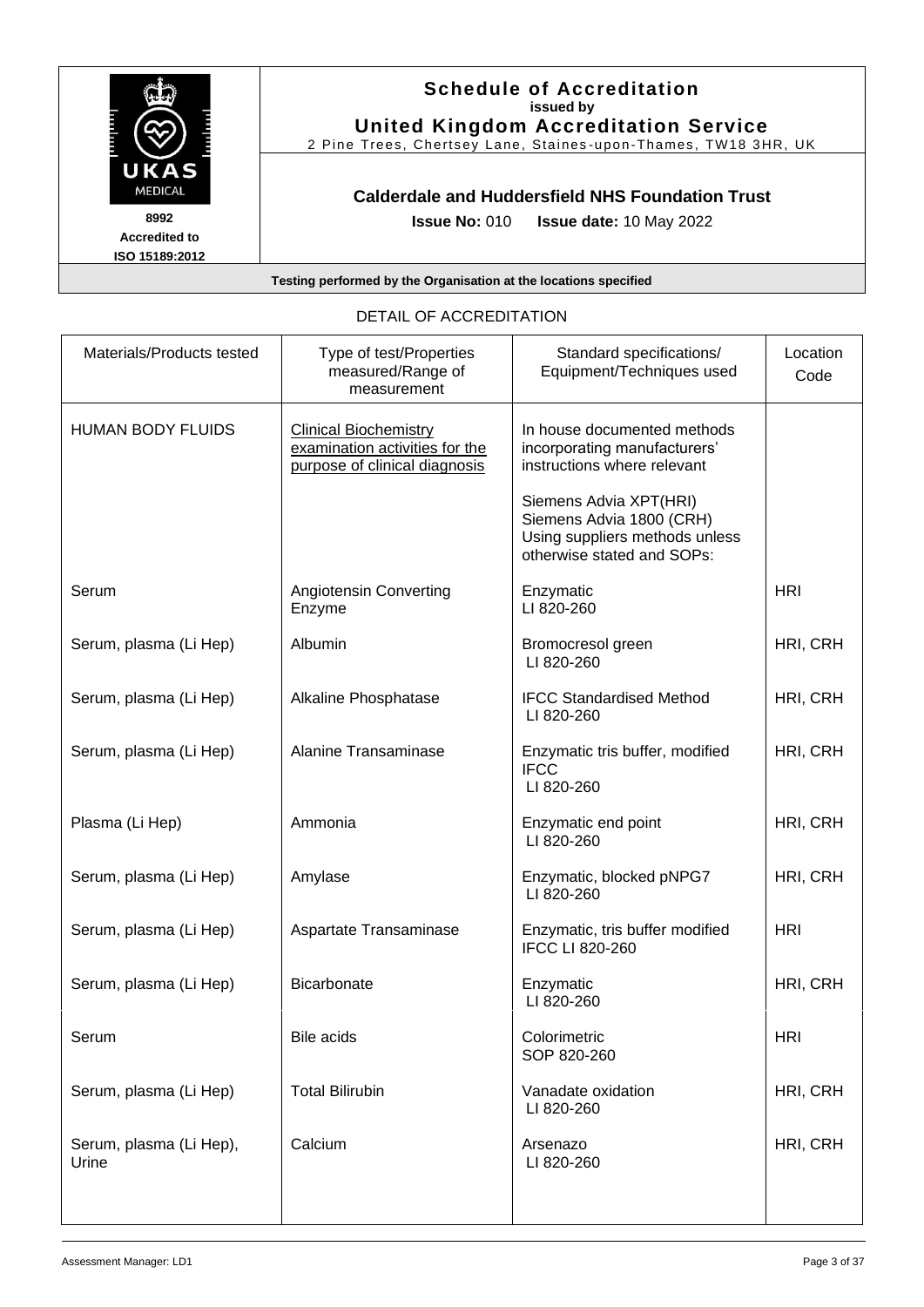

**Schedule of Accreditation issued by United Kingdom Accreditation Service**

2 Pine Trees, Chertsey Lane, Staines -upon-Thames, TW18 3HR, UK

# **Calderdale and Huddersfield NHS Foundation Trust**

**Issue No:** 010 **Issue date:** 10 May 2022

| Materials/Products tested            | Type of test/Properties<br>measured/Range of<br>measurement                                                 | Standard specifications/<br>Equipment/Techniques used                                                                                                                                                            | Location<br>Code |
|--------------------------------------|-------------------------------------------------------------------------------------------------------------|------------------------------------------------------------------------------------------------------------------------------------------------------------------------------------------------------------------|------------------|
| <b>HUMAN BODY FLUIDS</b><br>(cont'd) | <b>Clinical Biochemistry</b><br>examination activities for the<br>purpose of clinical diagnosis<br>(cont'd) | In house documented methods<br>incorporating manufacturers'<br>instructions where relevant<br>Siemens Advia XPT(HRI)<br>Siemens Advia 1800 (CRH)<br>Using suppliers methods unless<br>otherwise stated and SOPs: |                  |
| Serum, plasma (Li Hep),<br>Urine     | Chloride                                                                                                    | Indirect ISE<br>LI 820-260                                                                                                                                                                                       | HRI, CRH         |
| Serum, plasma (Li Hep)               | <b>Creatine Kinase</b>                                                                                      | IFCC Reference method at 37CLI<br>820-260                                                                                                                                                                        | HR, CRH          |
| Serum, plasma (Li Hep)               | Conjugated bilirubin                                                                                        | Vanadate oxidation<br>LI 820-260                                                                                                                                                                                 | HRI, CRH         |
| Serum, plasma (Li Hep),<br>urine     | Creatinine                                                                                                  | Jaffe rate blanked compensated<br>LI 820-260                                                                                                                                                                     | HRI, CRH         |
| Serum, plasma (Li Hep)               | C-reactive protein                                                                                          | Immunoturbidimetric<br>LI 820-260                                                                                                                                                                                | HRI, CRH         |
| Serum, plasma (Li Hep)               | <b>Direct Bilirubin</b>                                                                                     | Vanadate Oxidation<br>LI 820-260                                                                                                                                                                                 | HRI, CRH         |
| Serum, plasma (Li Hep)               | <b>GGT</b>                                                                                                  | Gamma glut 3-carb 4-nitro,<br>modified IFCC<br>LI 820-260                                                                                                                                                        | <b>HRI</b>       |
| Serum, plasma (Fluoride)             | Glucose                                                                                                     | Glucose Hexokinase<br>LI 820-260                                                                                                                                                                                 | HRI, CRH         |
| Serum, plasma (Li Hep)               | HDL-cholesterol                                                                                             | Direct HDL clearance method LI<br>820-260                                                                                                                                                                        | HRI, CRH         |
| Serum, plasma (Li Hep)               | Iron                                                                                                        | Ferrozine LI 820-260                                                                                                                                                                                             | <b>HRI</b>       |
| Plasma (Li Hep)                      | Lactate                                                                                                     | Lactate oxidase colorimetric<br>LI 820-260                                                                                                                                                                       | HRI, CRH         |
| Serum, plasma (Li Hep)               | LDH                                                                                                         | Pyruvate to lactate<br>LI 820-260                                                                                                                                                                                | <b>HRI</b>       |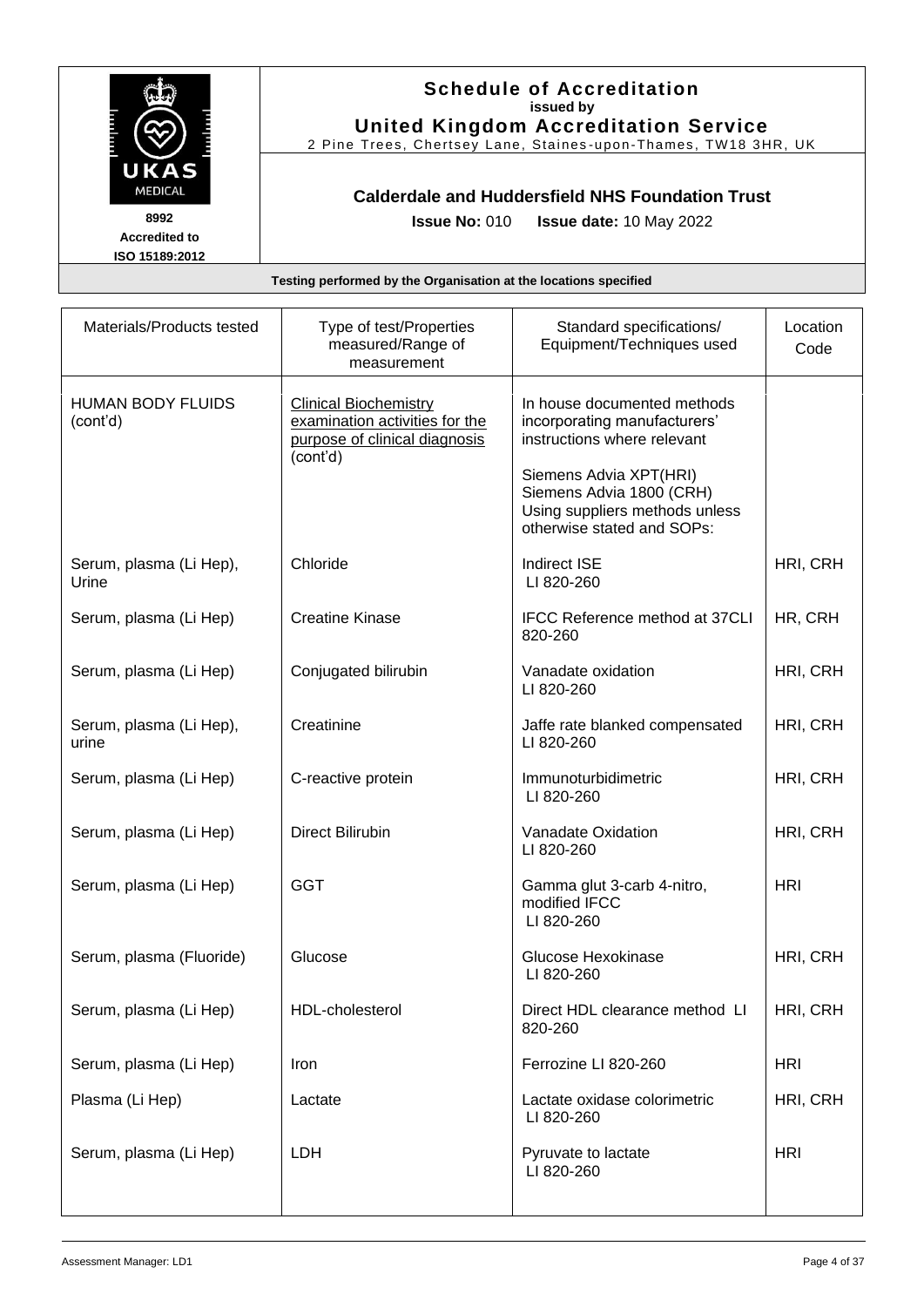

**Schedule of Accreditation issued by United Kingdom Accreditation Service**

2 Pine Trees, Chertsey Lane, Staines -upon-Thames, TW18 3HR, UK

# **Calderdale and Huddersfield NHS Foundation Trust**

**Issue No:** 010 **Issue date:** 10 May 2022

| Materials/Products tested            | Type of test/Properties<br>measured/Range of<br>measurement                                                 | Standard specifications/<br>Equipment/Techniques used                                                                                                                                                            | Location<br>Code |
|--------------------------------------|-------------------------------------------------------------------------------------------------------------|------------------------------------------------------------------------------------------------------------------------------------------------------------------------------------------------------------------|------------------|
| <b>HUMAN BODY FLUIDS</b><br>(cont'd) | <b>Clinical Biochemistry</b><br>examination activities for the<br>purpose of clinical diagnosis<br>(cont'd) | In house documented methods<br>incorporating manufacturers'<br>instructions where relevant<br>Siemens Advia XPT(HRI)<br>Siemens Advia 1800 (CRH)<br>Using suppliers methods unless<br>otherwise stated and SOPs: |                  |
| Serum, plasma (Li Hep)               | Lipase                                                                                                      | Colorimetric<br>SOP 820-260                                                                                                                                                                                      | <b>HRI</b>       |
| Serum, plasma (Li Hep),<br>urine     | Magnesium                                                                                                   | Colorimetric xylidyl blue<br>LI 820-260                                                                                                                                                                          | HRI, CRH         |
| Serum, plasma (Li Hep),<br>urine     | Phosphate                                                                                                   | Phosphomolybdate UV<br>LI 820-260                                                                                                                                                                                | HRI, CRH         |
| Serum, plasma (Li Hep),<br>urine     | Potassium                                                                                                   | <b>Indirect ISE</b><br>LI 820-260                                                                                                                                                                                | HRI, CRH         |
| Serum, plasma (Li Hep),<br>urine     | Sodium                                                                                                      | <b>Indirect ISE</b><br>LI 820-260                                                                                                                                                                                | HRI, CRH         |
| Serum, plasma (Li Hep)               | <b>Total Cholesterol</b>                                                                                    | Enzymatic<br>LI 820-260                                                                                                                                                                                          | HRI, CRH         |
| Serum, plasma (Li Hep)               | Total protein                                                                                               | Biuret reaction end point<br>LI 820-260                                                                                                                                                                          | HRI, CRH         |
| Serum (Li Hep)                       | Triglycerides                                                                                               | GPO- Trinder without blank LI<br>820-260                                                                                                                                                                         | HRI, CRH         |
| Serum, plasma (Li Hep) Urine         | Uric Acid                                                                                                   | Uricase/peroxidase endpoint<br>LI 820-260                                                                                                                                                                        | HRI, CRH         |
| Serum, plasma (Li Hep)Urine          | Urea                                                                                                        | Urease rate reaction<br>LI 820-260                                                                                                                                                                               | HRI, CRH         |
| Urine                                | Microalbumin                                                                                                | <b>PEG Immunoturbidimetic</b><br>LI 820-260                                                                                                                                                                      | <b>HRI</b>       |
| Urine, CSF                           | Protein                                                                                                     | Pyrogallol red endpoint<br>LI 820-260                                                                                                                                                                            | HRI, CRH         |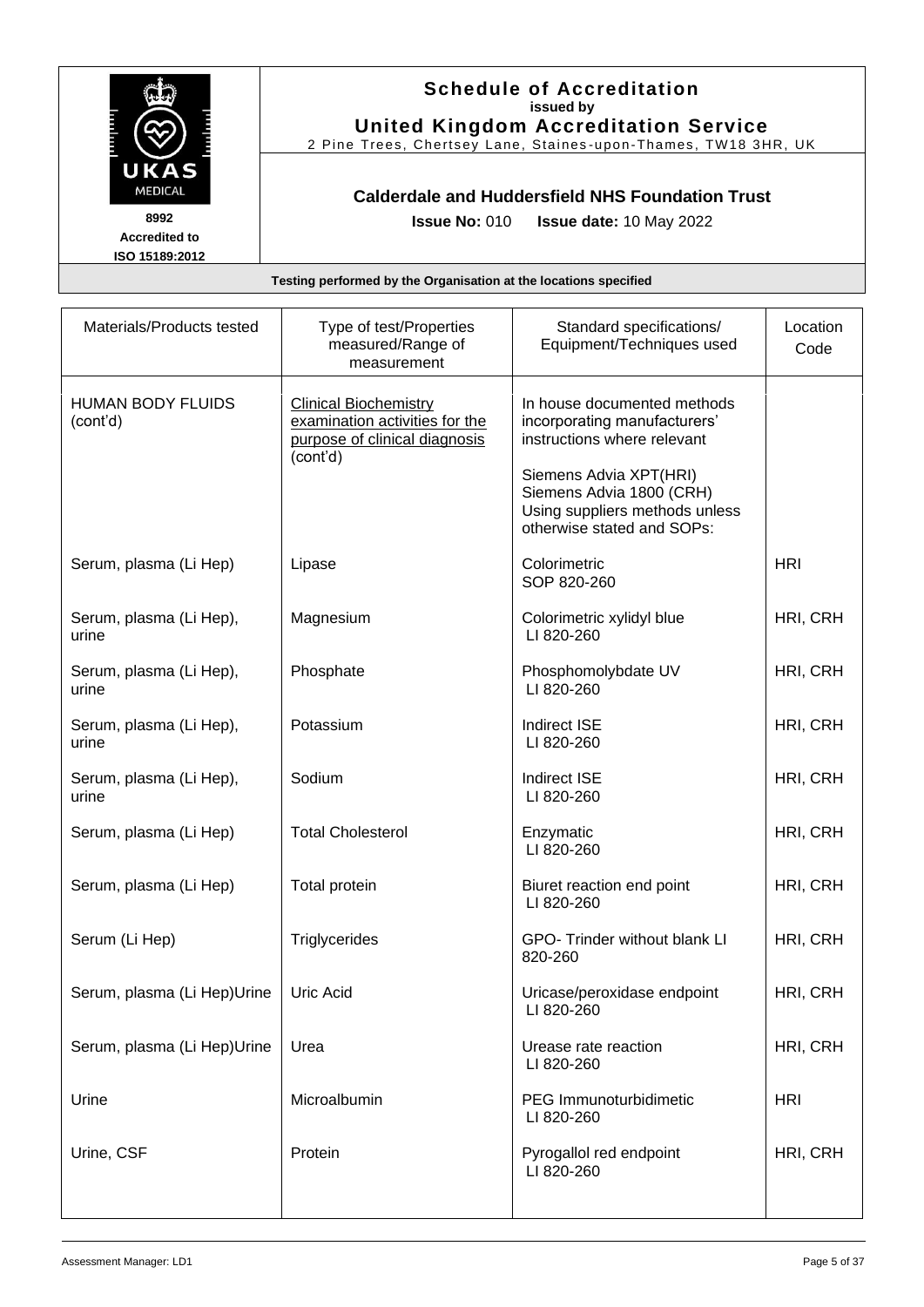|                                                | <b>Schedule of Accreditation</b><br>issued by<br><b>United Kingdom Accreditation Service</b><br>2 Pine Trees, Chertsey Lane, Staines-upon-Thames, TW18 3HR, UK |
|------------------------------------------------|----------------------------------------------------------------------------------------------------------------------------------------------------------------|
| UKAS<br><b>MEDICAL</b>                         | Calderdale and Huddersfield NHS Foundation Trust                                                                                                               |
| 8992<br><b>Accredited to</b><br>ISO 15189:2012 | <b>Issue No: <math>010</math></b><br><b>Issue date: 10 May 2022</b>                                                                                            |
|                                                | Testing performed by the Organisation at the locations specified                                                                                               |

| Materials/Products tested            | Type of test/Properties<br>measured/Range of<br>measurement                                                 | Standard specifications/<br>Equipment/Techniques used                                                                                                                                                            | Location<br>Code |
|--------------------------------------|-------------------------------------------------------------------------------------------------------------|------------------------------------------------------------------------------------------------------------------------------------------------------------------------------------------------------------------|------------------|
| <b>HUMAN BODY FLUIDS</b><br>(cont'd) | <b>Clinical Biochemistry</b><br>examination activities for the<br>purpose of clinical diagnosis<br>(cont'd) | In house documented methods<br>incorporating manufacturers'<br>instructions where relevant<br>Siemens Advia XPT(HRI)<br>Siemens Advia 1800 (CRH)<br>Using suppliers methods unless<br>otherwise stated and SOPs: |                  |
| Serum, plasma (Li Hep)               | Carbamazepine                                                                                               | <b>EMIT</b><br>LI 820-260                                                                                                                                                                                        | <b>HRI</b>       |
| Serum, plasma (Li Hep)               | Phenytoin                                                                                                   | <b>EMIT</b><br>LI 820-260                                                                                                                                                                                        | <b>HRI</b>       |
| Serum, plasma (Li Hep)               | Theophylline                                                                                                | <b>EMIT</b><br>LI 820-260                                                                                                                                                                                        | <b>HRI</b>       |
| Serum, plasma (Li Hep)               | Valproic acid                                                                                               | <b>EMIT</b><br>LI 820-260                                                                                                                                                                                        | <b>HRI</b>       |
| Serum, plasma (Li Hep)               | Lithium                                                                                                     | Colorimetric endpoint<br>LI 820-260                                                                                                                                                                              | <b>HRI</b>       |
| Serum, plasma (Li Hep)               | Salicylate                                                                                                  | Enzymatic<br>LI 820-260                                                                                                                                                                                          | HRI, CRH         |
| Serum                                | Ethanol                                                                                                     | Enzymatic kinetic<br>LI 820-260                                                                                                                                                                                  | HRI, CRH         |
| Serum, plasma (Li Hep)               | Paracetamol                                                                                                 | Enzymatic<br>LI 820-260                                                                                                                                                                                          | HRI, CRH         |
| Serum, plasma (Li Hep)               | Immunoglobulin A, G and M                                                                                   | Immunoturbidimetric<br>LI 820-260                                                                                                                                                                                | <b>HRI</b>       |
| Serum                                | Rheumatoid factor                                                                                           | Immunoturbidimetric<br>LI 820-260                                                                                                                                                                                | <b>HRI</b>       |
| Serum, plasma (Li Hep)               | Alpha-1-antitrypsin                                                                                         | Immunoturbidimetric<br>LI 820-260                                                                                                                                                                                | <b>HRI</b>       |
| Serum                                | C <sub>3</sub>                                                                                              | Immunoturbidimetric<br>LI 820-260                                                                                                                                                                                | <b>HRI</b>       |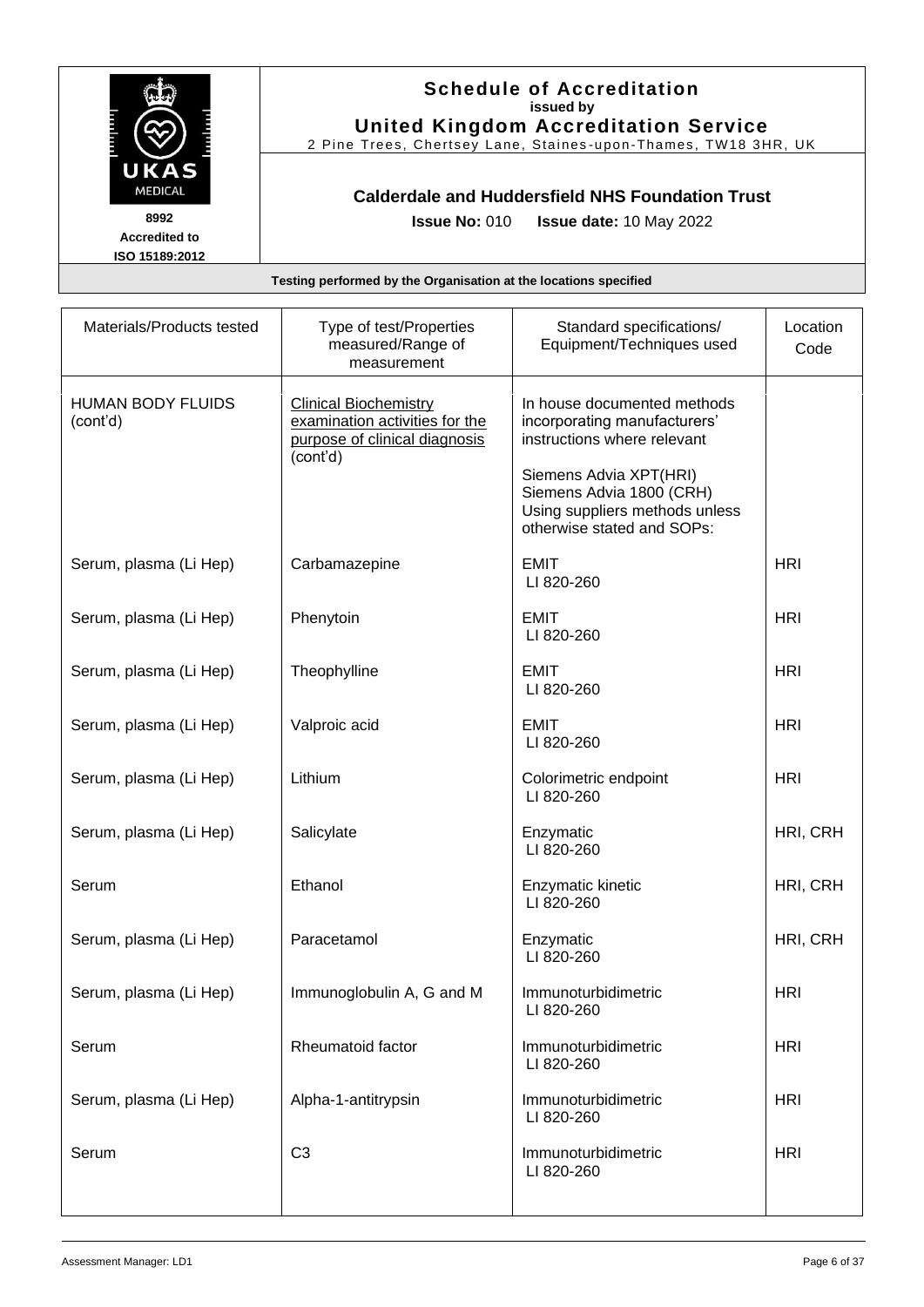|                                                | <b>Schedule of Accreditation</b><br>issued by<br><b>United Kingdom Accreditation Service</b><br>2 Pine Trees, Chertsey Lane, Staines-upon-Thames, TW18 3HR, UK |
|------------------------------------------------|----------------------------------------------------------------------------------------------------------------------------------------------------------------|
| UKAS<br><b>MEDICAL</b>                         | Calderdale and Huddersfield NHS Foundation Trust                                                                                                               |
| 8992<br><b>Accredited to</b><br>ISO 15189:2012 | <b>Issue No: <math>010</math></b><br><b>Issue date: 10 May 2022</b>                                                                                            |
|                                                | Testing performed by the Organisation at the locations specified                                                                                               |

| Materials/Products tested            | Type of test/Properties<br>measured/Range of<br>measurement                                                                  | Standard specifications/<br>Equipment/Techniques used                                                                                                                                                            | Location<br>Code |
|--------------------------------------|------------------------------------------------------------------------------------------------------------------------------|------------------------------------------------------------------------------------------------------------------------------------------------------------------------------------------------------------------|------------------|
| <b>HUMAN BODY FLUIDS</b><br>(cont'd) | <b>Clinical Biochemistry</b><br>examination activities for the<br>purpose of clinical diagnosis<br>(cont'd)                  | In house documented methods<br>incorporating manufacturers'<br>instructions where relevant<br>Siemens Advia XPT(HRI)<br>Siemens Advia 1800 (CRH)<br>Using suppliers methods unless<br>otherwise stated and SOPs: |                  |
| Serum                                | C <sub>4</sub>                                                                                                               | Immunoturbidimetric<br>LI 820-260                                                                                                                                                                                | <b>HRI</b>       |
| Serum                                | Haptoglobin                                                                                                                  | Immunoturbidimetric<br>LI 820-260                                                                                                                                                                                | <b>HRI</b>       |
| Serum, plasma (Li Hep)               | Transferrin                                                                                                                  | Immunoturbidimetric<br>LI 820-260                                                                                                                                                                                | <b>HRI</b>       |
|                                      |                                                                                                                              | Siemens Advia XPT:<br>Calculations from the results of<br>the methods above:                                                                                                                                     |                  |
| Serum                                | eGFR<br><b>AKI</b><br>LDL-cholesterol<br>Total cholesterol/HDL ratio<br>Globulin<br>Corrected calcium                        |                                                                                                                                                                                                                  | HRI, CRH         |
| Serum                                | Free androgen index<br>Iron Saturation index                                                                                 |                                                                                                                                                                                                                  | <b>HRI</b>       |
| Urine                                | Protein/creatinine ratio<br>Calcium/creatinine ratio<br>Urate/creatinine ratio<br><b>Timed Electrolytes</b><br>(Na,CI,K,Ure) |                                                                                                                                                                                                                  | HRI, CRH         |
| Urine                                | Albumin/creatinine ratio<br>24 hour calcium<br>24 hr phosphate<br>24 hour urate<br>24 hour magnesium<br>24 hour protein      |                                                                                                                                                                                                                  | <b>HRI</b>       |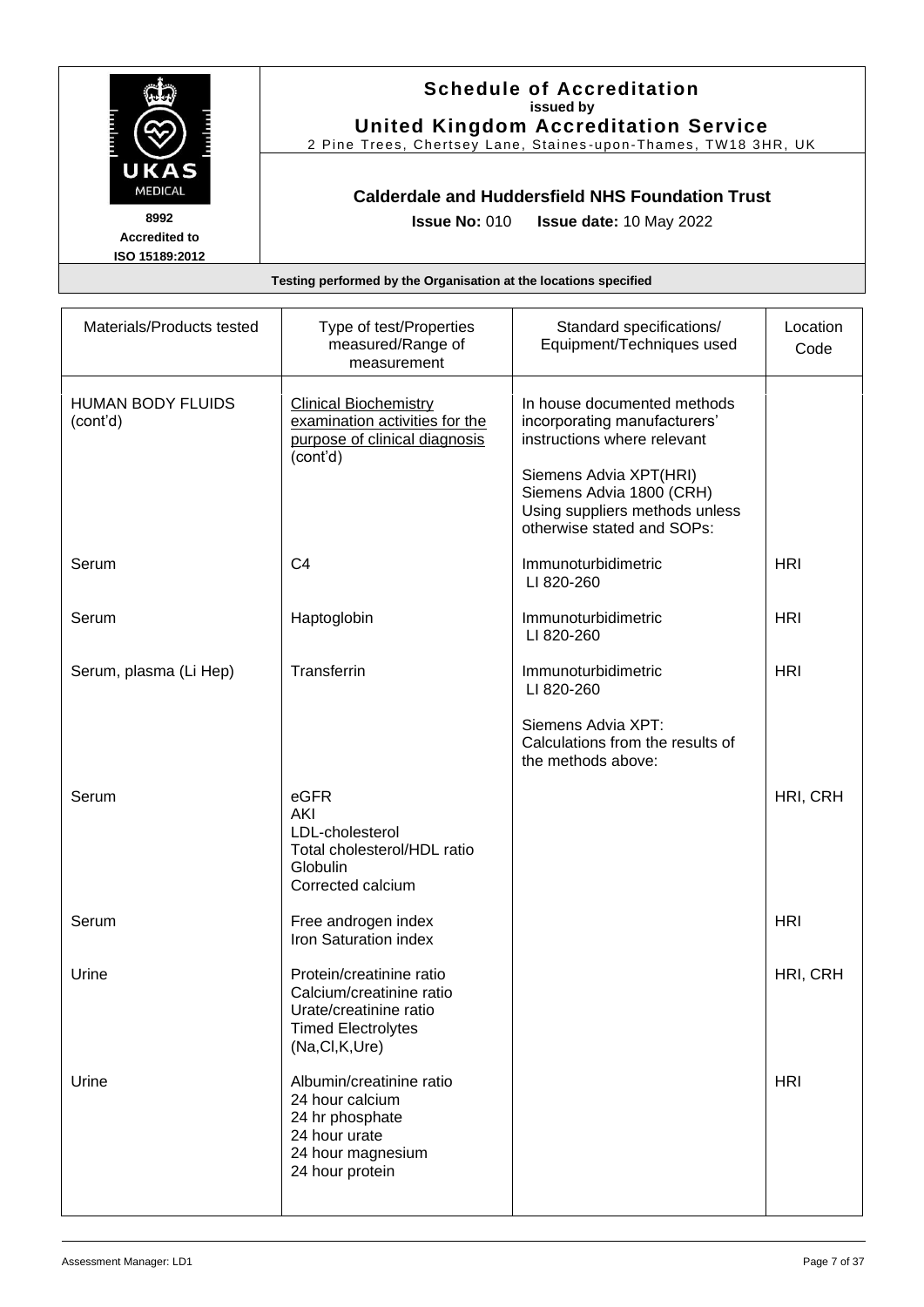|                                                | <b>Schedule of Accreditation</b><br>issued by<br><b>United Kingdom Accreditation Service</b><br>2 Pine Trees, Chertsey Lane, Staines-upon-Thames, TW18 3HR, UK |
|------------------------------------------------|----------------------------------------------------------------------------------------------------------------------------------------------------------------|
| UKAS<br><b>MEDICAL</b>                         | Calderdale and Huddersfield NHS Foundation Trust                                                                                                               |
| 8992<br><b>Accredited to</b><br>ISO 15189:2012 | <b>Issue No: <math>010</math></b><br><b>Issue date: 10 May 2022</b>                                                                                            |
|                                                | Testing performed by the Organisation at the locations specified                                                                                               |

| Materials/Products tested            | Type of test/Properties<br>measured/Range of<br>measurement                                                 | Standard specifications/<br>Equipment/Techniques used                                                                                                                                                       | Location<br>Code |
|--------------------------------------|-------------------------------------------------------------------------------------------------------------|-------------------------------------------------------------------------------------------------------------------------------------------------------------------------------------------------------------|------------------|
| <b>HUMAN BODY FLUIDS</b><br>(cont'd) | <b>Clinical Biochemistry</b><br>examination activities for the<br>purpose of clinical diagnosis<br>(cont'd) | In house documented methods<br>incorporating manufacturers'<br>instructions where relevant<br>Advia Centaur XPT immunoassay<br>via Chemiluminescence, using<br>suppliers methods unless<br>otherwise stated |                  |
| Serum, plasma (Li Hep)               | Anti-TPO antibodies                                                                                         | Indirect IA<br>LI 820-260                                                                                                                                                                                   | <b>HRI</b>       |
| Serum                                | Alpha Fetoprotein                                                                                           | Direct IA<br>LI 820-260                                                                                                                                                                                     | <b>HRI</b>       |
| Serum, plasma (Li Hep)               | Vitamin b12                                                                                                 | Indirect IA<br>LI 820-260                                                                                                                                                                                   | <b>HRI</b>       |
| Serum                                | Brain natriuretic peptide (BNP)                                                                             | Direct IA<br>LI 820-260                                                                                                                                                                                     | <b>HRI</b>       |
| Serum                                | CA-125                                                                                                      | Direct IA<br>LI 820-260                                                                                                                                                                                     | <b>HRI</b>       |
| Serum                                | CA-15-3                                                                                                     | Direct IA<br>LI 820-260                                                                                                                                                                                     | <b>HRI</b>       |
| Serum                                | CA-19-9                                                                                                     | Direct IA<br>LI 820-260                                                                                                                                                                                     | <b>HRI</b>       |
| Serum                                | <b>CEA</b>                                                                                                  | Direct IA<br>LI 820-260                                                                                                                                                                                     | <b>HRI</b>       |
| Serum                                | Cortisol                                                                                                    | Indirect IA<br>LI 820-260                                                                                                                                                                                   | <b>HRI</b>       |
| Serum, plasma (Li Hep)               | Ferritin                                                                                                    | Direct IA<br>LI 820-260                                                                                                                                                                                     | <b>HRI</b>       |
| Serum                                | Folate                                                                                                      | Direct IA<br>LI 820-260                                                                                                                                                                                     | <b>HRI</b>       |
| Serum                                | Follicle stimulating hormone                                                                                | Direct IA<br>LI 820-260                                                                                                                                                                                     | <b>HRI</b>       |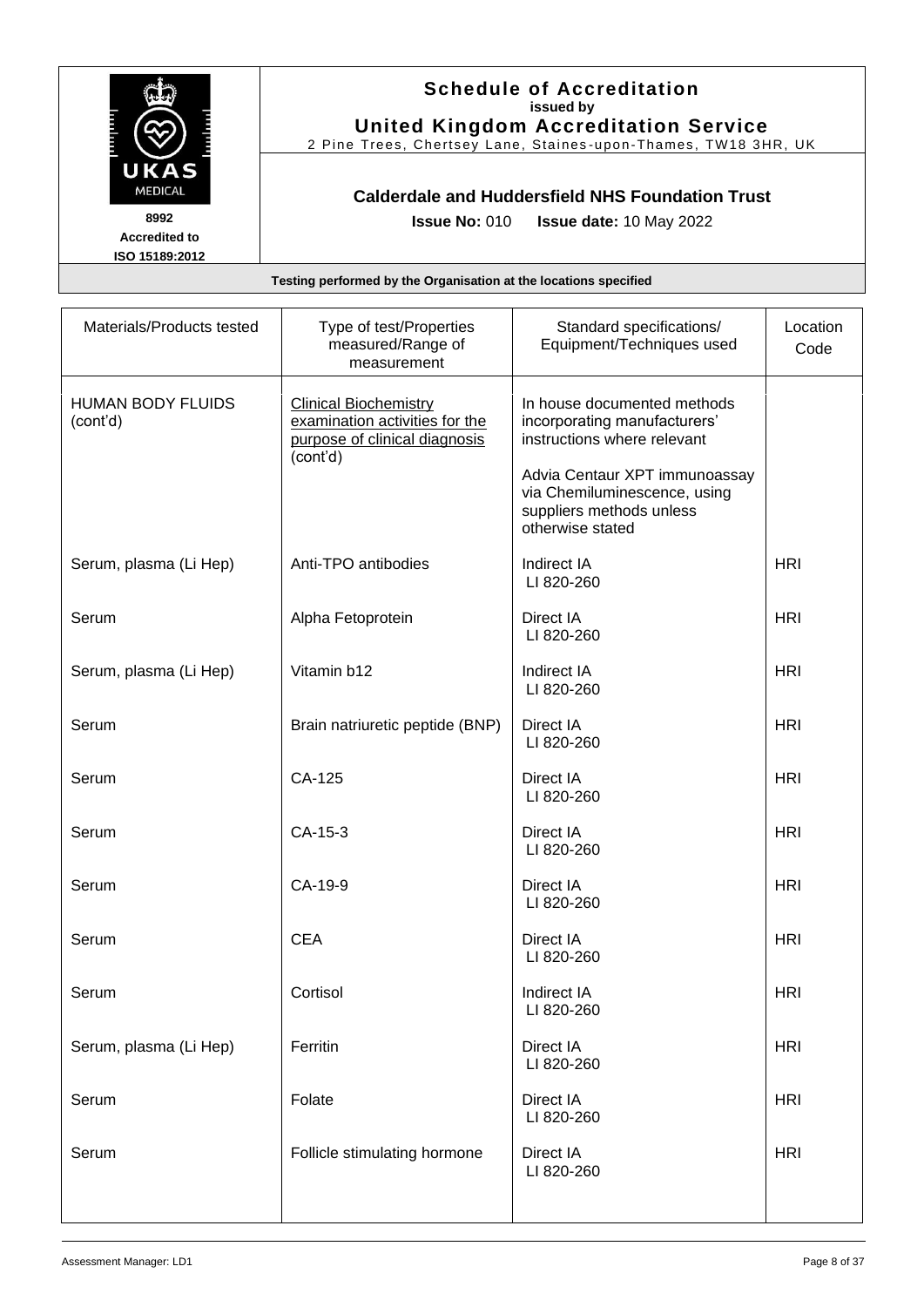|                                                | <b>Schedule of Accreditation</b><br>issued by                                                                 |
|------------------------------------------------|---------------------------------------------------------------------------------------------------------------|
|                                                | <b>United Kingdom Accreditation Service</b><br>2 Pine Trees, Chertsey Lane, Staines-upon-Thames, TW18 3HR, UK |
| UKAS<br><b>MEDICAL</b>                         | <b>Calderdale and Huddersfield NHS Foundation Trust</b>                                                       |
| 8992<br><b>Accredited to</b><br>ISO 15189:2012 | <b>Issue No: 010</b><br><b>Issue date: 10 May 2022</b>                                                        |
|                                                | Testing performed by the Organisation at the locations specified                                              |

| Materials/Products tested            | Type of test/Properties<br>measured/Range of<br>measurement                                                 | Standard specifications/<br>Equipment/Techniques used                                                                                                                                                                | Location<br>Code |
|--------------------------------------|-------------------------------------------------------------------------------------------------------------|----------------------------------------------------------------------------------------------------------------------------------------------------------------------------------------------------------------------|------------------|
| <b>HUMAN BODY FLUIDS</b><br>(cont'd) | <b>Clinical Biochemistry</b><br>examination activities for the<br>purpose of clinical diagnosis<br>(cont'd) | In house documented methods<br>incorporating manufacturers'<br>instructions where relevant<br>Advia Centaur XPT immunoassay<br>via Chemiluminescence, using<br>suppliers methods unless<br>otherwise stated (cont'd) |                  |
| Serum                                | Free tri-iodothyronine (FT3)                                                                                | Indirect IA<br>LI 820-260                                                                                                                                                                                            | <b>HRI</b>       |
| Serum, plasma (Li Hep)               | Free thyroxine (FT4)                                                                                        | Indirect IA<br>LI 820-260                                                                                                                                                                                            | HRI, CRH         |
| Serum                                | <b>Beta HCG</b>                                                                                             | Direct IA<br>LI 820-260                                                                                                                                                                                              | HRI, CRH         |
| Serum                                | <b>Luteinising Hormone</b>                                                                                  | Direct IA<br>LI 820-260                                                                                                                                                                                              | <b>HRI</b>       |
| Serum, plasma (Li Hep)               | Oestradiol                                                                                                  | Direct IA<br>LI 820-260                                                                                                                                                                                              | <b>HRI</b>       |
| Serum                                | Progesterone                                                                                                | Direct IA<br>LI 820-260                                                                                                                                                                                              | <b>HRI</b>       |
| Serum                                | Prolactin                                                                                                   | Indirect IA<br>LI 820-260                                                                                                                                                                                            | <b>HRI</b>       |
| Serum                                | Prostate specific antigen                                                                                   | Direct IA<br>LI 820-260                                                                                                                                                                                              | <b>HRI</b>       |
| Plasma (EDTA)                        | Parathyroid Hormone                                                                                         | Direct IA 2 site sandwich assay<br>using direct chemiluminometric<br>technology using monoclonal<br>mouse anti-human PTH<br>antibodies.<br>LI 820-260                                                                | <b>HRI</b>       |
| Serum, plasma (Li Hep)               | Sex hormone binding globulin                                                                                | Direct IA New generation assay,<br>WHO standard NIBSC 08/266<br>LI 820-260                                                                                                                                           | <b>HRI</b>       |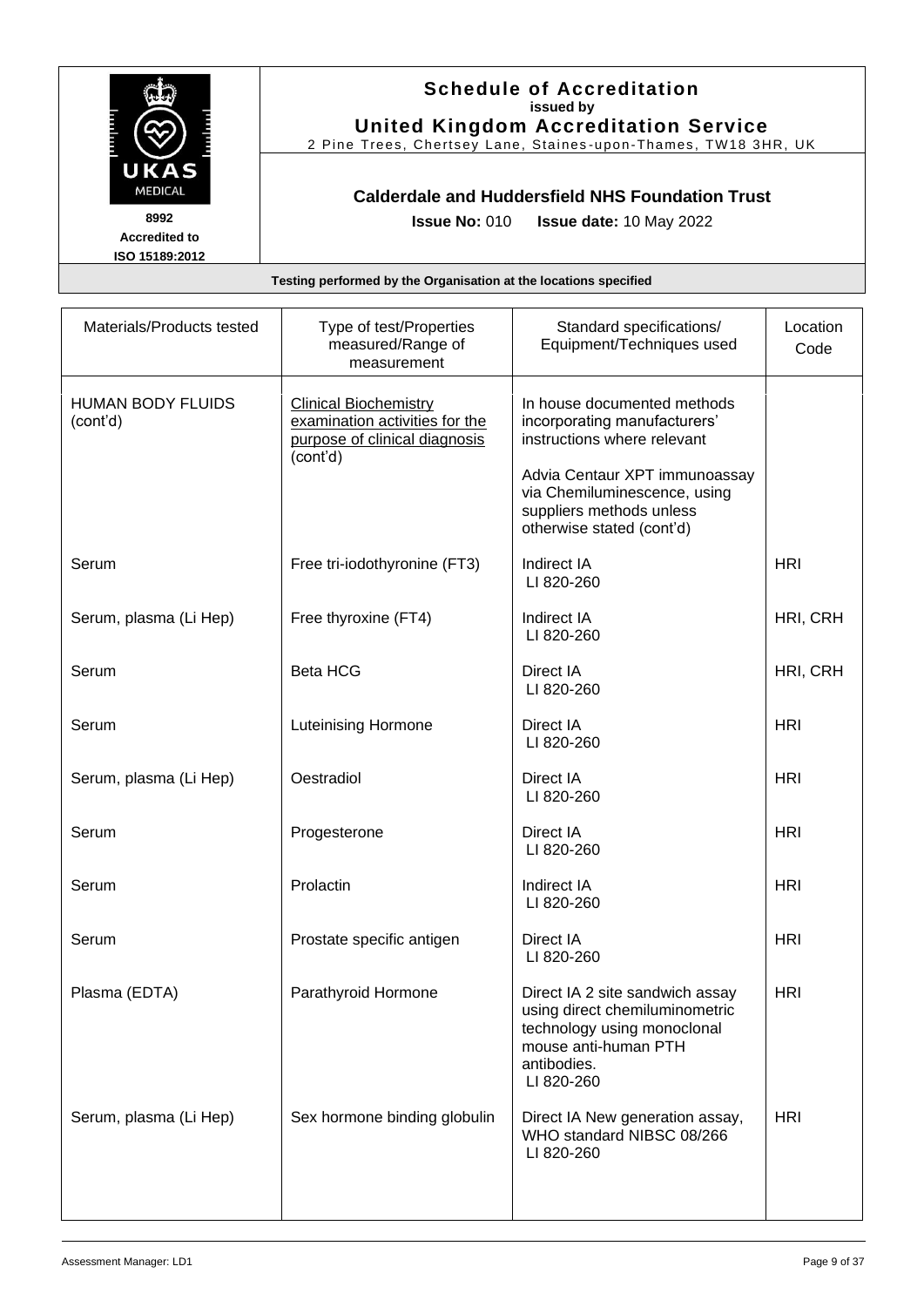|                        | <b>Schedule of Accreditation</b><br>issued by                    |
|------------------------|------------------------------------------------------------------|
|                        | <b>United Kingdom Accreditation Service</b>                      |
|                        | 2 Pine Trees, Chertsey Lane, Staines-upon-Thames, TW18 3HR, UK   |
| UKAS<br><b>MEDICAL</b> | <b>Calderdale and Huddersfield NHS Foundation Trust</b>          |
| 8992                   | <b>Issue No: 010</b><br><b>Issue date: 10 May 2022</b>           |
| <b>Accredited to</b>   |                                                                  |
| ISO 15189:2012         |                                                                  |
|                        | Testing performed by the Organisation at the locations specified |

| Materials/Products tested            | Type of test/Properties<br>measured/Range of<br>measurement                                                                              | Standard specifications/<br>Equipment/Techniques used                                                                                                                                                       | Location<br>Code |
|--------------------------------------|------------------------------------------------------------------------------------------------------------------------------------------|-------------------------------------------------------------------------------------------------------------------------------------------------------------------------------------------------------------|------------------|
| <b>HUMAN BODY FLUIDS</b><br>(cont'd) | <b>Clinical Biochemistry</b><br>examination activities for the<br>purpose of clinical diagnosis<br>(cont'd)                              | In house documented methods<br>incorporating manufacturers'<br>instructions where relevant<br>Advia Centaur XPT immunoassay<br>via Chemiluminescence, using<br>suppliers methods unless<br>otherwise stated |                  |
| Serum, plasma (Li Hep)               | Testosterone                                                                                                                             | Indirect IA<br>LI 820-260                                                                                                                                                                                   | <b>HRI</b>       |
| Serum, plasma (Li Hep)               | <b>HS Troponin-I</b>                                                                                                                     | Direct IA<br>LI 820-260                                                                                                                                                                                     | HRI, CRH         |
| Serum, plasma (Li Hep)               | Thyroid stimulating hormone                                                                                                              | Direct IA<br>LI 820-260                                                                                                                                                                                     | HRI, CRH         |
|                                      |                                                                                                                                          | <b>Siemens Centaur XPT</b><br>immunoassay via<br>Chemiluminescence, using<br>suppliers methods unless<br>otherwise stated (cont'd)                                                                          |                  |
| Serum, plasma (Li Hep)               | <b>Total Vitamin D</b>                                                                                                                   | Indirect IA<br>LI 820-260                                                                                                                                                                                   | <b>HRI</b>       |
| Serum                                | Digoxin                                                                                                                                  | Competitive IA<br>LI 820-260                                                                                                                                                                                | <b>HRI</b>       |
| Serum, plasma (Li Hep)               | Vancomycin                                                                                                                               | Competitive IA<br>LI 820-260                                                                                                                                                                                | HRI, CRH         |
| Serum, plasma (Li Hep)               | Gentamicin                                                                                                                               | Competitive IA<br>LI 820-260                                                                                                                                                                                | HRI, CRH         |
|                                      |                                                                                                                                          | Sebia Hydrasys, agarose gel<br>electrophoresis                                                                                                                                                              |                  |
| Serum                                | Detection of monoclonal<br>protein (IgG, IgM, IgA and<br>associated kappa and lambda<br>light chains) with densitometric<br>quantitation | Serum protein electrophoresis<br>SOP 810 503                                                                                                                                                                | <b>HRI</b>       |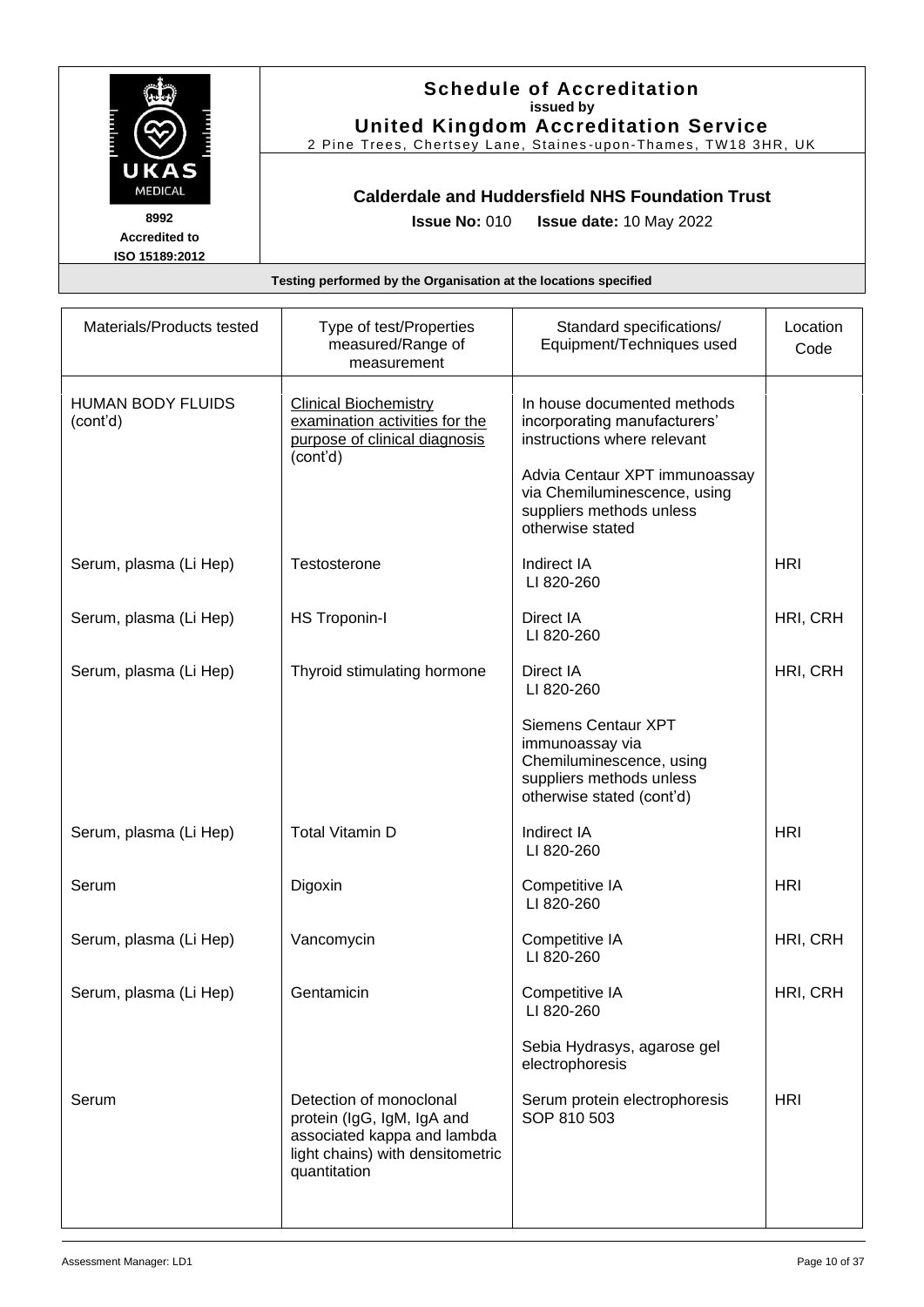

# **Schedule of Accreditation issued by United Kingdom Accreditation Service**

2 Pine Trees, Chertsey Lane, Staines -upon-Thames, TW18 3HR, UK

# **Calderdale and Huddersfield NHS Foundation Trust**

**Issue No:** 010 **Issue date:** 10 May 2022

| Materials/Products tested            | Type of test/Properties<br>measured/Range of<br>measurement                                                    | Standard specifications/<br>Equipment/Techniques used                                                | Location<br>Code         |
|--------------------------------------|----------------------------------------------------------------------------------------------------------------|------------------------------------------------------------------------------------------------------|--------------------------|
| <b>HUMAN BODY FLUIDS</b><br>(cont'd) | <b>Clinical Biochemistry</b><br>examination activities for the<br>purpose of clinical diagnosis<br>(cont'd)    | In house documented methods<br>incorporating manufacturers'<br>instructions where relevant           |                          |
|                                      |                                                                                                                | Sebia Hydrasys, agarose gel<br>electrophoresis (cont'd)                                              |                          |
| Urine                                | Detection of bence jones<br>protein (kappa and lambda<br>free light chains with<br>densitometric quantitation) | Urine protein electrophoresis<br>SOP 810 503                                                         | <b>HRI</b>               |
| Serum                                | Isotyping of monoclonal<br>proteins (IgG, IgA, IgM, kappa,<br>lambda)                                          | Serum Immunofixation<br>SOP 810 506                                                                  | <b>HRI</b>               |
| Urine                                | Isotyping of kappa and lambda<br>free light chains                                                             | Urine immunofixation<br>SOP 810 506                                                                  | <b>HRI</b>               |
| Serum                                | Alkaline phosphatase<br>isoenzymes                                                                             | With lectin substrate<br>SOP 810 505                                                                 | <b>HRI</b>               |
| Serum, Urine                         | Osmolality                                                                                                     | Advanced instruments 3320 and<br>Osmo 1 micro-osmometer,<br>Freezing point depression<br>SOP 800 257 | <b>CRH</b><br><b>HRI</b> |
| <b>CSF</b>                           | Xanthochromia                                                                                                  | Spectrophotometry: Biotek<br>UVIKON spectrophotometer<br>SOP 800 206                                 | <b>HRI</b>               |
| Sweat                                | Chloride                                                                                                       | Elitech Wescor macroduct,<br>coulometry<br>SOP 820 465                                               | <b>HRI</b>               |
| Fluid, Urine                         | pH                                                                                                             | Manual, potentiometric pH meter<br>SOP 800 196                                                       | <b>HRI</b>               |
| Whole blood - EDTA/<br>Fluoride      | Glycated Haemoglobin                                                                                           | Menarini HB9210<br><b>Boronate Affinity HPLC</b><br>SOP 820-260                                      |                          |
|                                      |                                                                                                                |                                                                                                      |                          |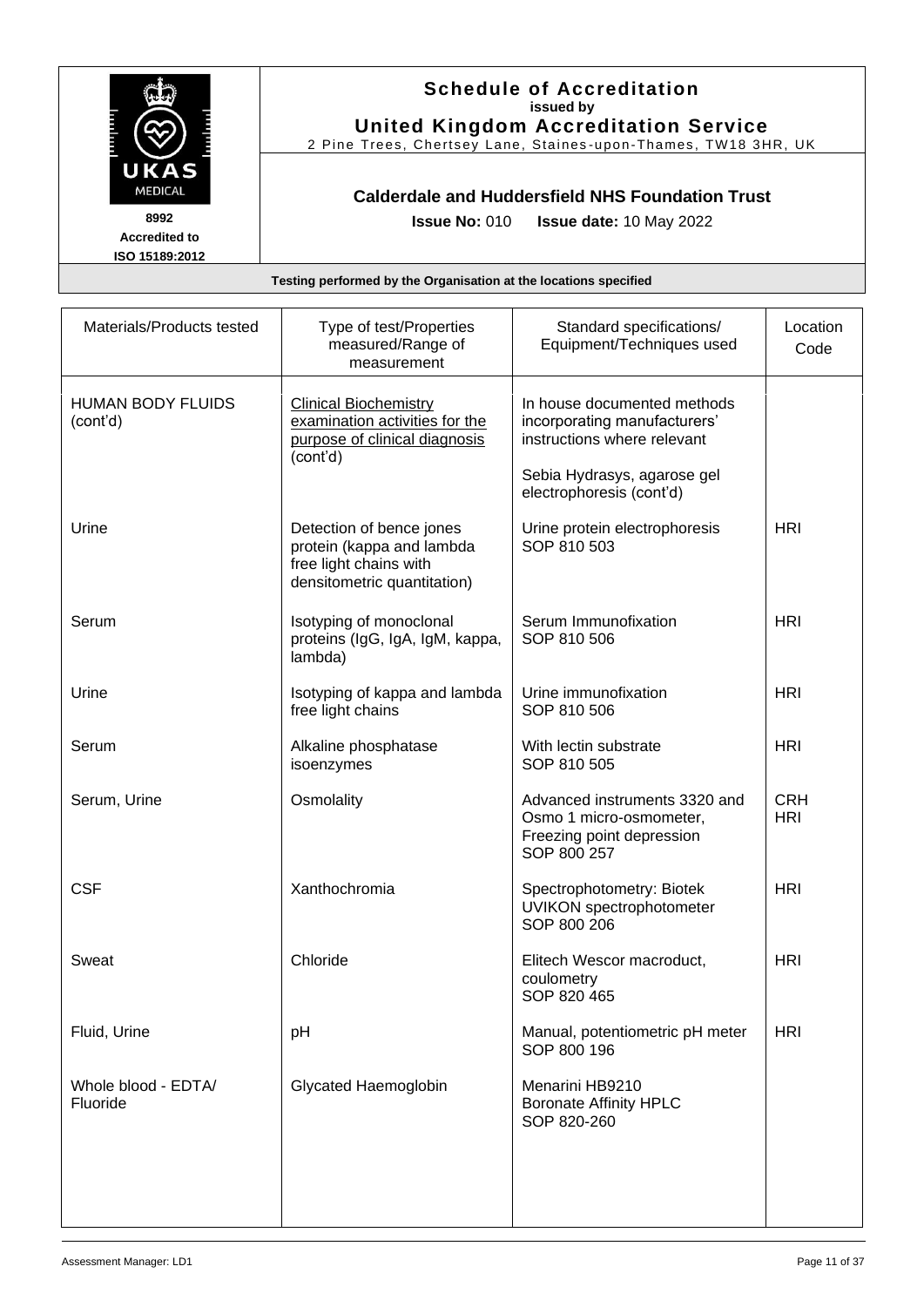|                                                | <b>Schedule of Accreditation</b><br>issued by<br><b>United Kingdom Accreditation Service</b><br>2 Pine Trees, Chertsey Lane, Staines-upon-Thames, TW18 3HR, UK |
|------------------------------------------------|----------------------------------------------------------------------------------------------------------------------------------------------------------------|
| UKAS<br>MEDICAL                                | Calderdale and Huddersfield NHS Foundation Trust                                                                                                               |
| 8992<br><b>Accredited to</b><br>ISO 15189:2012 | <b>Issue No: 010</b><br><b>Issue date:</b> 10 May 2022                                                                                                         |
|                                                | Testing performed by the Organisation at the locations specified                                                                                               |

| Materials/Products tested                                  | Type of test/Properties<br>measured/Range of<br>measurement                                                                                                                                                                   | Standard specifications/<br>Equipment/Techniques used                                                                                         | Location<br>Code |
|------------------------------------------------------------|-------------------------------------------------------------------------------------------------------------------------------------------------------------------------------------------------------------------------------|-----------------------------------------------------------------------------------------------------------------------------------------------|------------------|
| <b>HUMAN BODY FLUIDS</b><br>(cont'd)                       | <b>Haematology examination</b><br>activities for the purpose of<br>clinical diagnosis                                                                                                                                         | In house documented methods<br>incorporating manufacturers'<br>instructions where relevant                                                    |                  |
|                                                            |                                                                                                                                                                                                                               | Sysmex XN-9000,<br>spectrophotometry, aperture<br>impedance, flow cytometry and<br>scattergram interpretation<br>SOP 620-768, SOP 620-767     |                  |
| Citrated whole blood                                       | Platelet count                                                                                                                                                                                                                |                                                                                                                                               |                  |
| EDTA whole blood                                           | <b>Full Blood Count</b><br>(Red blood cells, White blood<br>cells, Hb, MCH, MCHC, MCV,<br>PCV, Neutrophils,<br>Lymphocytes, Monocytes,<br>Eosinophils, Basophils,<br>Platelets, Reticulocytes, MRV,<br><b>Nucleated RBC's</b> |                                                                                                                                               | HRI, CRH         |
| EDTA whole blood                                           | Erythrocyte sedimentation rate                                                                                                                                                                                                | Starrsed Auto-Compact, infra-red<br>absorption readings of red cell<br>sedimentation<br>SOP 620-769                                           | HRI, CRH         |
| EDTA whole blood                                           | Blood film assessment<br>(peripheral); White cell<br>differential counts and<br>morphological comments                                                                                                                        | Staining by May Gruwald and<br>Giemsa; Manual light microscopy<br>SOP 620 016                                                                 | HRI, CRH         |
| EDTA whole blood, Gel<br>whole blood, Plain whole<br>blood | <b>Infectious Mononucleosis</b><br>screen for the Heterophile<br>antibody                                                                                                                                                     | Clearview IM kit,<br>immunochromatographic test<br>cartridge format<br>SOP 620 018                                                            | HRI, CRH         |
| EDTA whole blood                                           | Detection of malaria parasites                                                                                                                                                                                                | Thin (Giemsa/May Grunwald)<br>and thick (fields stain A & B)<br>blood film examination using<br>manual microscope<br>SOP 620 028, SOP 620 029 | HRI, CRH         |
|                                                            |                                                                                                                                                                                                                               |                                                                                                                                               |                  |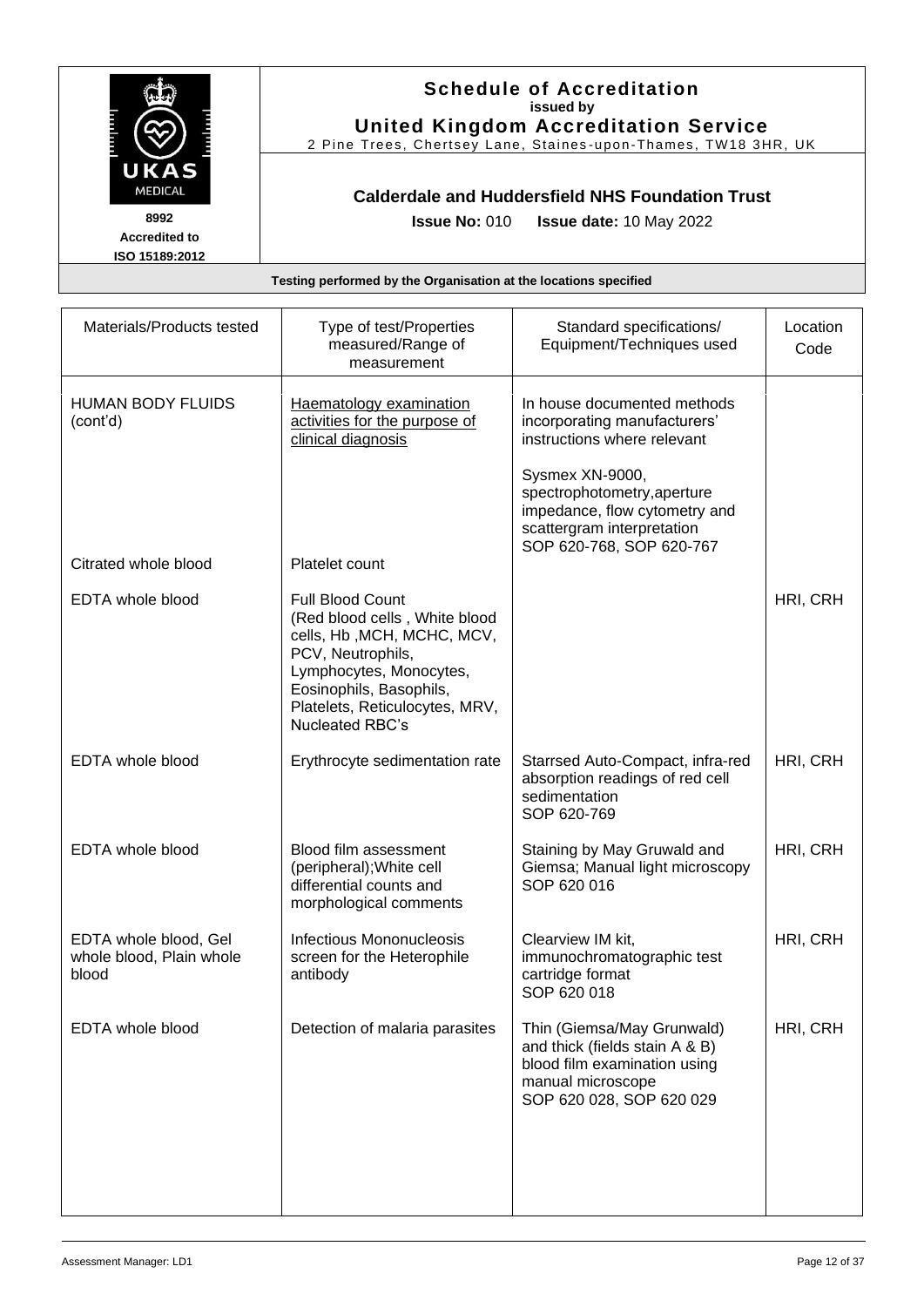

**ISO 15189:2012**

**Schedule of Accreditation issued by United Kingdom Accreditation Service**

2 Pine Trees, Chertsey Lane, Staines -upon-Thames, TW18 3HR, UK

# **Calderdale and Huddersfield NHS Foundation Trust**

**Issue No:** 010 **Issue date:** 10 May 2022

| Materials/Products tested            | Type of test/Properties<br>measured/Range of<br>measurement                                                                                                | Standard specifications/<br>Equipment/Techniques used                                                                       | Location<br>Code |
|--------------------------------------|------------------------------------------------------------------------------------------------------------------------------------------------------------|-----------------------------------------------------------------------------------------------------------------------------|------------------|
| <b>HUMAN BODY FLUIDS</b><br>(cont'd) | Haematology examination<br>activities for the purpose of<br>clinical diagnosis (cont'd)                                                                    | In house documented methods<br>incorporating manufacturers'<br>instructions where relevant                                  |                  |
| EDTA whole blood                     | Malaria antigens (HRP2 and<br>pLDH) Detects P Falciparum,<br>Others (P Vivax, P Ovale, P<br>Malariae) and/or mixed<br>infections (excepting P.<br>knowlesi | CareStart Malaria test kit,<br>monoclonal antibody<br>immunochromatographic test<br>cartridge format<br>SOP 600 620         | HRI, CRH         |
| EDTA & Gel whole blood               | Sickle cell solubility                                                                                                                                     | Sickle-chex screening kit,<br>qualitative solubility test kit<br>SOP 620 404                                                | HRI, CRH         |
| EDTA & Gel whole blood               | Haemoglobin variants screen                                                                                                                                | Primus Ultra2 HPLC analyser, ion<br>exchange chromatography and<br>high performance liquid<br>chromatography<br>SOP 620 243 | <b>HRI</b>       |
| EDTA whole blood                     | G6PD                                                                                                                                                       | Vilber-Lourmat UV light box, UV<br>fluorescence<br>SOP 620 603                                                              | <b>HRI</b>       |
|                                      |                                                                                                                                                            |                                                                                                                             |                  |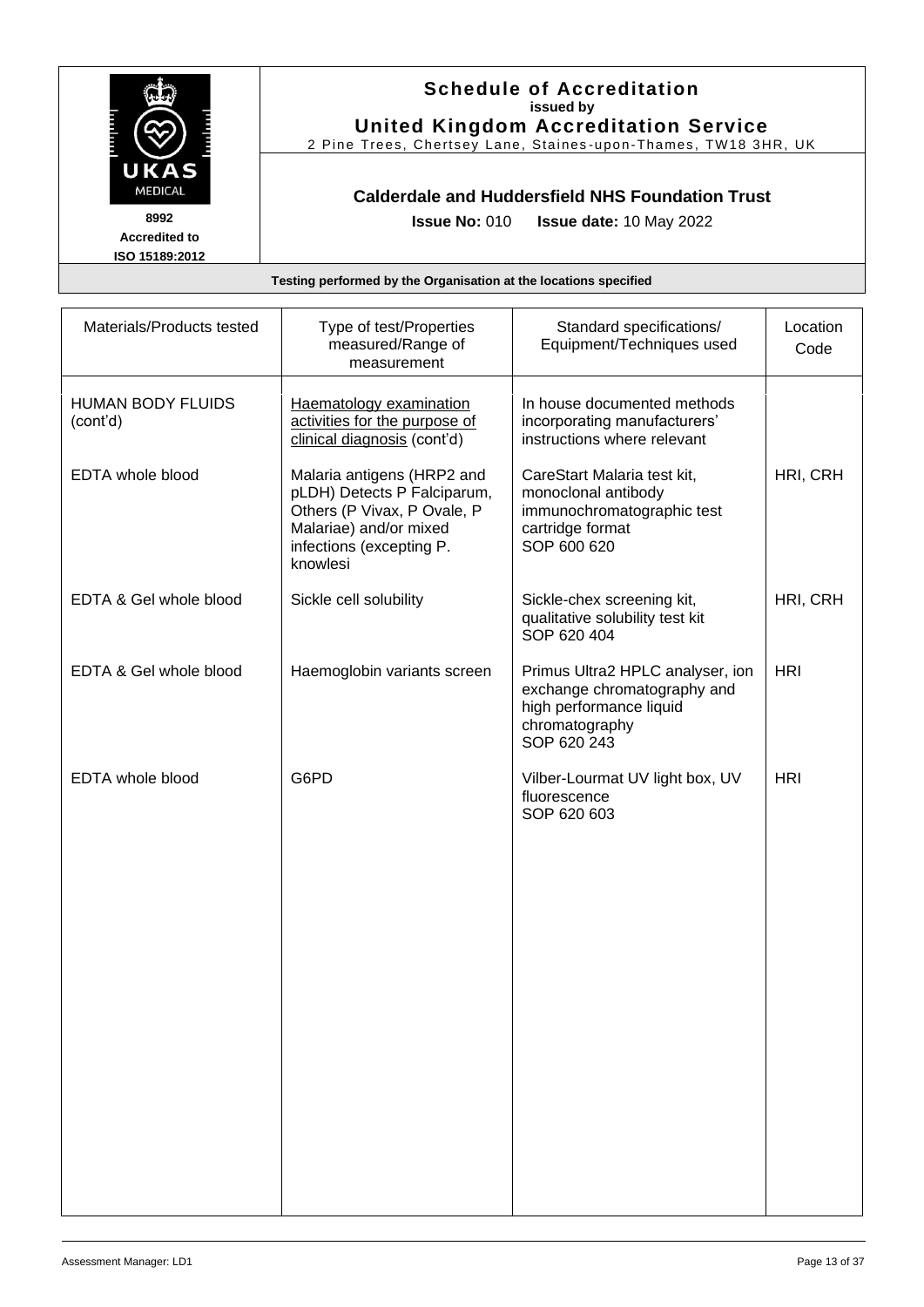

**Schedule of Accreditation issued by United Kingdom Accreditation Service**

2 Pine Trees, Chertsey Lane, Staines -upon-Thames, TW18 3HR, UK

# **Calderdale and Huddersfield NHS Foundation Trust**

**Issue No:** 010 **Issue date:** 10 May 2022

| Materials/Products tested            | Type of test/Properties<br>measured/Range of<br>measurement                    | Standard specifications/<br>Equipment/Techniques used                                      | Location<br>Code |
|--------------------------------------|--------------------------------------------------------------------------------|--------------------------------------------------------------------------------------------|------------------|
| <b>HUMAN BODY FLUIDS</b><br>(cont'd) | Haematology examination<br>activities for the purpose of<br>clinical diagnosis | In house documented methods<br>incorporating manufacturers'<br>instructions where relevant |                  |
|                                      |                                                                                | Sysmex CS-2500 analyser,<br>optical density detection                                      |                  |
| <b>Citrated Plasma</b>               | <b>APTT</b>                                                                    | SOP 620 774                                                                                | HRI, CRH         |
|                                      | Prothrombin Time                                                               | SOP 620 773                                                                                | HRI, CRH         |
|                                      | D-Dimer                                                                        | SOP 620 775                                                                                | HRI, CRH         |
|                                      | Lupus anticoagulant screen                                                     | SOP 600 243                                                                                | <b>HRI</b>       |
|                                      | Factor assays                                                                  | SOP 600 244                                                                                | <b>HRI</b>       |
|                                      | Von Willebrand screen                                                          | SOP 600 245                                                                                | <b>HRI</b>       |
|                                      | Clauss Fibrinogen                                                              | SOP 620 776                                                                                | HRI, CRH         |
|                                      | <b>Thrombin Time</b>                                                           | SOP 620 777                                                                                | HRI, CRH         |
|                                      |                                                                                |                                                                                            |                  |
|                                      |                                                                                |                                                                                            |                  |
|                                      |                                                                                |                                                                                            |                  |
|                                      |                                                                                |                                                                                            |                  |
|                                      |                                                                                |                                                                                            |                  |
|                                      |                                                                                |                                                                                            |                  |
|                                      |                                                                                |                                                                                            |                  |
|                                      |                                                                                |                                                                                            |                  |
|                                      |                                                                                |                                                                                            |                  |
|                                      |                                                                                |                                                                                            |                  |
|                                      |                                                                                |                                                                                            |                  |
|                                      |                                                                                |                                                                                            |                  |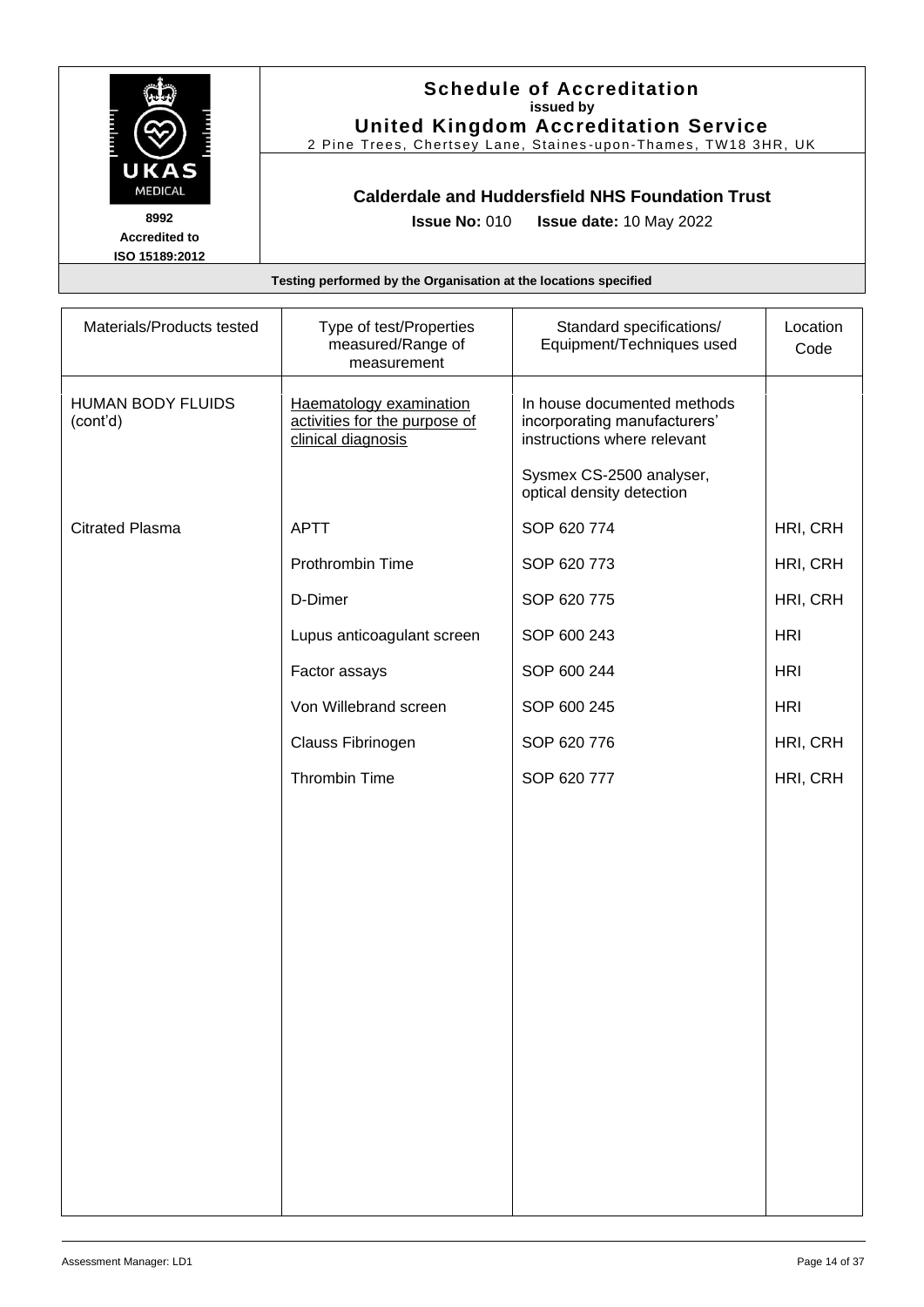|                                                | <b>Schedule of Accreditation</b><br>issued by                                                                 |
|------------------------------------------------|---------------------------------------------------------------------------------------------------------------|
|                                                | <b>United Kingdom Accreditation Service</b><br>2 Pine Trees, Chertsey Lane, Staines-upon-Thames, TW18 3HR, UK |
| UKAS<br><b>MEDICAL</b>                         | <b>Calderdale and Huddersfield NHS Foundation Trust</b>                                                       |
| 8992<br><b>Accredited to</b><br>ISO 15189:2012 | <b>Issue No: 010</b><br><b>Issue date: 10 May 2022</b>                                                        |
|                                                | Testing performed by the Organisation at the locations specified                                              |

| Materials/Products tested            | Type of test/Properties<br>measured/Range of<br>measurement                                                                                                                                                                                                                                                                                                                                                                                                                                                                                                                                                                     | Standard specifications/<br>Equipment/Techniques used                                                                                                                                                                                                                                                                               | Location<br>Code |
|--------------------------------------|---------------------------------------------------------------------------------------------------------------------------------------------------------------------------------------------------------------------------------------------------------------------------------------------------------------------------------------------------------------------------------------------------------------------------------------------------------------------------------------------------------------------------------------------------------------------------------------------------------------------------------|-------------------------------------------------------------------------------------------------------------------------------------------------------------------------------------------------------------------------------------------------------------------------------------------------------------------------------------|------------------|
| <b>HUMAN BODY FLUIDS</b><br>(cont'd) | Transfusion examination<br>activities for the purpose of<br>clinical diagnosis (cont'd)                                                                                                                                                                                                                                                                                                                                                                                                                                                                                                                                         | In house documented methods<br>incorporating manufacturers'<br>instructions where relevant                                                                                                                                                                                                                                          |                  |
| EDTA whole blood                     | Blood Grouping by antigen<br>detection:<br>A B and O groups<br>Rhesus groups                                                                                                                                                                                                                                                                                                                                                                                                                                                                                                                                                    | BioRad IH-1000, BioRad gel<br>column technique<br>SOP 720-3<br>Manual blood grouping, BioRad<br>gel column technique<br>SOP 720-9<br>Rapid determination of ABO &<br>RhD blood group, Tube<br>agglutination<br>SOP 720 015                                                                                                          | HRI, CRH         |
| EDTA whole blood                     | Detection of the following<br>Antibodies:<br>Rhesus blood group<br>antibodies:<br>$\circ$ anti-Cw, anti-C, anti-c,<br>anti-D, anti-E, anti-e<br>Kell system blood group<br>antibodies:<br>o anti-K, anti-k, anti-Kpa<br>Kidd blood group<br>$\bullet$<br>antibodies:<br>o anti-Jka, anti-Jkb<br>Duffy blood group<br>$\bullet$<br>antibodies:<br>anti-Fya, anti-Fyb<br>$\circ$<br>Lutheran blood group<br>antibodies:<br>anti-Lua<br>MNS blood group<br>antibodies:<br>anti-M, anti-N, anti-S,<br>$\circ$<br>anti-s<br>Lewis blood group<br>antibodies:<br>o anti-Lea, anti-Leb<br>P blood group antibodies:<br>$\circ$ anti-P1 | BioRad IH-1000, BioRad gel<br>column technique (screen)<br>SOP 720-3<br>Manual antibody screening,<br>BioRad gel column technique<br>SOP 720-10<br>BioRad IH-1000, BioRad gel<br>column technique (Antibody<br>identification (Panels)<br>SOP 720-5<br>Manual antibody identification,<br>BioRad gel column technique<br>SOP 720-13 | HRI, CRH         |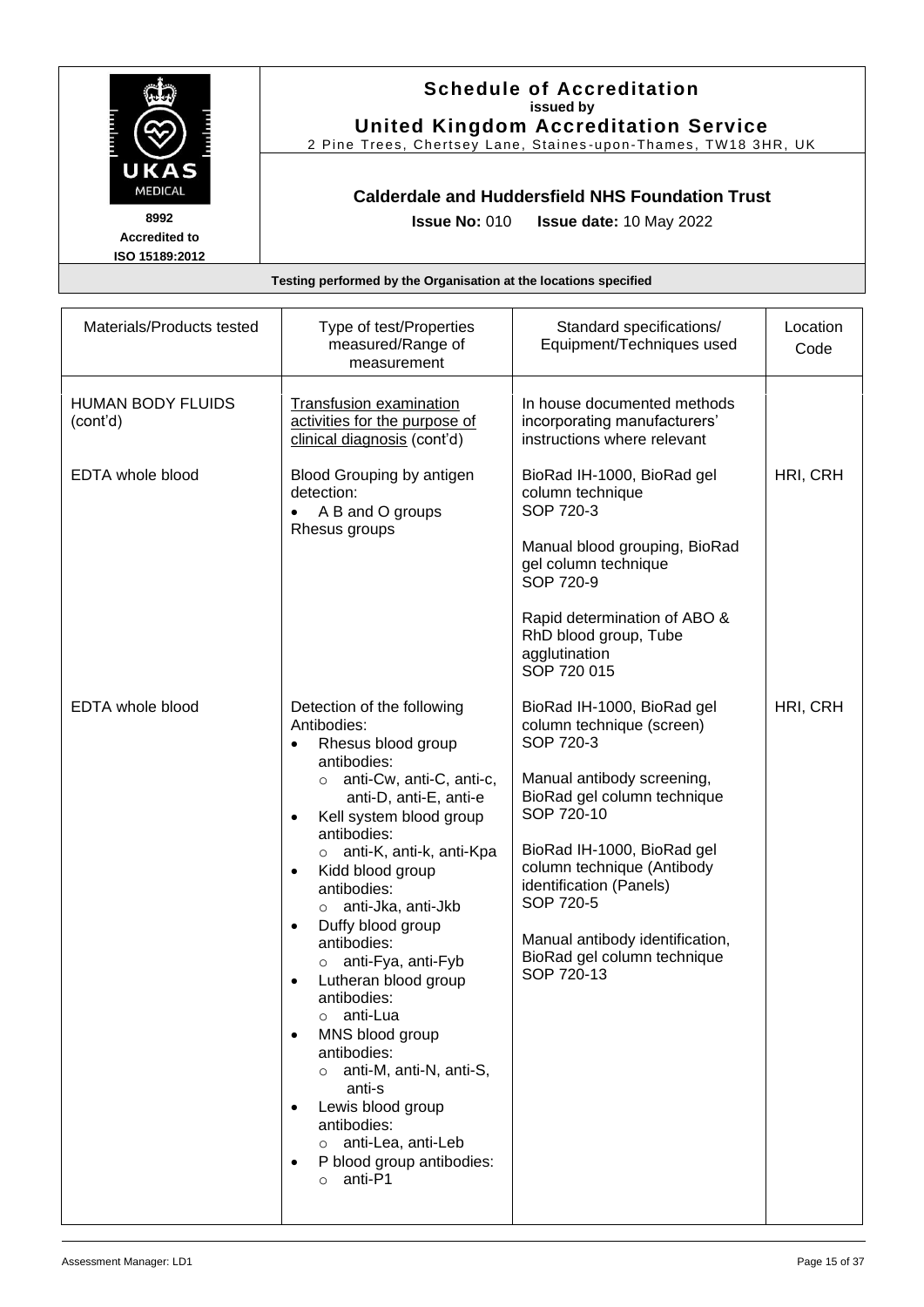

#### **Schedule of Accreditation issued by United Kingdom Accreditation Service**

2 Pine Trees, Chertsey Lane, Staines -upon-Thames, TW18 3HR, UK

# **Calderdale and Huddersfield NHS Foundation Trust**

**Issue No:** 010 **Issue date:** 10 May 2022

| Materials/Products tested            | Type of test/Properties<br>measured/Range of<br>measurement                                    | Standard specifications/<br>Equipment/Techniques used                                      | Location<br>Code |
|--------------------------------------|------------------------------------------------------------------------------------------------|--------------------------------------------------------------------------------------------|------------------|
| <b>HUMAN BODY FLUIDS</b><br>(cont'd) | <b>Transfusion examination</b><br>activities for the purpose of<br>clinical diagnosis (cont'd) | In house documented methods<br>incorporating manufacturers'<br>instructions where relevant |                  |
| <b>EDTA</b> whole blood              | Compatibility testing;-<br>Compatibility testing of<br>patients plasma with donor<br>cells     | BioRad IH-1000, BioRad gel<br>column technique<br>SOP 720-4                                | HRI, CRH         |
|                                      |                                                                                                | Manual crossmatching, BioRad<br>gel column technique<br>SOP 720-11                         |                  |
| EDTA whole blood                     | Direct Antiglobulin test (DAT)                                                                 | BioRad IH-1000, BioRad gel<br>column technique<br>SOP 720-6                                | HRI, CRH         |
|                                      |                                                                                                | Manual Direct antiglobulin test,<br>BioRad gel column technique<br>SOP 720-12              |                  |
| EDTA whole blood                     | Neonatal blood group +DAT<br>A B and O groups<br>$\bullet$<br>RhD groups<br>$\bullet$          | BioRad IH-1000, BioRad gel<br>column technique<br>SOP 720-7                                | HRI, CRH         |
|                                      |                                                                                                | Manual newborn groups, BioRad<br>gel column technique<br>SOP 720-14                        |                  |
| EDTA whole blood                     | Red cell phenotyping for<br>Antigens of the following<br>systems:                              | BioRad IH-1000, BioRad gel<br>column technique<br>SOP 720-8                                | HRI, CRH         |
|                                      | $Rh - C, D, E, c, e$<br>Kell – $K$ ,<br>Duffy – Fya, Fyb<br>Kidd - Jka,                        | Manual BioRad gel column<br>technique (pre prepared cassette)<br>SOP 720-15                |                  |
|                                      | $Ss - S$ , s                                                                                   | Manual BioRad gel column<br>technique (using cells & antisera)<br>SOP 720 038              |                  |
| EDTA whole blood                     | Foetal/maternal haemorrhage<br>screen                                                          | Acid Elution Technique using<br>Source Bioscience Kit (Kleihauer)<br>SOP 720-048           | <b>CRH</b>       |
|                                      |                                                                                                |                                                                                            |                  |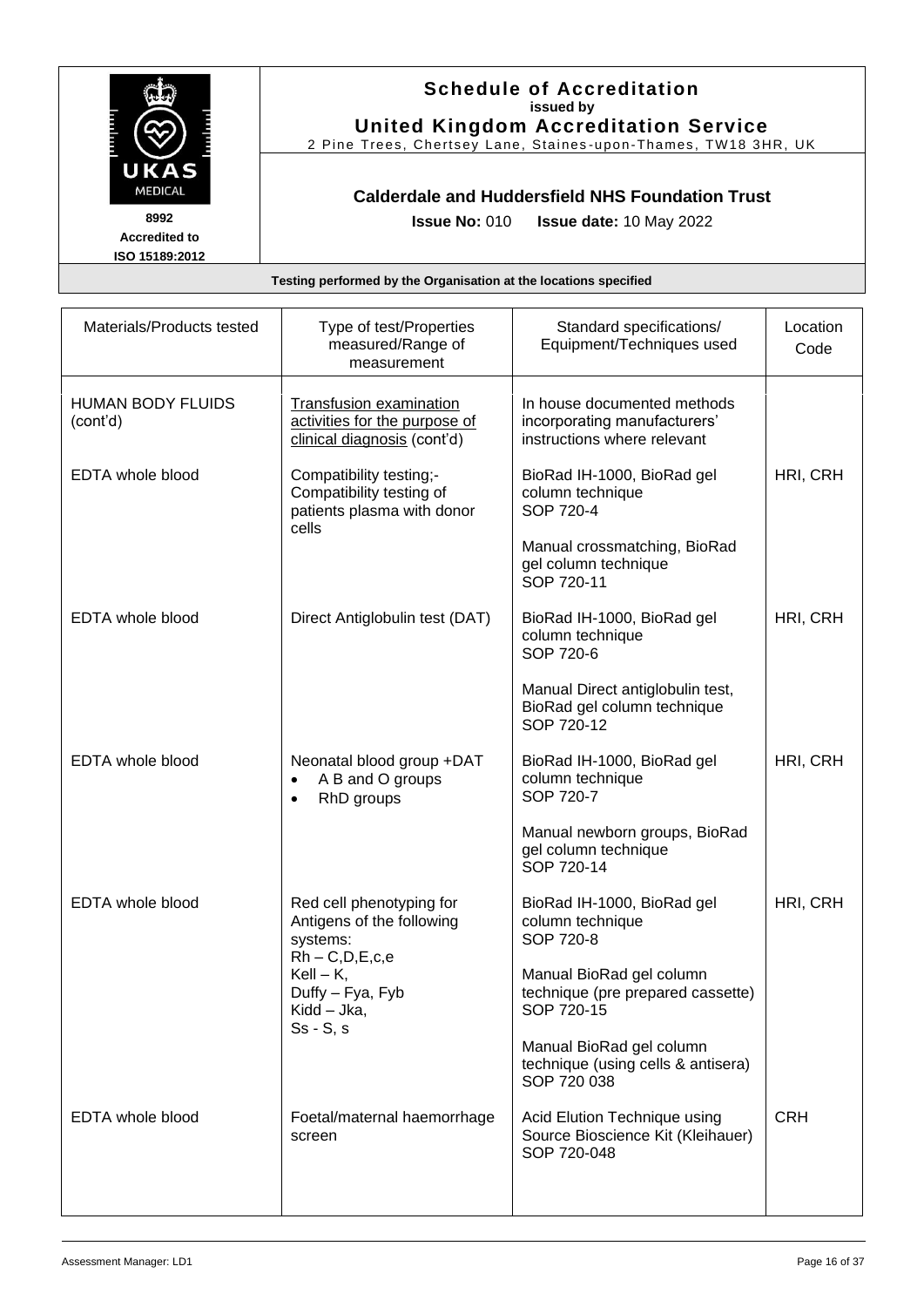|                                                                          |                                                                  | <b>Schedule of Accreditation</b><br>issued by<br><b>United Kingdom Accreditation Service</b><br>2 Pine Trees, Chertsey Lane, Staines-upon-Thames, TW18 3HR, UK |          |
|--------------------------------------------------------------------------|------------------------------------------------------------------|----------------------------------------------------------------------------------------------------------------------------------------------------------------|----------|
| UKAS<br><b>MEDICAL</b><br>8992<br><b>Accredited to</b><br>ISO 15189:2012 |                                                                  | <b>Calderdale and Huddersfield NHS Foundation Trust</b><br><b>Issue No: 010 Issue date: 10 May 2022</b>                                                        |          |
|                                                                          | Testing performed by the Organisation at the locations specified |                                                                                                                                                                |          |
| Materials/Products tested                                                | Type of test/Properties<br>المتمدم والمدين ومدمون                | Standard specifications/<br>$\Gamma$ aulawana 1 $\Gamma$ na kutawiana na na al                                                                                 | Location |

| Materials/Products tested                                                                                                                                                                                                                                    | Type of test/Properties<br>measured/Range of<br>measurement                                                    | Standard specifications/<br>Equipment/Techniques used                                                                                                                                                                                                                                                                                               | Location<br>Code |
|--------------------------------------------------------------------------------------------------------------------------------------------------------------------------------------------------------------------------------------------------------------|----------------------------------------------------------------------------------------------------------------|-----------------------------------------------------------------------------------------------------------------------------------------------------------------------------------------------------------------------------------------------------------------------------------------------------------------------------------------------------|------------------|
| <b>HUMAN BODY FLUIDS</b><br><b>AND TISSUES</b>                                                                                                                                                                                                               | Microbiology examination<br>activities for the purpose of<br>clinical diagnosis<br><b>General Microbiology</b> | In house documented methods<br>based on related UK Standards<br>for Microbiology Investigations<br>(SMIs), incorporating<br>manufacturers' instructions where<br>relevant                                                                                                                                                                           | <b>CRH</b>       |
| Swabs (Skin surface<br>wound, eye throat, ear,<br>mouth, genital, nose,<br>pernasal).<br>Tissue samples<br>samples/biopsies<br>Sputum<br>Bronchoalveolar lavage<br>IV cannulae<br>Corneal scrapes<br>Wound drain fluids<br>Sterile site fluids<br><b>CSF</b> | Isolation and characterisation<br>of microorganisms of clinical<br>significance                                | Manual inoculation and media<br>culture<br>SOP 320-007<br>SOP 320-009<br>SOP 320-069<br>SOP 320-074<br>SOP 320-075<br>SOP 320-077<br>SOP 320-080<br>SOP 320-082<br>SOP 320-089<br>SOP 320-090<br>SOP 320-093<br>SOP 320-095<br>SOP 320-097<br>SOP 320-098<br>SOP 320-104<br>SOP 320-106<br>SOP 320-108<br>SOP 320-111<br>SOP 320-131<br>SOP 320-190 |                  |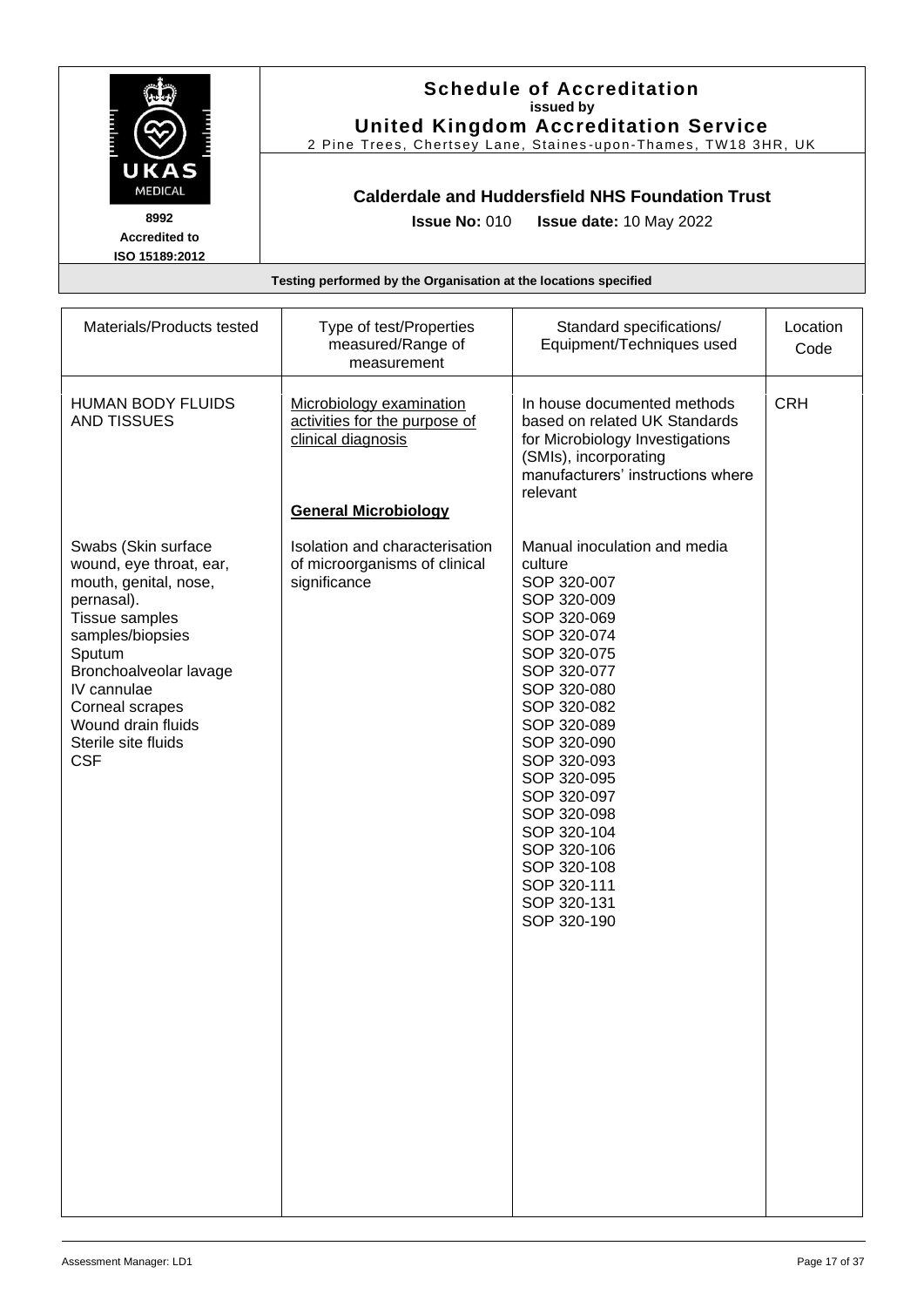

| Materials/Products tested                        | Type of test/Properties<br>measured/Range of<br>measurement                                                                                           | Standard specifications/<br>Equipment/Techniques used                                                                                                                              | Location<br>Code |
|--------------------------------------------------|-------------------------------------------------------------------------------------------------------------------------------------------------------|------------------------------------------------------------------------------------------------------------------------------------------------------------------------------------|------------------|
| <b>HUMAN BODY FLUIDS</b><br>AND TISSUES (cont'd) | Microbiology examination<br>activities for the purpose of<br>clinical diagnosis (cont'd)                                                              | In house documented methods<br>based on related UK Standards<br>for Microbiology Investigations<br>(SMIs), incorporating<br>manufacturers' instructions where<br>relevant (cont'd) | <b>CRH</b>       |
|                                                  | <b>General Microbiology</b><br>(cont'd)                                                                                                               |                                                                                                                                                                                    |                  |
| Pre-Inoculated culture plates<br>-GUM clinic     | Isolation and identification of<br>Neisseria gonorrhoeae                                                                                              | Media culture<br>SOP 320-106                                                                                                                                                       |                  |
| <b>Blood</b>                                     | Culture and detection of<br>microorganisms of clinical<br>significance                                                                                | Becton Dickinson BDFx - liquid<br>culture/fluorescent growth<br>detection, and manual inoculation<br>and culture<br>SOP 320-002                                                    |                  |
| Swabs (Nose. Groin,<br>lesions), urine           | Screening for Methicillin-<br><b>Resistant Staphylococcus</b><br>aureus (MRSA)                                                                        | Manual inoculation and culture on<br>chromogenic medium (Brilliance<br>MRSA)<br>SOP 320-100                                                                                        |                  |
| <b>Breast milk</b>                               | Sterility check                                                                                                                                       | Manual inoculation and media<br>culture<br>SOP 320-171                                                                                                                             |                  |
| Faeces                                           | Isolation of bacterial<br>pathogens<br>Campylobacter spp.<br>Shigella spp.<br>Salmonella sp.<br>Escherichia coli O157<br>Vibrio spp.<br>Yersinia spp. | Manual inoculation and media<br>culture<br>SOP 320-001                                                                                                                             |                  |
| Rectal swabs, faeces                             | Detection of Carbapenemase<br>Producing Enterobacteriaceae<br>(CPE)                                                                                   | Manual inoculation and<br>chromogenic media culture<br>SOP 320-518<br><b>Confirmation using Coris</b><br>BioConcept OXA-48 K-SeT<br>immunochromatographic kit<br>SOP-320-513       |                  |
| Urine                                            | Isolation of bacterial and<br>fungal species of clinical<br>significance                                                                              | Manual culture methods<br>SOP 320-004                                                                                                                                              |                  |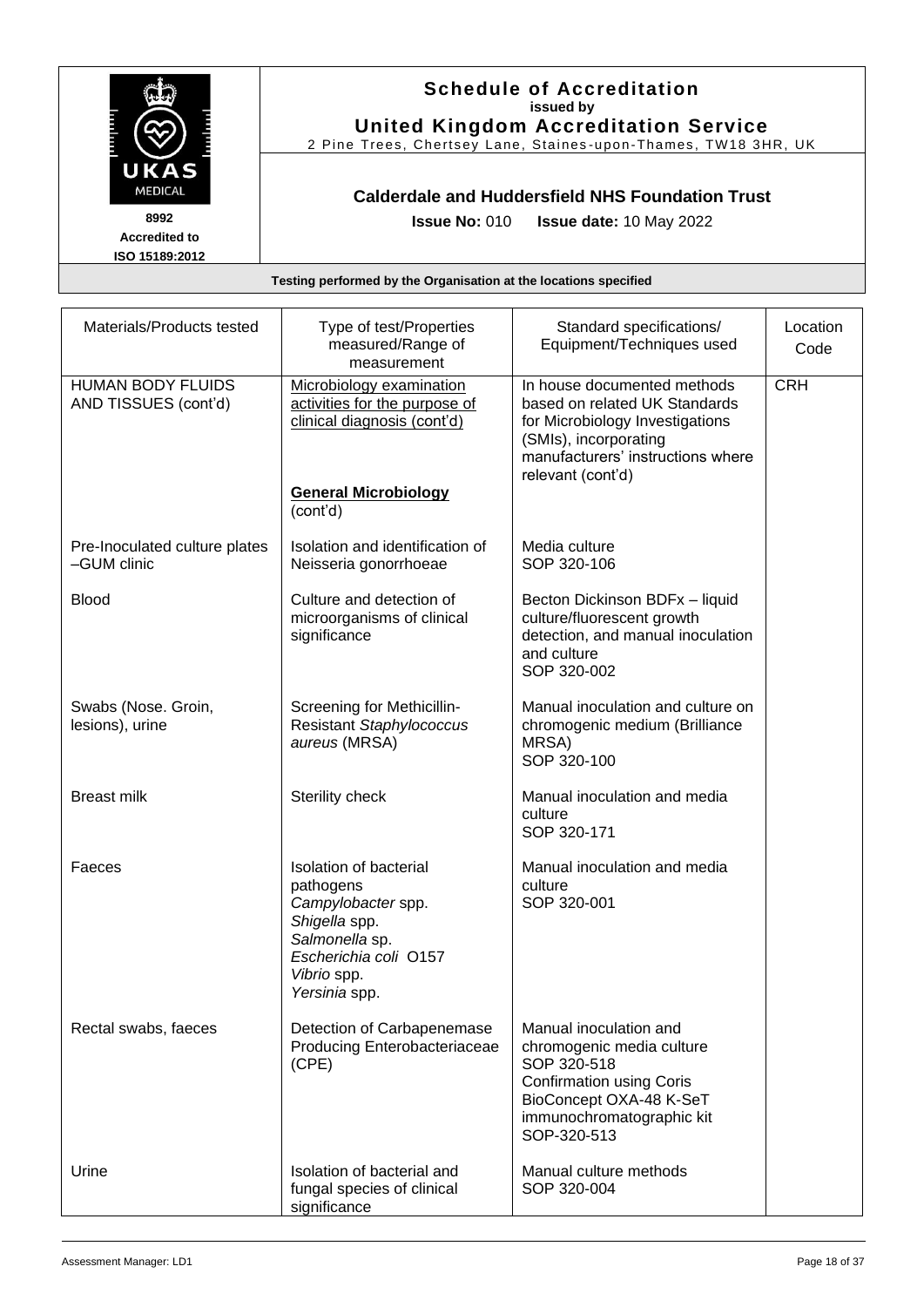| <b>Schedule of Accreditation</b><br>issued by<br><b>United Kingdom Accreditation Service</b><br>2 Pine Trees, Chertsey Lane, Staines-upon-Thames, TW18 3HR, UK<br>UKAS |                                                                  |                                                       |                  |
|------------------------------------------------------------------------------------------------------------------------------------------------------------------------|------------------------------------------------------------------|-------------------------------------------------------|------------------|
| MEDICAL<br>Calderdale and Huddersfield NHS Foundation Trust                                                                                                            |                                                                  |                                                       |                  |
| 8992<br><b>Accredited to</b><br>ISO 15189:2012                                                                                                                         | <b>Issue No: 010</b>                                             | <b>Issue date: 10 May 2022</b>                        |                  |
|                                                                                                                                                                        | Testing performed by the Organisation at the locations specified |                                                       |                  |
|                                                                                                                                                                        |                                                                  |                                                       |                  |
| Materials/Products tested                                                                                                                                              | Type of test/Properties<br>measured/Range of                     | Standard specifications/<br>Equipment/Techniques used | Location<br>Code |

| Materials/Products tested                                   | Type of test/Properties<br>measured/Range of<br>measurement                                                                         | Standard specifications/<br>Equipment/Techniques used                                                                                                                                                                                                                                                                                                                                                                                                                                                                                                                                              | Location<br>Code |
|-------------------------------------------------------------|-------------------------------------------------------------------------------------------------------------------------------------|----------------------------------------------------------------------------------------------------------------------------------------------------------------------------------------------------------------------------------------------------------------------------------------------------------------------------------------------------------------------------------------------------------------------------------------------------------------------------------------------------------------------------------------------------------------------------------------------------|------------------|
| <b>HUMAN BODY FLUIDS</b><br>AND TISSUES (cont'd)            | Microbiology examination<br>activities for the purpose of<br>clinical diagnosis (cont'd)<br><b>General Microbiology</b><br>(cont'd) | In house documented methods<br>based on related UK Standards<br>for Microbiology Investigations<br>(SMIs), incorporating<br>manufacturers' instructions where<br>relevant (cont'd)                                                                                                                                                                                                                                                                                                                                                                                                                 | <b>CRH</b>       |
| Cultures isolated in-house<br>from all samples listed above | Identification of<br>microorganisms of clinical<br>significance                                                                     | Manual; biochemical/ monoclonal<br>antibody/ latex-antigen detection<br>methods<br>SOP 320-049<br>SOP 320-704<br>SOP 320-705<br>SOP 320-706<br>SOP 320-707<br>SOP 320-708<br>SOP 320-709<br>SOP 320-710<br>SOP 320-711<br>SOP 320-712<br>SOP 320-713<br>SOP 320-714<br>SOP 320-715<br>SOP 320-716<br>SOP 320-717<br>SOP 320-718<br>SOP 320-719<br>SOP 320-720<br>SOP 320-721<br>SOP 320-722<br>SOP 320-723<br>SOP 320-724<br>Automated; Bruker Maldi-TOF<br>Biotyper using calculation of a<br>similarity of a mass spectrometry<br>based pattern profile of an<br>unknown organism<br>SOP 320-756 |                  |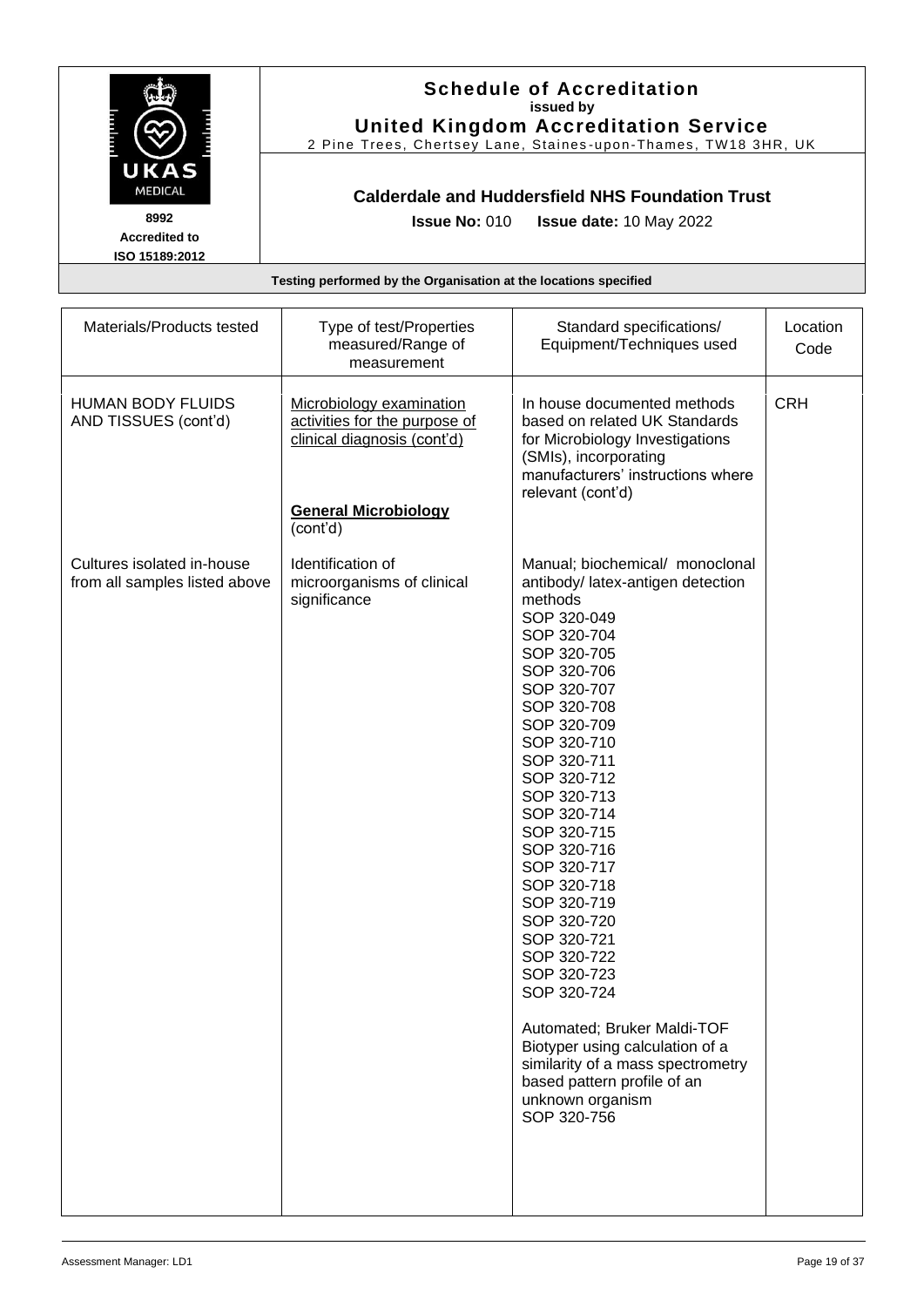| UKAS<br><b>MEDICAL</b>                           | <b>Schedule of Accreditation</b><br>issued by<br><b>United Kingdom Accreditation Service</b><br>2 Pine Trees, Chertsey Lane, Staines-upon-Thames, TW18 3HR, UK<br><b>Calderdale and Huddersfield NHS Foundation Trust</b> |                                                                                                                                                                                    |                  |
|--------------------------------------------------|---------------------------------------------------------------------------------------------------------------------------------------------------------------------------------------------------------------------------|------------------------------------------------------------------------------------------------------------------------------------------------------------------------------------|------------------|
| 8992<br><b>Accredited to</b>                     | <b>Issue No: 010</b>                                                                                                                                                                                                      | <b>Issue date: 10 May 2022</b>                                                                                                                                                     |                  |
| ISO 15189:2012                                   |                                                                                                                                                                                                                           |                                                                                                                                                                                    |                  |
|                                                  | Testing performed by the Organisation at the locations specified                                                                                                                                                          |                                                                                                                                                                                    |                  |
|                                                  |                                                                                                                                                                                                                           |                                                                                                                                                                                    |                  |
| Materials/Products tested                        | Type of test/Properties<br>measured/Range of<br>measurement                                                                                                                                                               | Standard specifications/<br>Equipment/Techniques used                                                                                                                              | Location<br>Code |
| <b>HUMAN BODY FLUIDS</b><br>AND TISSUES (cont'd) | Microbiology examination<br>activities for the purpose of<br>clinical diagnosis (cont'd)                                                                                                                                  | In house documented methods<br>based on related UK Standards<br>for Microbiology Investigations<br>(SMIs), incorporating<br>manufacturers' instructions where<br>relevant (cont'd) | <b>CRH</b>       |
|                                                  | <b>General Microbiology</b><br>(cont'd)                                                                                                                                                                                   |                                                                                                                                                                                    |                  |

|                                                             | <b>General Microbiology</b><br>(cont'd)                                                                                                     | manufacturers' instructions where<br>relevant (cont'd)                                                                                                                     |  |
|-------------------------------------------------------------|---------------------------------------------------------------------------------------------------------------------------------------------|----------------------------------------------------------------------------------------------------------------------------------------------------------------------------|--|
|                                                             | Identification of<br>microorganisms of clinical<br>significance and Antibiotic<br>susceptibility testing of<br>isolated bacterial pathogens | Automated - BD Phoenix<br>ID: Biochemical Reactions to<br>provide a profile which is<br>compared to a database.<br>Sensitivity: MIC using EUCAST<br>SOP 320-758 BD Phoenix |  |
| Cultures isolated in-house<br>from all samples listed above | Antibiotic susceptibility testing<br>Colistin susceptibility testing                                                                        | Manual and/or automated<br>antimicrobial susceptibility testing<br>using EUCAST methodology.<br>Disc diffusion & gradient MIC<br>determination<br>SOP 320-076              |  |
|                                                             |                                                                                                                                             | <b>ComASP Colistin Broth</b><br>microdilution method<br>LI 320-1187                                                                                                        |  |
| Urine                                                       | Detection and quantification of<br>red cells, white cells, bacteria,<br>epithelial cells, urinary casts<br>and yeast cells                  | IRIS IQ Sprint: automated Urine<br>Microscopy system and<br>particle recognition<br>SOP 320-745                                                                            |  |
| <b>CSF</b>                                                  | Detection and quantification of<br>red cells, white cells                                                                                   | Manual light microscopy using<br>Kova Slide counting chambers.<br>SOP 320-009                                                                                              |  |
| Joint Fluid                                                 | Identification of sodium urate<br>crystals and calcium<br>pyrophosphate crystals                                                            | Manual light microscopy<br>SOP 320-111                                                                                                                                     |  |
| Faeces                                                      | Detection of Cryptosporidia                                                                                                                 | Fluorescent microscopy using<br>Auramine O and Thiazine red<br>stains<br>SOP 320-049                                                                                       |  |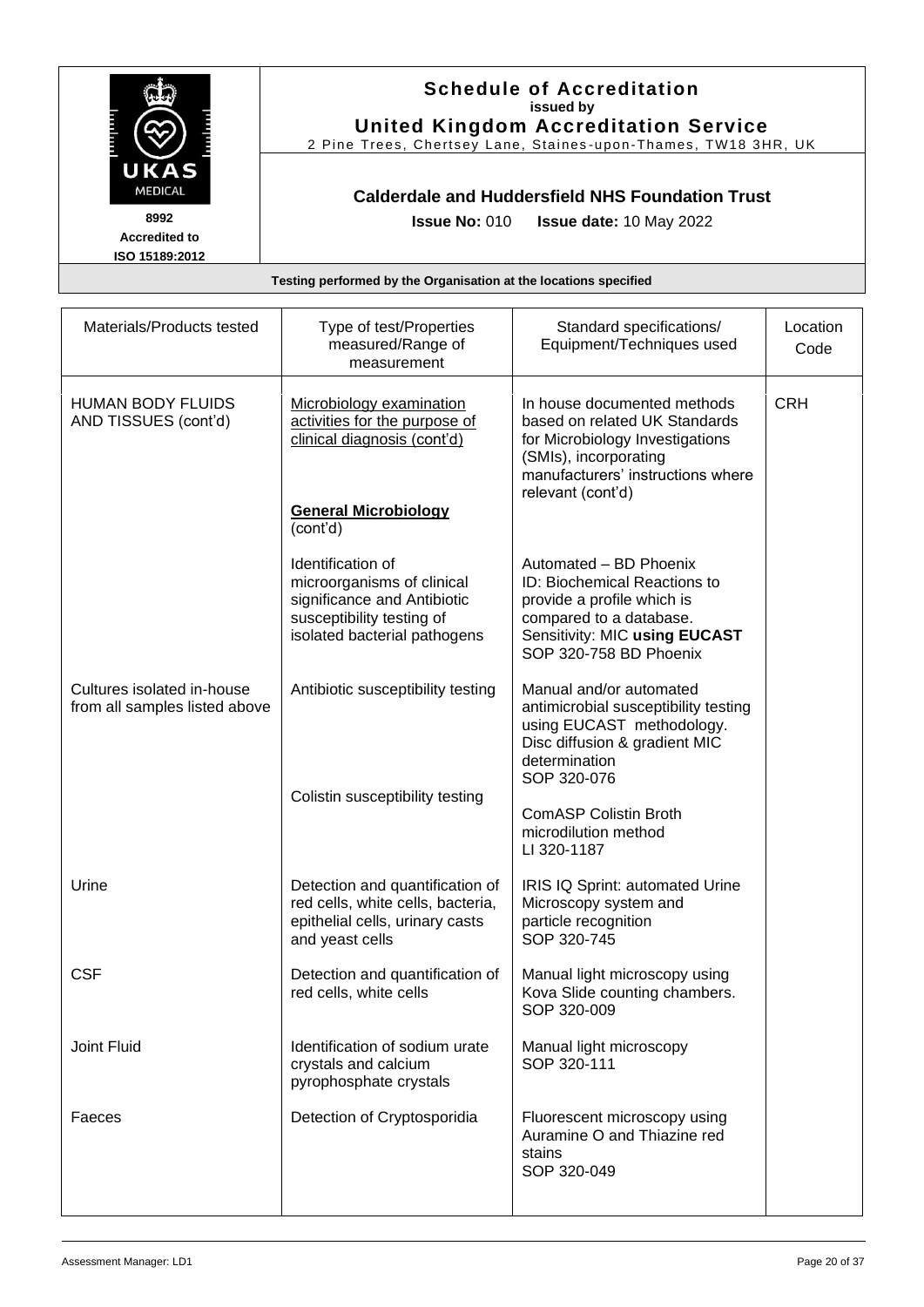|                                                                          |                                                                                                                   | <b>Schedule of Accreditation</b><br>issued by<br><b>United Kingdom Accreditation Service</b><br>2 Pine Trees, Chertsey Lane, Staines-upon-Thames, TW18 3HR, UK |                  |  |
|--------------------------------------------------------------------------|-------------------------------------------------------------------------------------------------------------------|----------------------------------------------------------------------------------------------------------------------------------------------------------------|------------------|--|
| UKAS<br><b>MEDICAL</b><br>8992<br><b>Accredited to</b><br>ISO 15189:2012 | <b>Calderdale and Huddersfield NHS Foundation Trust</b><br><b>Issue No: 010</b><br><b>Issue date: 10 May 2022</b> |                                                                                                                                                                |                  |  |
| Testing performed by the Organisation at the locations specified         |                                                                                                                   |                                                                                                                                                                |                  |  |
|                                                                          |                                                                                                                   |                                                                                                                                                                |                  |  |
| Materials/Products tested                                                | Type of test/Properties<br>measured/Range of                                                                      | Standard specifications/<br>Equipment/Techniques used                                                                                                          | Location<br>Code |  |

| Malthais/Fiuuulis lesleu                         | Type of result in perries<br>measured/Range of<br>measurement                            | Jianuaru Specincations/<br>Equipment/Techniques used                                                                                                                                              | LUCALIUIT<br>Code |
|--------------------------------------------------|------------------------------------------------------------------------------------------|---------------------------------------------------------------------------------------------------------------------------------------------------------------------------------------------------|-------------------|
| <b>HUMAN BODY FLUIDS</b><br>AND TISSUES (cont'd) | Microbiology examination<br>activities for the purpose of<br>clinical diagnosis (cont'd) | In house documented methods<br>based on related UK Standards<br>for Microbiology Investigations<br>(SMIs), incorporating<br>manufacturers' instructions where<br>relevant (cont'd)                | <b>CRH</b>        |
|                                                  | <b>General Microbiology</b><br>(cont'd)                                                  |                                                                                                                                                                                                   |                   |
| Genital swabs                                    | Detection of Trichomonas<br>Vaginalis                                                    | Broth culture and light microscopy<br>SOP 320-106                                                                                                                                                 | <b>CRH</b>        |
| Genital swabs                                    | Detection of Bacterial<br>Vaginosis                                                      | Gram stain and light microscopy<br>SOP 320-106                                                                                                                                                    |                   |
| Faeces                                           | Identification of faecal ova,<br>cysts and parasites                                     | Concentration method using<br>centrifugation and light<br>microscopy of concentrate<br>SOP 320-101                                                                                                |                   |
| Faeces                                           | Detection of C.difficile GDH<br>Detection of C.difficile toxin A<br>and B                | Manual enzyme immunoassay:<br>Techlab C.Diff Quik Chek<br>Manual enzyme immunoassay<br>Techlab C. diff ToxA/B Quick<br>Chek<br>SOP 320-505<br>(See Molecular section for<br>confirmatory testing) |                   |
| Serum                                            | <b>Quantification of Anti</b><br><b>Streptolysion O titres</b>                           | Latex agglutination using<br>Rheumajet ASO Kit<br>SOP 320-099                                                                                                                                     |                   |
| Urine                                            | Detection of Legionella and<br>Pneumococcal urinary antigen                              | Manual immunochromatographic<br>assay using Binax Now<br>Legionella urinary antigen card<br>and Binax Now Streptococcus<br>pneumoniae urinary antigen card<br>SOP 320-128                         |                   |
| Urine                                            | Pregnancy testing (HCG<br>detection)                                                     | Manual immunochromatographic<br>assay using Surestep One step<br>Pregnancy test<br>SOP 320-005                                                                                                    |                   |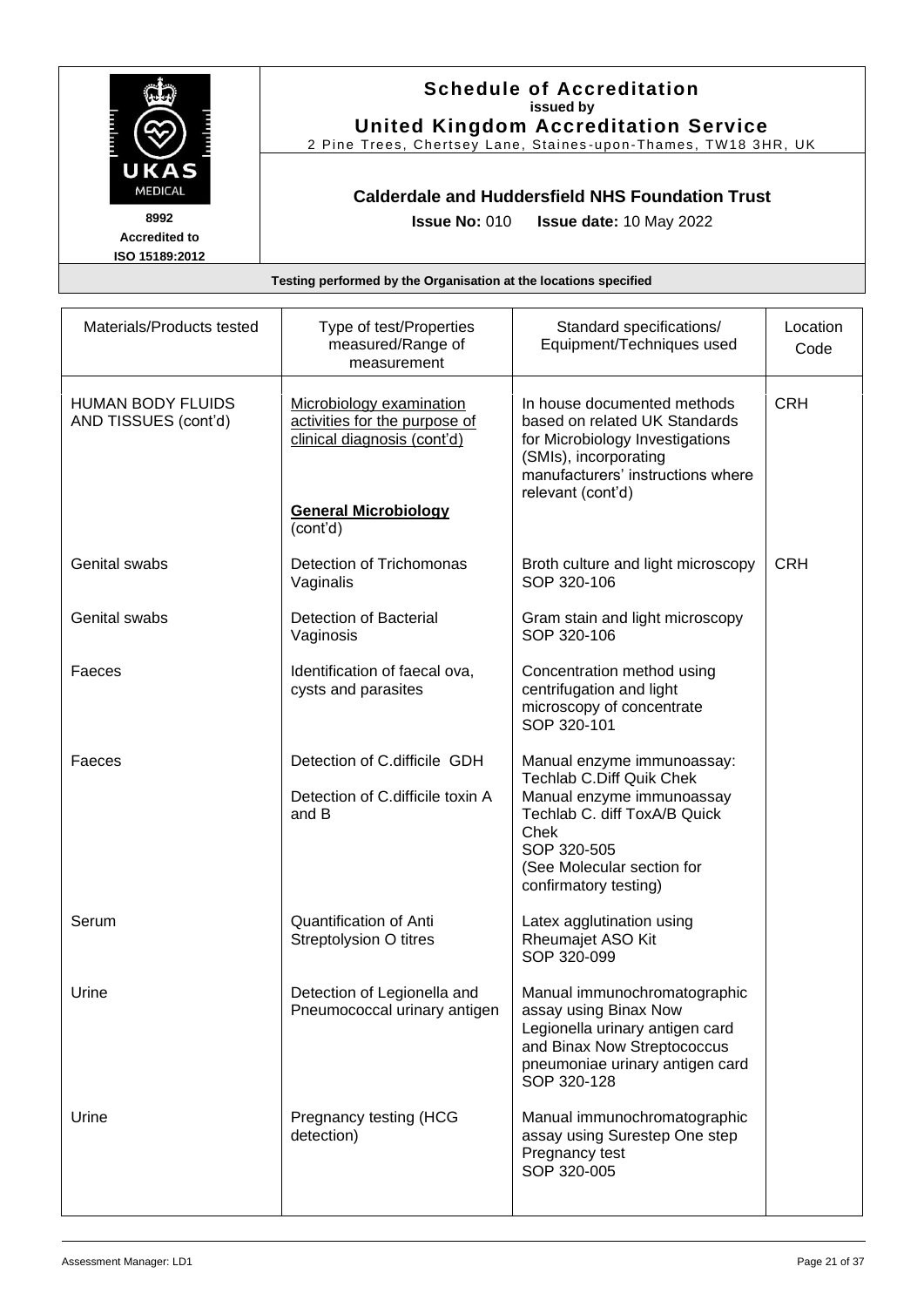|                                                                                                            |                                                                                          | <b>Schedule of Accreditation</b><br>issued by<br><b>United Kingdom Accreditation Service</b><br>2 Pine Trees, Chertsey Lane, Staines-upon-Thames, TW18 3HR, UK                     |                  |
|------------------------------------------------------------------------------------------------------------|------------------------------------------------------------------------------------------|------------------------------------------------------------------------------------------------------------------------------------------------------------------------------------|------------------|
| UK A<br>MEDICAL<br>8992<br><b>Accredited to</b><br>ISO 15189:2012                                          | <b>Issue No: 010</b>                                                                     | <b>Calderdale and Huddersfield NHS Foundation Trust</b><br>Issue date: 10 May 2022                                                                                                 |                  |
|                                                                                                            | Testing performed by the Organisation at the locations specified                         |                                                                                                                                                                                    |                  |
| Materials/Products tested                                                                                  | Type of test/Properties<br>measured/Range of<br>measurement                              | Standard specifications/<br>Equipment/Techniques used                                                                                                                              | Location<br>Code |
| <b>HUMAN BODY FLUIDS</b><br>AND TISSUES (cont'd)                                                           | Microbiology examination<br>activities for the purpose of<br>clinical diagnosis (cont'd) | In house documented methods<br>based on related UK Standards<br>for Microbiology Investigations<br>(SMIs), incorporating<br>manufacturers' instructions where<br>relevant (cont'd) | <b>CRH</b>       |
|                                                                                                            | <b>General Microbiology</b><br>(cont'd)                                                  |                                                                                                                                                                                    |                  |
| Lower respiratory tract<br>samples, swabs, tissue,<br>urine                                                | Isolation/identification of<br>Mycobacteria species                                      | Auramine flourescent staining,<br>microscopy<br><b>Becton Dickinson MGIT</b><br>Fluorometric growth detection.<br>SOP 320-003                                                      |                  |
|                                                                                                            | <b>Molecular testing</b>                                                                 |                                                                                                                                                                                    |                  |
| Endocervical swabs, male<br>urethral swabs, female and<br>male urine specimens.<br>Lesion and throat swabs | DNA detection:<br>Chlamydia, Neisseria<br>gonorrhoeae and Herpes<br>simplex              | Becton Dickinson VIPER Strand<br>Displacement Amplification (SDA)<br>SOP 320-514                                                                                                   |                  |
| Urine, self-taken vaginal                                                                                  | DNA detection:                                                                           |                                                                                                                                                                                    |                  |

Trichomonas vaginalis

Influenza A + B RNA Clostridioides difficile toxin

Norovirus GI & GII RNA Rotavirus A RNA

Adenovirus F40/41 DNA Sapovirus (genogroups I, II,

Human Astrovirus (hAstro)

Neisseria gonorrhoeae DNA

Becton Dickinson BD MAX

Automated extraction, purification and amplification of DNA/RNA

system.

SOP 320-757

Detection of:

DNA<br>RSV RNA

IV, V) RNA

RNA

Faeces **Enteric Viral panel:** 

Assessment Manager: LD1 Page 22 of 37

swabs, cervical swabs

and throat swabs

Throat/nasal swabs

Male urethral swabs, urine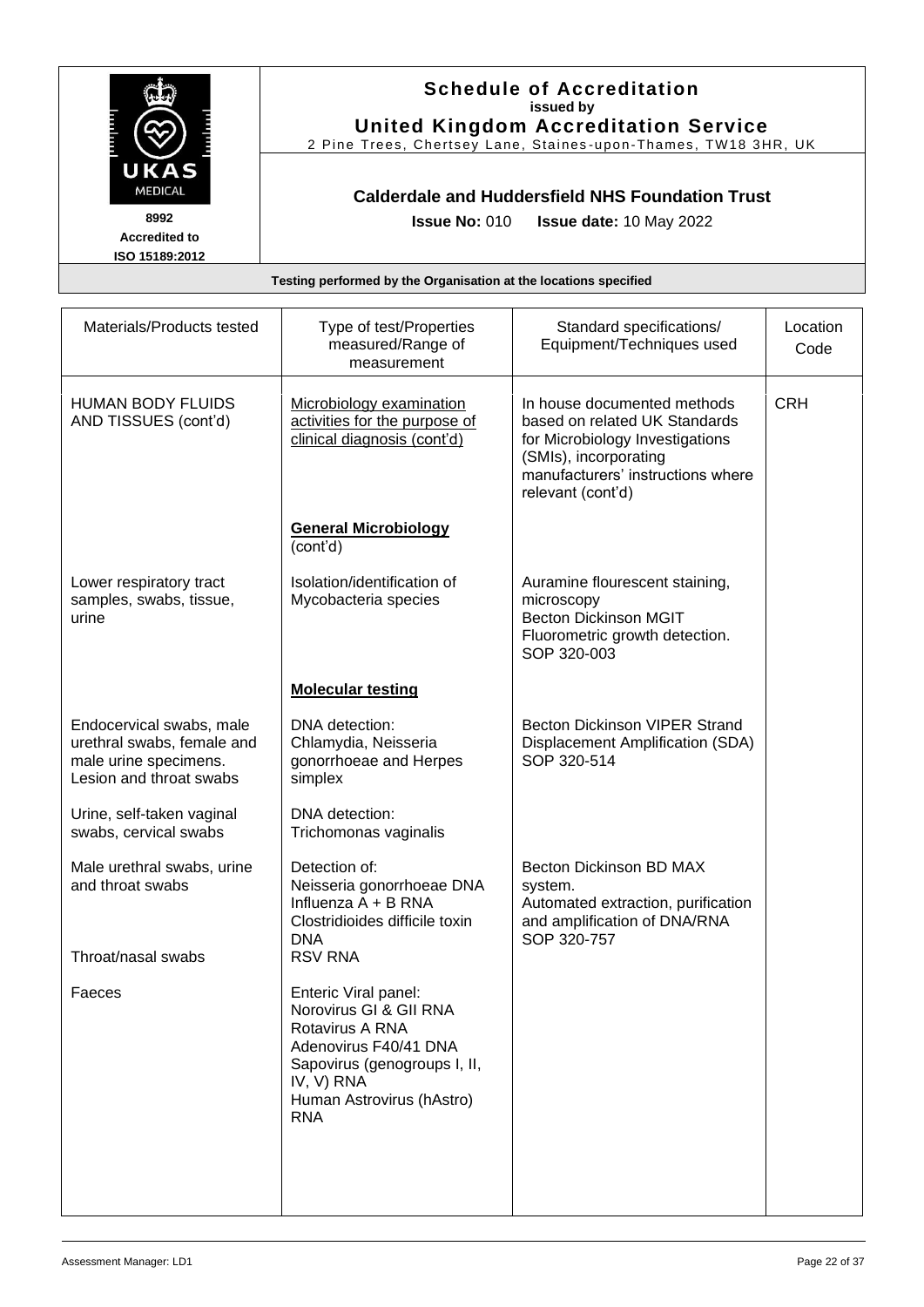|                                                                   |                                                                                                                                                                                                                                                                                                                                                                                                                                                                                                                                                                                                                 | <b>Schedule of Accreditation</b><br>issued by<br><b>United Kingdom Accreditation Service</b><br>2 Pine Trees, Chertsey Lane, Staines-upon-Thames, TW18 3HR, UK                     |                  |
|-------------------------------------------------------------------|-----------------------------------------------------------------------------------------------------------------------------------------------------------------------------------------------------------------------------------------------------------------------------------------------------------------------------------------------------------------------------------------------------------------------------------------------------------------------------------------------------------------------------------------------------------------------------------------------------------------|------------------------------------------------------------------------------------------------------------------------------------------------------------------------------------|------------------|
| UKAS<br>MEDICAL<br>8992<br><b>Accredited to</b><br>ISO 15189:2012 | <b>Issue No: 010</b>                                                                                                                                                                                                                                                                                                                                                                                                                                                                                                                                                                                            | <b>Calderdale and Huddersfield NHS Foundation Trust</b><br>Issue date: 10 May 2022                                                                                                 |                  |
|                                                                   | Testing performed by the Organisation at the locations specified                                                                                                                                                                                                                                                                                                                                                                                                                                                                                                                                                |                                                                                                                                                                                    |                  |
| Materials/Products tested                                         | Type of test/Properties<br>measured/Range of<br>measurement                                                                                                                                                                                                                                                                                                                                                                                                                                                                                                                                                     | Standard specifications/<br>Equipment/Techniques used                                                                                                                              | Location<br>Code |
| <b>HUMAN BODY FLUIDS</b><br>AND TISSUES (cont'd)                  | Microbiology examination<br>activities for the purpose of<br>clinical diagnosis (cont'd)<br><b>Molecular testing</b>                                                                                                                                                                                                                                                                                                                                                                                                                                                                                            | In house documented methods<br>based on related UK Standards<br>for Microbiology Investigations<br>(SMIs), incorporating<br>manufacturers' instructions where<br>relevant (cont'd) | <b>CRH</b>       |
| Throat/nasal swabs                                                | Respiratory panel:<br>Influenza A RNA<br>Influenza A, subtype<br>H1N1/2009 RNA<br>Influenza A subtype H1 RNA<br>Influenza A subtype H3 RNA<br>Influenza B RNA<br>Coronavirus 229E RNA<br>Coronavirus HKU1 RNA<br>Coronavirus NL63 RNA<br>Coronavirus OC43 RNA<br>Parainfluenza Virus 1 RNA<br>Parainfluenza Virus 2 RNA<br>Parainfluenza Virus 3 RNA<br>Parainfluenza Virus 4 RNA<br>RSV A/B RNA<br>Human Metapneumovirus A/B<br><b>RNA</b><br>Adenovirus DNA<br>Rhinovirus/Enterovirus RNA<br>Mycoplasma pneumoniae<br><b>DNA</b><br>Legionella pneumophila DNA<br>Bordetella pertussis DNA<br><b>Mycology</b> | Qiagen Qiastat DX analyser; RT-<br><b>PCR</b><br>SOP 320-765                                                                                                                       |                  |
| Skin scarping<br>Hair cuttings<br>Nail clippings                  | Isolation and identification of<br>fungi of clinical significance                                                                                                                                                                                                                                                                                                                                                                                                                                                                                                                                               | Culture, macroscopic examination<br>and fluorescent microscopy<br>SOP 320-010                                                                                                      |                  |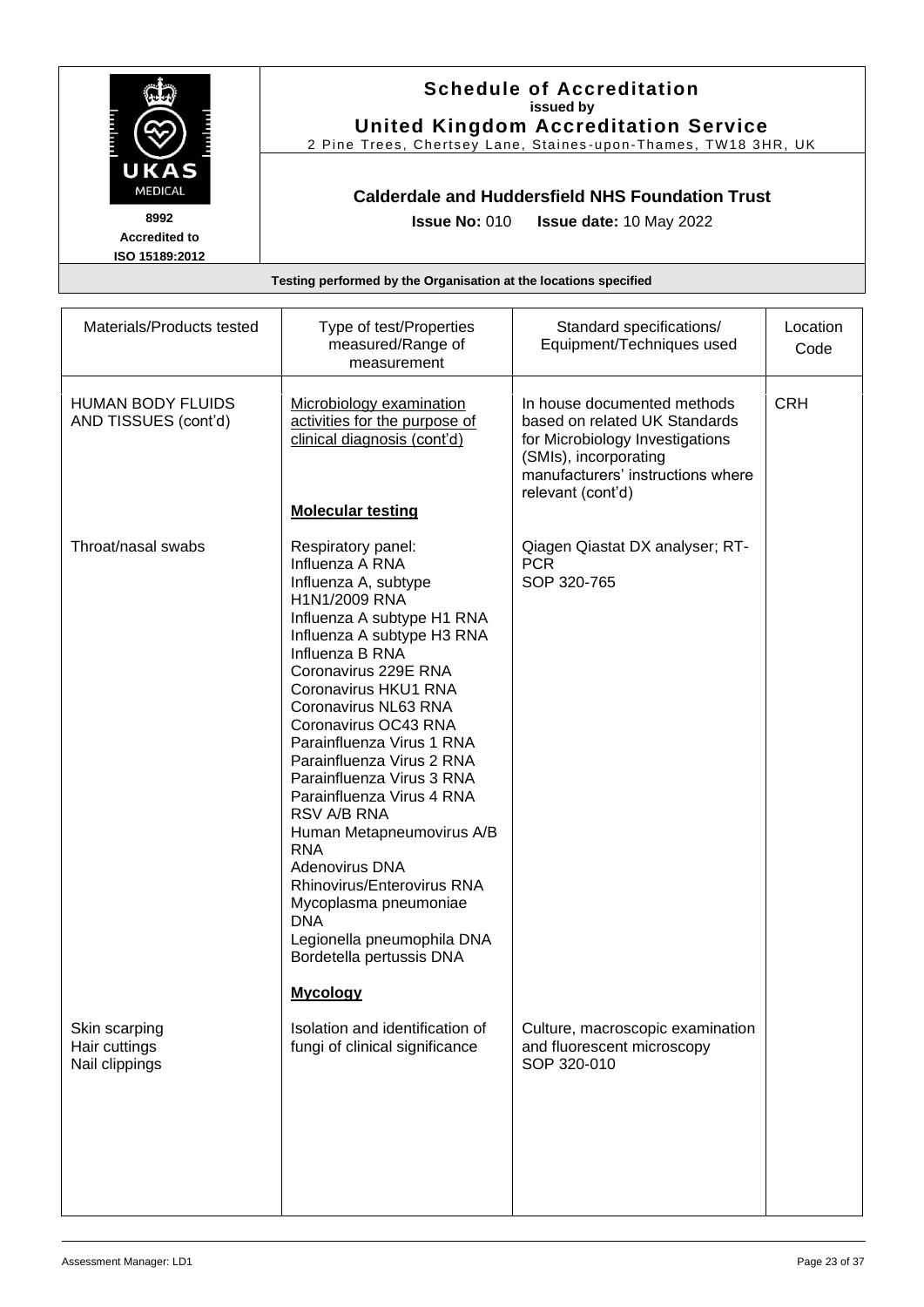|                                                                   |                                                                                                                                                                                                                                    | <b>Schedule of Accreditation</b><br>issued by<br><b>United Kingdom Accreditation Service</b><br>2 Pine Trees, Chertsey Lane, Staines-upon-Thames, TW18 3HR, UK                                                                                                                                                                                                                       |                  |
|-------------------------------------------------------------------|------------------------------------------------------------------------------------------------------------------------------------------------------------------------------------------------------------------------------------|--------------------------------------------------------------------------------------------------------------------------------------------------------------------------------------------------------------------------------------------------------------------------------------------------------------------------------------------------------------------------------------|------------------|
| UKAS<br>MEDICAL<br>8992<br><b>Accredited to</b><br>ISO 15189:2012 | <b>Calderdale and Huddersfield NHS Foundation Trust</b><br><b>Issue No: 010</b><br>Issue date: 10 May 2022                                                                                                                         |                                                                                                                                                                                                                                                                                                                                                                                      |                  |
|                                                                   | Testing performed by the Organisation at the locations specified                                                                                                                                                                   |                                                                                                                                                                                                                                                                                                                                                                                      |                  |
| Materials/Products tested                                         | Type of test/Properties<br>measured/Range of<br>measurement                                                                                                                                                                        | Standard specifications/<br>Equipment/Techniques used                                                                                                                                                                                                                                                                                                                                | Location<br>Code |
| <b>HUMAN BODY FLUIDS</b><br>AND TISSUES (cont'd)                  | Microbiology examination<br>activities for the purpose of<br>clinical diagnosis (cont'd)<br>Serology/Virology                                                                                                                      | In house documented methods<br>based on related UK Standards<br>for Microbiology Investigations<br>(SMIs), incorporating<br>manufacturers' instructions where<br>relevant (cont'd)                                                                                                                                                                                                   | <b>CRH</b>       |
| Serum                                                             | *HIV 1 / 2 Antibody/Antigen<br>detection<br>*Hepatits B surface antigen<br>*Syphilis / T pallidum IgM / IgG<br>antibody<br>Rubella IgG antibody<br>Hepatitis C antibody<br>Hepatitis core antibody<br>Hepatitis B surface antibody | Siemens Centaur XPT- Random<br>access immunoassay analyser<br>SOP 320-746, SOP 820-350<br>*Including documented -in-house<br>methods to meet the<br>requirements of the IDPS<br>screening programme as defined<br>in the July 2018 version of<br>'Infectious diseases in pregnancy<br>screening: laboratory QA<br>evidence requirements' (18 July<br>upload) for antenatal screening |                  |
| Serum                                                             | Procalcitonin                                                                                                                                                                                                                      | Biomerieux Vidas immunoassay<br>analyser<br>SOP 320-150<br>SOP 320-727<br>Diasorin Liason XL Automated                                                                                                                                                                                                                                                                               |                  |
| Faeces                                                            | Calprotectin<br>Helicobacter pylori antigen                                                                                                                                                                                        | Chemiluminescence analyser<br>SOP 320-760                                                                                                                                                                                                                                                                                                                                            |                  |
| Serum                                                             | Chlamydia trachomatis IgG<br>VZV IgG<br>Measles IgG<br>Parvovirus IgG and IgM<br>EBV serology<br>Hepatitis A total antibody<br>Hepatitis A IgM<br>Toxoplasma IgG and IgM                                                           |                                                                                                                                                                                                                                                                                                                                                                                      |                  |

Borrelia IgG and IgM CMV IgG and IgM Bordetella pertussis IgG

 $\overline{\phantom{a}}$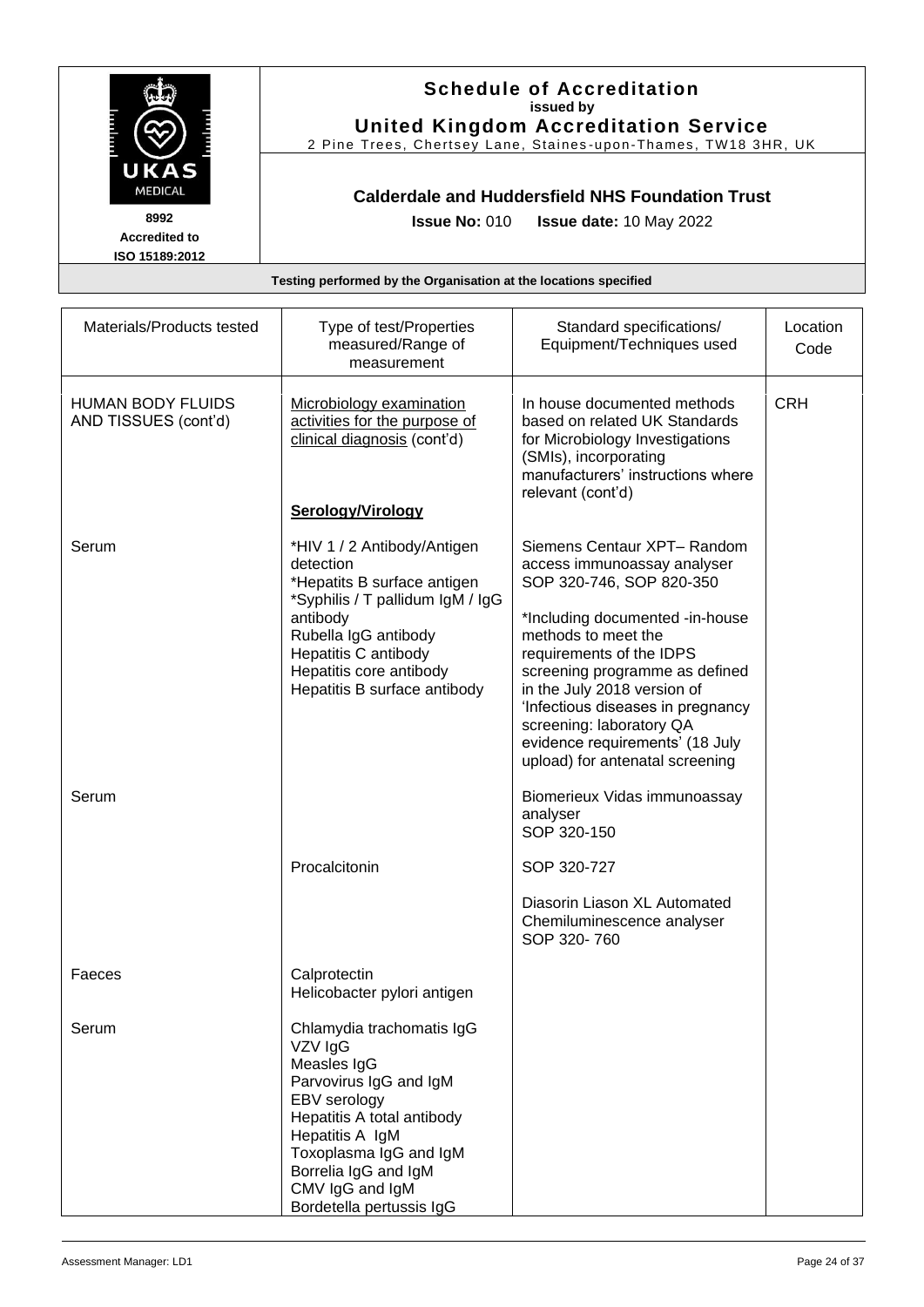|                                                                          |                                                                                                                   | <b>Schedule of Accreditation</b><br>issued by<br><b>United Kingdom Accreditation Service</b><br>2 Pine Trees, Chertsey Lane, Staines-upon-Thames, TW18 3HR, UK |                  |
|--------------------------------------------------------------------------|-------------------------------------------------------------------------------------------------------------------|----------------------------------------------------------------------------------------------------------------------------------------------------------------|------------------|
| UKAS<br><b>MEDICAL</b><br>8992<br><b>Accredited to</b><br>ISO 15189:2012 | <b>Calderdale and Huddersfield NHS Foundation Trust</b><br><b>Issue No: 010</b><br><b>Issue date: 10 May 2022</b> |                                                                                                                                                                |                  |
|                                                                          | Testing performed by the Organisation at the locations specified                                                  |                                                                                                                                                                |                  |
|                                                                          |                                                                                                                   |                                                                                                                                                                |                  |
| Materials/Products tested                                                | Type of test/Properties<br>measured/Range of                                                                      | Standard specifications/<br>Equipment/Techniques used                                                                                                          | ∟ocation<br>Code |

|                                                  | measured/Range of<br>measurement                                                                                                                                 | Equipment/Techniques used                                                                                                                                                          | Code       |
|--------------------------------------------------|------------------------------------------------------------------------------------------------------------------------------------------------------------------|------------------------------------------------------------------------------------------------------------------------------------------------------------------------------------|------------|
| <b>HUMAN BODY FLUIDS</b><br>AND TISSUES (cont'd) | Microbiology examination<br>activities for the purpose of<br>clinical diagnosis (cont'd)                                                                         | In house documented methods<br>based on related UK Standards<br>for Microbiology Investigations<br>(SMIs), incorporating<br>manufacturers' instructions where<br>relevant (cont'd) | <b>CRH</b> |
|                                                  | Serology/Virology (cont'd)                                                                                                                                       |                                                                                                                                                                                    |            |
| Faeces                                           | <b>Detection of Clostridioides</b><br>difficile GDH Antigen & Toxins<br>A&B                                                                                      |                                                                                                                                                                                    |            |
| Plasma (lithium heparin)                         | Detection of interferon-gamma<br>following stimulation of $T -$<br>cells in-vitro, as an indicator of<br>Tuberculosis specific antigen<br>cell mediated response | <b>Quantiferon TB Gold Plus</b>                                                                                                                                                    |            |
|                                                  |                                                                                                                                                                  |                                                                                                                                                                                    |            |
|                                                  |                                                                                                                                                                  |                                                                                                                                                                                    |            |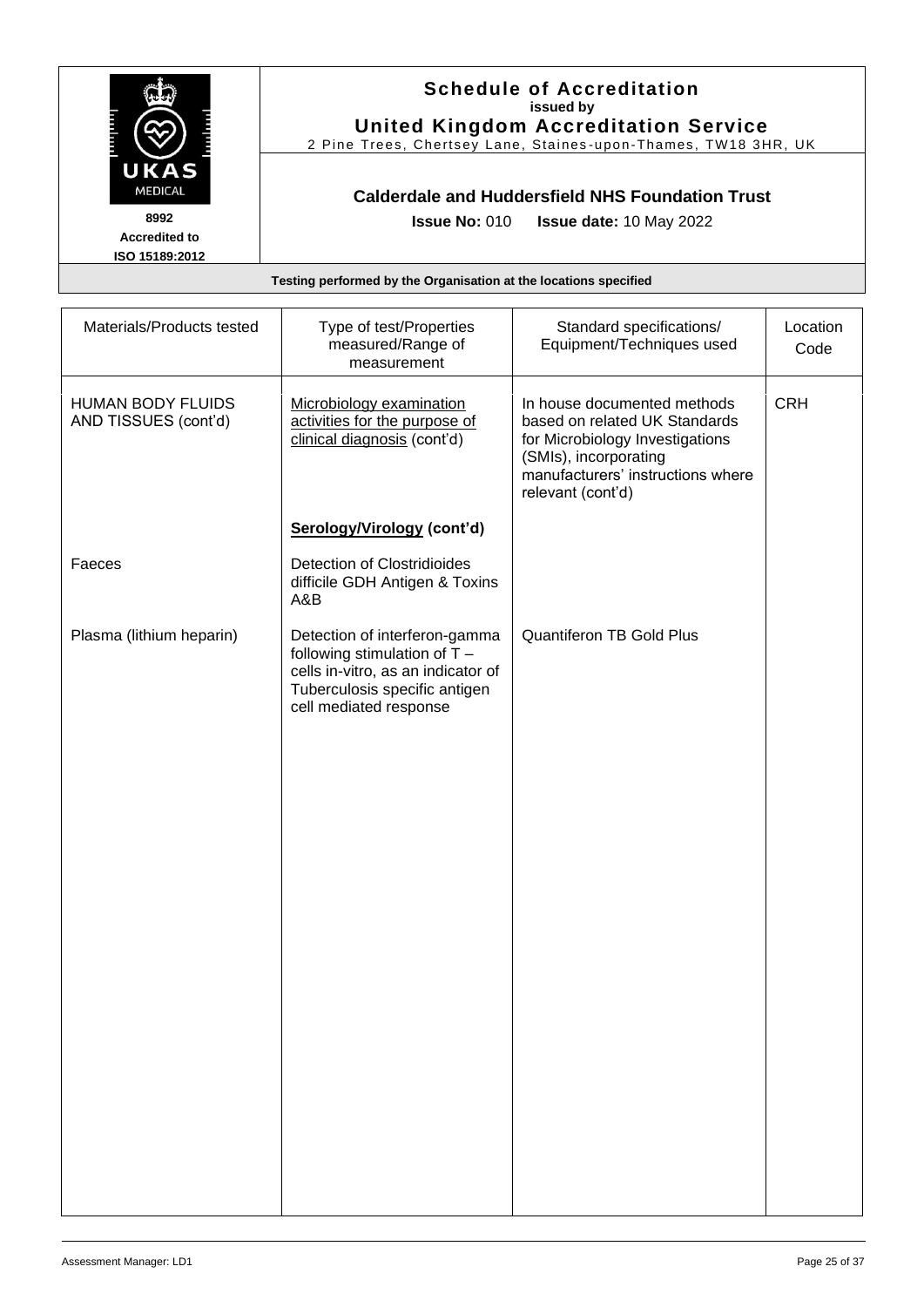|                        | <b>Schedule of Accreditation</b><br>issued by                    |
|------------------------|------------------------------------------------------------------|
|                        | <b>United Kingdom Accreditation Service</b>                      |
|                        | 2 Pine Trees, Chertsey Lane, Staines-upon-Thames, TW18 3HR, UK   |
| UKAS<br><b>MEDICAL</b> | <b>Calderdale and Huddersfield NHS Foundation Trust</b>          |
| 8992                   | <b>Issue No: 010</b><br><b>Issue date: 10 May 2022</b>           |
| <b>Accredited to</b>   |                                                                  |
| ISO 15189:2012         |                                                                  |
|                        | Testing performed by the Organisation at the locations specified |

| Materials/Products tested                                                                                                                 | Type of test/Properties<br>measured/Range of<br>measurement                                                                                        | Standard specifications/<br>Equipment/Techniques used                                                                                                                                                                                                                                                           | Location<br>Code |
|-------------------------------------------------------------------------------------------------------------------------------------------|----------------------------------------------------------------------------------------------------------------------------------------------------|-----------------------------------------------------------------------------------------------------------------------------------------------------------------------------------------------------------------------------------------------------------------------------------------------------------------|------------------|
|                                                                                                                                           | <b>Examination activities in order</b><br>to identify or exclude<br>morphological and cytological<br>abnormalities for the purpose<br>of diagnosis | Macroscopic and Microscopic<br>examination:<br>Documented in house methods<br>incorporating manufacturers'<br>instructions where relevant:                                                                                                                                                                      | <b>CRH</b>       |
| Bronchoscopy samples<br>Cereprospinal fluid samples<br>Fine needle aspirates<br>Serous fluids<br>Sputum samples<br>Urine samples          | Cytopathology                                                                                                                                      | Centrifuge<br>Cytospin<br>Microscope<br>020 091 Non-gynae specimen<br>process                                                                                                                                                                                                                                   |                  |
|                                                                                                                                           | Papanicolaou (PAP) staining<br>for nuclear and cytoplasmic<br>detail                                                                               | Staining:<br>Automated - Sakura Tissue-Tek<br>Prisma staining machine and<br>coverslipper:<br>SOP 420 008                                                                                                                                                                                                       |                  |
| Bronchoscopy samples<br>Cereprospinal fluid samples<br>Fine needle aspirates<br>Serous fluids<br>Sputum samples<br>Urine samples (cont'd) | Reading and interpretation of<br>slides from processed tissues<br>and fluids                                                                       | Interpretive Microscopy:<br>SOP 020 091 Non-gynae<br>specimen process<br>SOP 020 091 Non-gynae<br>specimen process<br>SOP 420 503 Breast FNA<br>SOP 420 524 Thyroid cancers<br>SOP 420 518 Bronchial and lung<br>cancers<br>SOP 420 509 Kidney tumours<br>SOP 420 510 Bladder tumours<br>SOP 420 519 Lymphnodes |                  |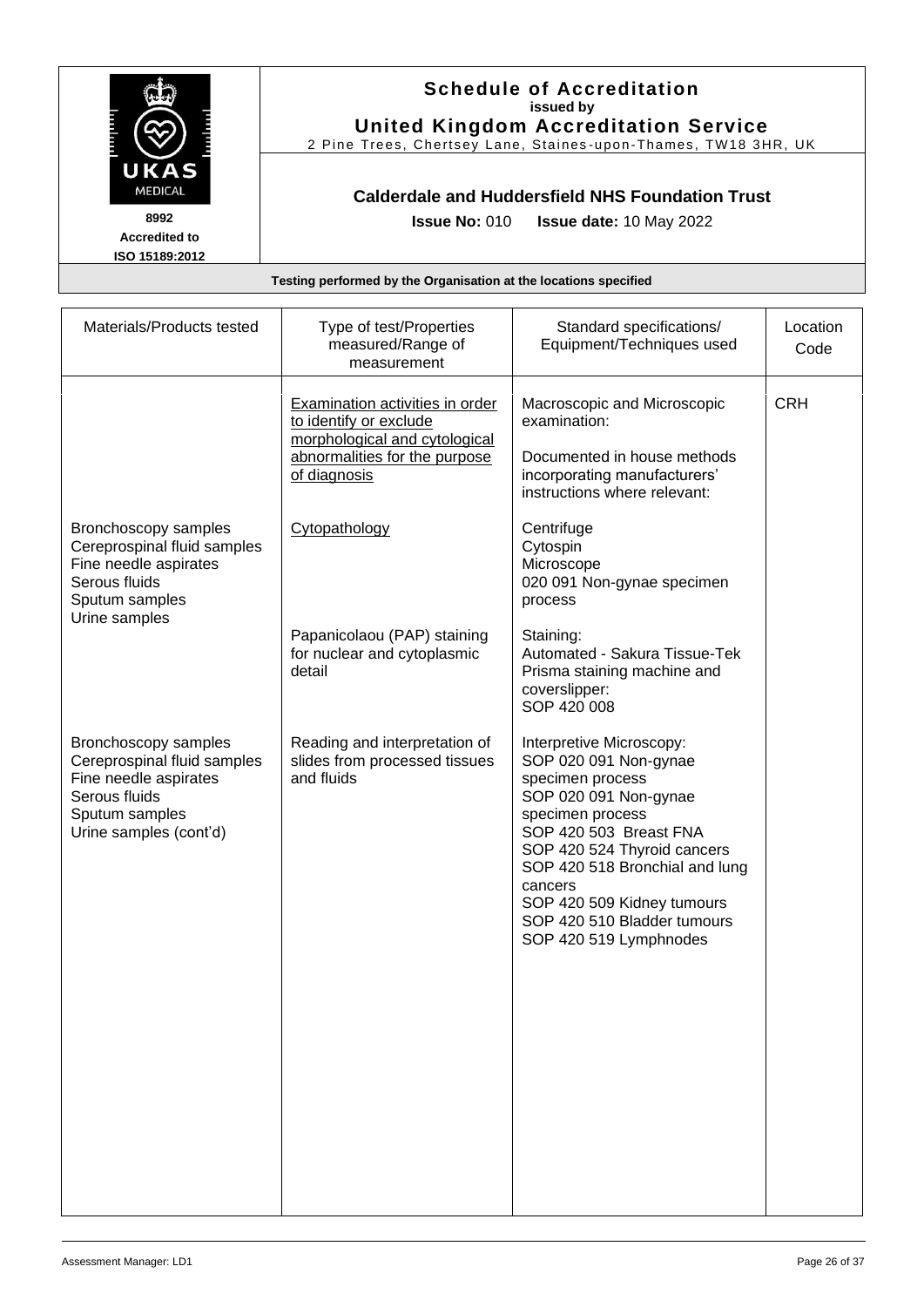| UKAS<br><b>MEDICAL</b><br>8992<br><b>Accredited to</b><br>ISO 15189:2012 | <b>Schedule of Accreditation</b><br>issued by<br><b>United Kingdom Accreditation Service</b><br>2 Pine Trees, Chertsey Lane, Staines-upon-Thames, TW18 3HR, UK<br><b>Calderdale and Huddersfield NHS Foundation Trust</b><br><b>Issue No: 010</b><br><b>Issue date: 10 May 2022</b><br>Testing performed by the Organisation at the locations specified |                                                                                                                                            |                  |
|--------------------------------------------------------------------------|---------------------------------------------------------------------------------------------------------------------------------------------------------------------------------------------------------------------------------------------------------------------------------------------------------------------------------------------------------|--------------------------------------------------------------------------------------------------------------------------------------------|------------------|
|                                                                          |                                                                                                                                                                                                                                                                                                                                                         |                                                                                                                                            |                  |
| Materials/Products tested                                                | Type of test/Properties<br>measured/Range of<br>measurement                                                                                                                                                                                                                                                                                             | Standard specifications/<br>Equipment/Techniques used                                                                                      | Location<br>Code |
| <b>HUMAN BODY TISSUE</b><br>AND FLUIDS (cont'd)                          | Examination activities in order<br>to identify or exclude<br>morphological and cytological<br>abnormalities for the purpose<br>of diagnosis (cont'd)                                                                                                                                                                                                    | Macroscopic and Microscopic<br>examination:<br>Documented in house methods<br>incorporating manufacturers'<br>instructions where relevant: | <b>CRH</b>       |
| Tissue samples                                                           | Histopathology                                                                                                                                                                                                                                                                                                                                          | Specimen dissection:                                                                                                                       |                  |

|                | aditomantes for the purpose<br>of diagnosis (cont'd) | <b>DUCULLIGITIGA III HOUSE HIGHTOUS</b><br>incorporating manufacturers'<br>instructions where relevant:                                                                                                                                                                                                                                                                                                                                                                                                                                                                                                                                                                                                                                                                                          |
|----------------|------------------------------------------------------|--------------------------------------------------------------------------------------------------------------------------------------------------------------------------------------------------------------------------------------------------------------------------------------------------------------------------------------------------------------------------------------------------------------------------------------------------------------------------------------------------------------------------------------------------------------------------------------------------------------------------------------------------------------------------------------------------------------------------------------------------------------------------------------------------|
| Tissue samples | Histopathology                                       | Specimen dissection:<br>SOP 420 003 Cut up<br>SOP 420 019 Biomedical<br>Scientist Cut up<br>SOP 420 069 Advanced<br>practitioner cut up<br>Tissue processing:<br>Leica ASP 6025 tissue<br>processors for fatty tissue and<br>routine histology tissue.<br>Thermo Scientific Excelsior tissue<br>processor for diagnostic biopsies<br>and cell blocks.<br>Leica EG 1150 tissue embedder.<br>SOP 420 005 Tissue processing<br>Embedding:<br>SOP 420 006 Embedding<br>Decalcification:<br>SOP 420 004 Decalcification<br>Microtomy:<br>Leica RM 2245 microtome x2<br>Leica RM 2235 microtome x3<br>Thermo Scientific Finnesse E+<br>microtome<br>SOP 420 007 Microtomy<br>Frozen sections for urgent<br>diagnostic histopathology:<br>Thermo Scientific Cryotome FSE<br>SOP 420 015 Frozen sections |
|                |                                                      |                                                                                                                                                                                                                                                                                                                                                                                                                                                                                                                                                                                                                                                                                                                                                                                                  |
|                |                                                      |                                                                                                                                                                                                                                                                                                                                                                                                                                                                                                                                                                                                                                                                                                                                                                                                  |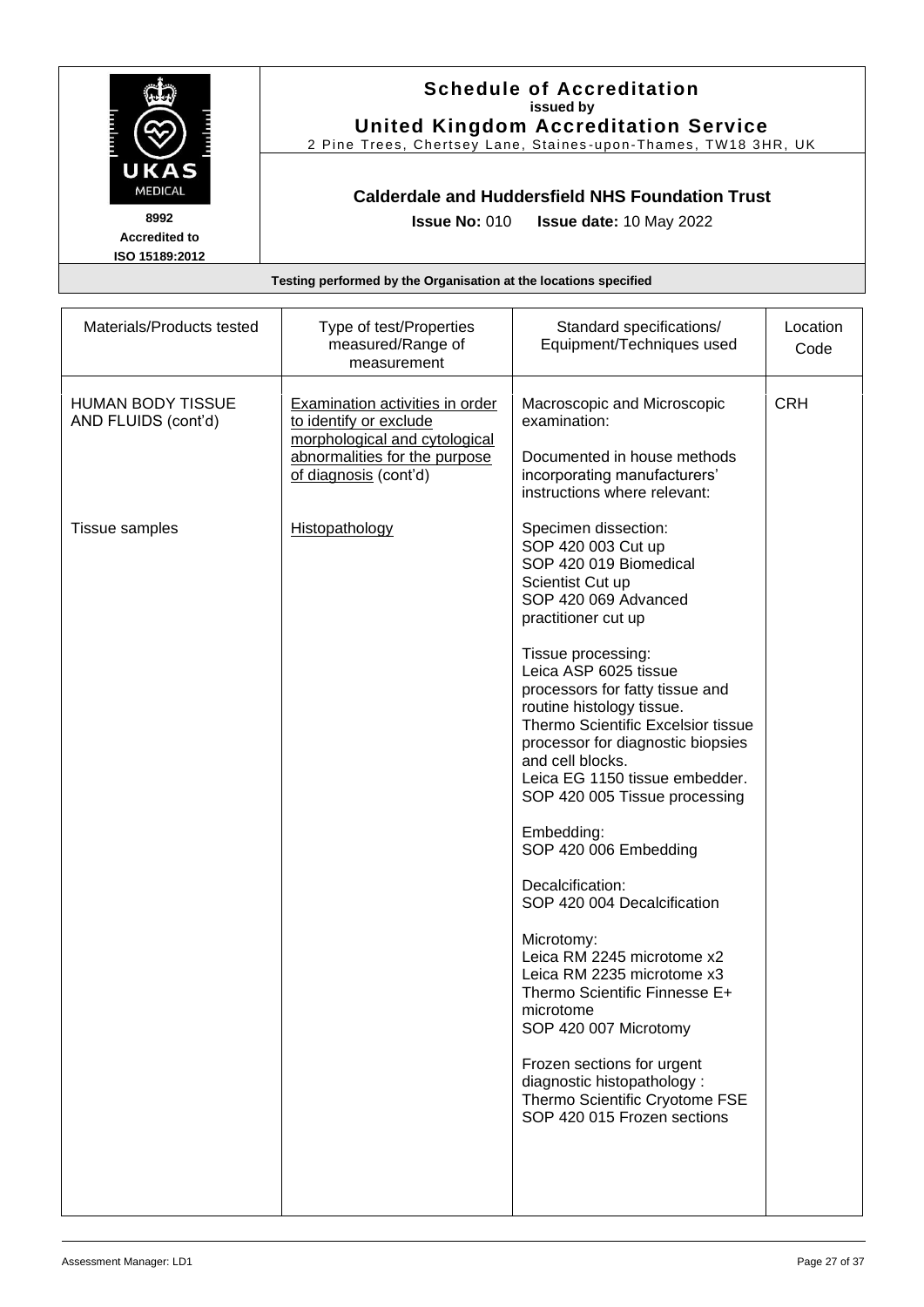| UKAS                                                             |                                                                  | <b>Schedule of Accreditation</b><br>issued by<br><b>United Kingdom Accreditation Service</b><br>2 Pine Trees, Chertsey Lane, Staines-upon-Thames, TW18 3HR, UK |          |
|------------------------------------------------------------------|------------------------------------------------------------------|----------------------------------------------------------------------------------------------------------------------------------------------------------------|----------|
| <b>MEDICAL</b><br>8992<br><b>Accredited to</b><br>ISO 15189:2012 | <b>Issue No: 010</b>                                             | <b>Calderdale and Huddersfield NHS Foundation Trust</b><br><b>Issue date: 10 May 2022</b>                                                                      |          |
|                                                                  | Testing performed by the Organisation at the locations specified |                                                                                                                                                                |          |
| Materials/Products tested                                        | Type of test/Properties                                          | Standard specifications/                                                                                                                                       | _ocation |

| Materials/Products tested                | Type of test/Properties<br>measured/Range of<br>measurement                                                                                                 | Standard specifications/<br>Equipment/Techniques used                                                                                                                                                                                                                 | Location<br>Code |
|------------------------------------------|-------------------------------------------------------------------------------------------------------------------------------------------------------------|-----------------------------------------------------------------------------------------------------------------------------------------------------------------------------------------------------------------------------------------------------------------------|------------------|
| HUMAN BODY TISSUE<br>AND FLUIDS (cont'd) | <b>Examination activities in order</b><br>to identify or exclude<br>morphological and cytological<br>abnormalities for the purpose<br>of diagnosis (cont'd) | Macroscopic and Microscopic<br>examination:<br>Documented in house methods<br>incorporating manufacturers'<br>instructions where relevant:                                                                                                                            | <b>CRH</b>       |
| Tissue samples (cont'd)                  | Histopathology (cont'd)                                                                                                                                     |                                                                                                                                                                                                                                                                       |                  |
|                                          | H&E staining for tissue<br>architecture and nuclear detail<br>Papanicolaou (PAP) staining<br>for nuclear and cytoplasmic<br>detail                          | Haematoxylin and Eosin staining<br>Papanicolaou (PAP) staining:<br>Sakura Tissue-Tek Prisma<br>staining machine and<br>coverslipper:<br>SOP 420 008 stainer/coverslipper<br>for automated H&E and PAP<br>staining<br>SOP 420 015 Rapid H&E on<br>frozen sections only |                  |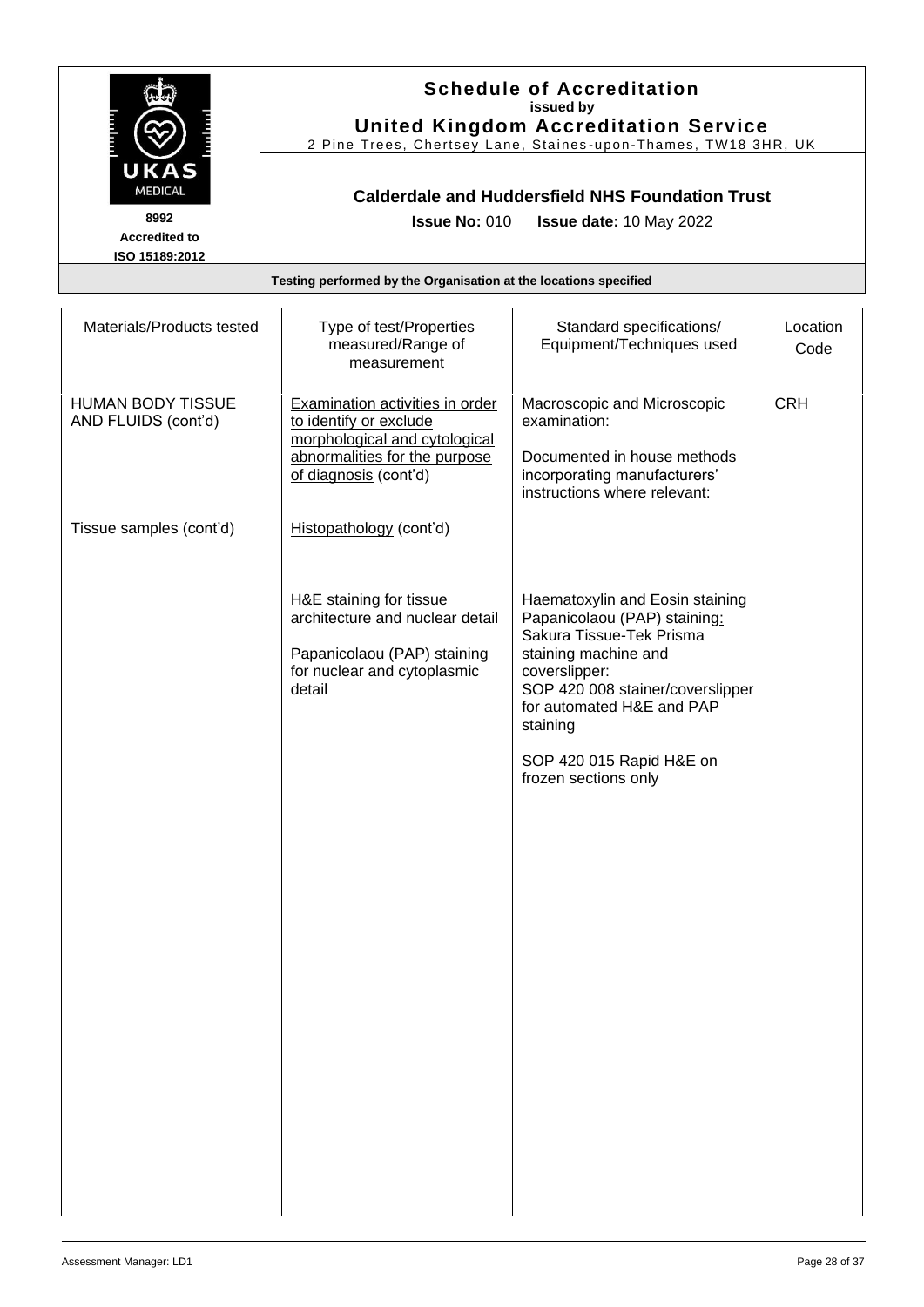| UKAS<br><b>MEDICAL</b><br>8992<br><b>Accredited to</b><br>ISO 15189:2012 | <b>Issue No: 010</b>                                             | <b>Schedule of Accreditation</b><br>issued by<br><b>United Kingdom Accreditation Service</b><br>2 Pine Trees, Chertsey Lane, Staines-upon-Thames, TW18 3HR, UK<br><b>Calderdale and Huddersfield NHS Foundation Trust</b><br><b>Issue date: 10 May 2022</b> |                  |
|--------------------------------------------------------------------------|------------------------------------------------------------------|-------------------------------------------------------------------------------------------------------------------------------------------------------------------------------------------------------------------------------------------------------------|------------------|
|                                                                          | Testing performed by the Organisation at the locations specified |                                                                                                                                                                                                                                                             |                  |
|                                                                          |                                                                  |                                                                                                                                                                                                                                                             |                  |
| Materials/Products tested                                                | Type of test/Properties<br>measured/Range of<br>measurement      | Standard specifications/<br>Equipment/Techniques used                                                                                                                                                                                                       | Location<br>Code |

|                                                 | measured/Range of<br>measurement                                                                                                                                                       | Equipment/Techniques used                                                                                                                                                                                                                                                 | Code       |
|-------------------------------------------------|----------------------------------------------------------------------------------------------------------------------------------------------------------------------------------------|---------------------------------------------------------------------------------------------------------------------------------------------------------------------------------------------------------------------------------------------------------------------------|------------|
| <b>HUMAN BODY TISSUE</b><br>AND FLUIDS (cont'd) | <b>Examination activities in order</b><br>to identify or exclude<br>morphological and cytological<br>abnormalities for the purpose<br>of diagnosis (cont'd)<br>Histopathology (cont'd) | Macroscopic and Microscopic<br>examination:<br>Documented in house methods<br>incorporating manufacturers'<br>instructions where relevant:                                                                                                                                | <b>CRH</b> |
| Tissue samples (cont'd)                         | Special staining for the<br>identification of:                                                                                                                                         | Special staining:<br>Manual methods according to<br><b>UKNEQAS CPT best methods</b><br>and<br>Bancroft, J.D. & Gamble, M.<br>(2003) Theory and practice of<br>histological techniques, 5th<br>edition, Edinburgh. Churchill<br>Livingstone.<br>SOP 420 009 Special stains |            |
|                                                 | <b>Mucins</b>                                                                                                                                                                          | Alcian blue<br>AB/PAS                                                                                                                                                                                                                                                     |            |
|                                                 | Carbohydrates                                                                                                                                                                          | Diastase-PAS                                                                                                                                                                                                                                                              |            |
|                                                 | <b>Elastic fibres</b>                                                                                                                                                                  | Elastic Van Gieson                                                                                                                                                                                                                                                        |            |
|                                                 | Helicobacter                                                                                                                                                                           | Giemsa                                                                                                                                                                                                                                                                    |            |
|                                                 | Gram +ve and -ve organisms                                                                                                                                                             | Gram-Twort                                                                                                                                                                                                                                                                |            |
|                                                 | Fungi                                                                                                                                                                                  | Grocott                                                                                                                                                                                                                                                                   |            |
|                                                 | <b>Basement membranes</b>                                                                                                                                                              | <b>Hexamine Silver</b>                                                                                                                                                                                                                                                    |            |
|                                                 | Amyloid                                                                                                                                                                                | <b>Highmans Congo Red</b>                                                                                                                                                                                                                                                 |            |
|                                                 | Collagen                                                                                                                                                                               | <b>HVG</b>                                                                                                                                                                                                                                                                |            |
|                                                 | Lipofuchsin                                                                                                                                                                            | Long ZN                                                                                                                                                                                                                                                                   |            |
|                                                 | Connective tissues                                                                                                                                                                     | M.S.B. for connective tissues                                                                                                                                                                                                                                             |            |
|                                                 | Melanin                                                                                                                                                                                | Masson Fontana                                                                                                                                                                                                                                                            |            |
|                                                 | Connective tissues                                                                                                                                                                     | <b>Masson Trichrome</b>                                                                                                                                                                                                                                                   |            |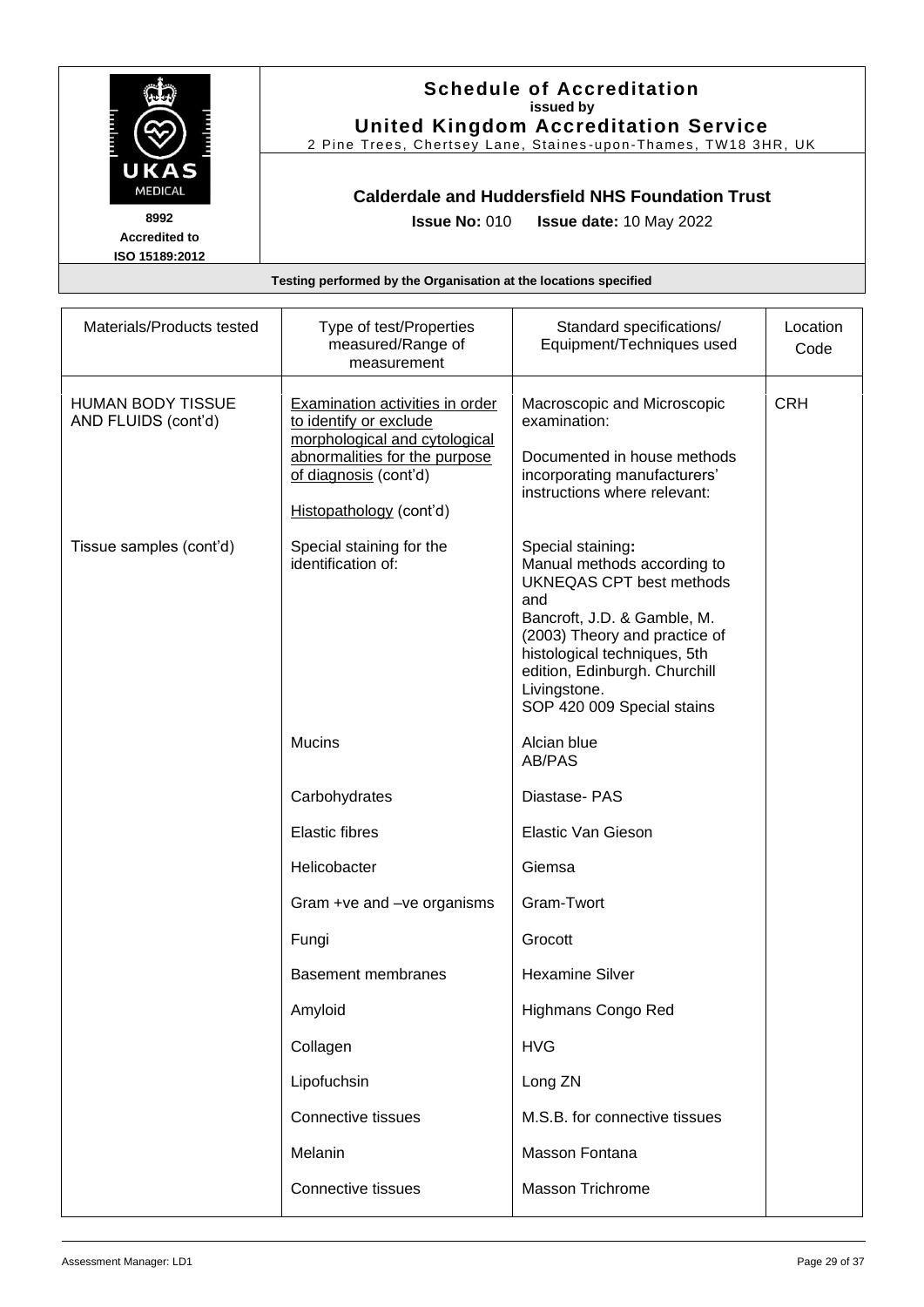|                                                                          |                                                                                                         | <b>Schedule of Accreditation</b><br>issued by<br><b>United Kingdom Accreditation Service</b><br>2 Pine Trees, Chertsey Lane, Staines-upon-Thames, TW18 3HR, UK |                           |
|--------------------------------------------------------------------------|---------------------------------------------------------------------------------------------------------|----------------------------------------------------------------------------------------------------------------------------------------------------------------|---------------------------|
| UKAS<br><b>MEDICAL</b><br>8992<br><b>Accredited to</b><br>ISO 15189:2012 | <b>Calderdale and Huddersfield NHS Foundation Trust</b><br><b>Issue No: 010 Issue date: 10 May 2022</b> |                                                                                                                                                                |                           |
|                                                                          | Testing performed by the Organisation at the locations specified                                        |                                                                                                                                                                |                           |
| Materials/Products tested                                                | Type of test/Properties<br>measured/Range of                                                            | Standard specifications/<br>Fauinment/Techniques used                                                                                                          | ∟ocation<br>$\sim$ $\sim$ |

| Materials/Products tested                       | i ype or test riuperties<br>measured/Range of<br>measurement                                                                                                                           | Standard specifications/<br>Equipment/Techniques used                                                                                      | Location<br>Code |
|-------------------------------------------------|----------------------------------------------------------------------------------------------------------------------------------------------------------------------------------------|--------------------------------------------------------------------------------------------------------------------------------------------|------------------|
| <b>HUMAN BODY TISSUE</b><br>AND FLUIDS (cont'd) | <b>Examination activities in order</b><br>to identify or exclude<br>morphological and cytological<br>abnormalities for the purpose<br>of diagnosis (cont'd)<br>Histopathology (cont'd) | Macroscopic and Microscopic<br>examination:<br>Documented in house methods<br>incorporating manufacturers'<br>instructions where relevant: | <b>CRH</b>       |
| Tissue samples (cont'd)                         | Special staining for the<br>identification of (cont'd):                                                                                                                                |                                                                                                                                            |                  |
|                                                 | to remove melanin pigment                                                                                                                                                              | Melanin Bleach                                                                                                                             |                  |
|                                                 | Mast cells                                                                                                                                                                             | Methylene blue                                                                                                                             |                  |
|                                                 | <b>Hepatitis B</b>                                                                                                                                                                     | Shikata Orcein                                                                                                                             |                  |
|                                                 | Mucins, fungi and<br>carbohydrates                                                                                                                                                     | P.A.S.                                                                                                                                     |                  |
|                                                 | Ferric iron                                                                                                                                                                            | Perl's Prussian Blue                                                                                                                       |                  |
|                                                 | <b>Reticulin fibres</b>                                                                                                                                                                | Gordon and Sweets Reticulin                                                                                                                |                  |
|                                                 | Mineralised bone and calcium<br>deposits                                                                                                                                               | Von Kossa                                                                                                                                  |                  |
|                                                 | Leprosy bacilli                                                                                                                                                                        | Wade + Fite                                                                                                                                |                  |
|                                                 | TB bacilli                                                                                                                                                                             | ZN                                                                                                                                         |                  |
|                                                 |                                                                                                                                                                                        |                                                                                                                                            |                  |
|                                                 |                                                                                                                                                                                        |                                                                                                                                            |                  |
|                                                 |                                                                                                                                                                                        |                                                                                                                                            |                  |
|                                                 |                                                                                                                                                                                        |                                                                                                                                            |                  |
|                                                 |                                                                                                                                                                                        |                                                                                                                                            |                  |
|                                                 |                                                                                                                                                                                        |                                                                                                                                            |                  |
|                                                 |                                                                                                                                                                                        |                                                                                                                                            |                  |
|                                                 |                                                                                                                                                                                        |                                                                                                                                            |                  |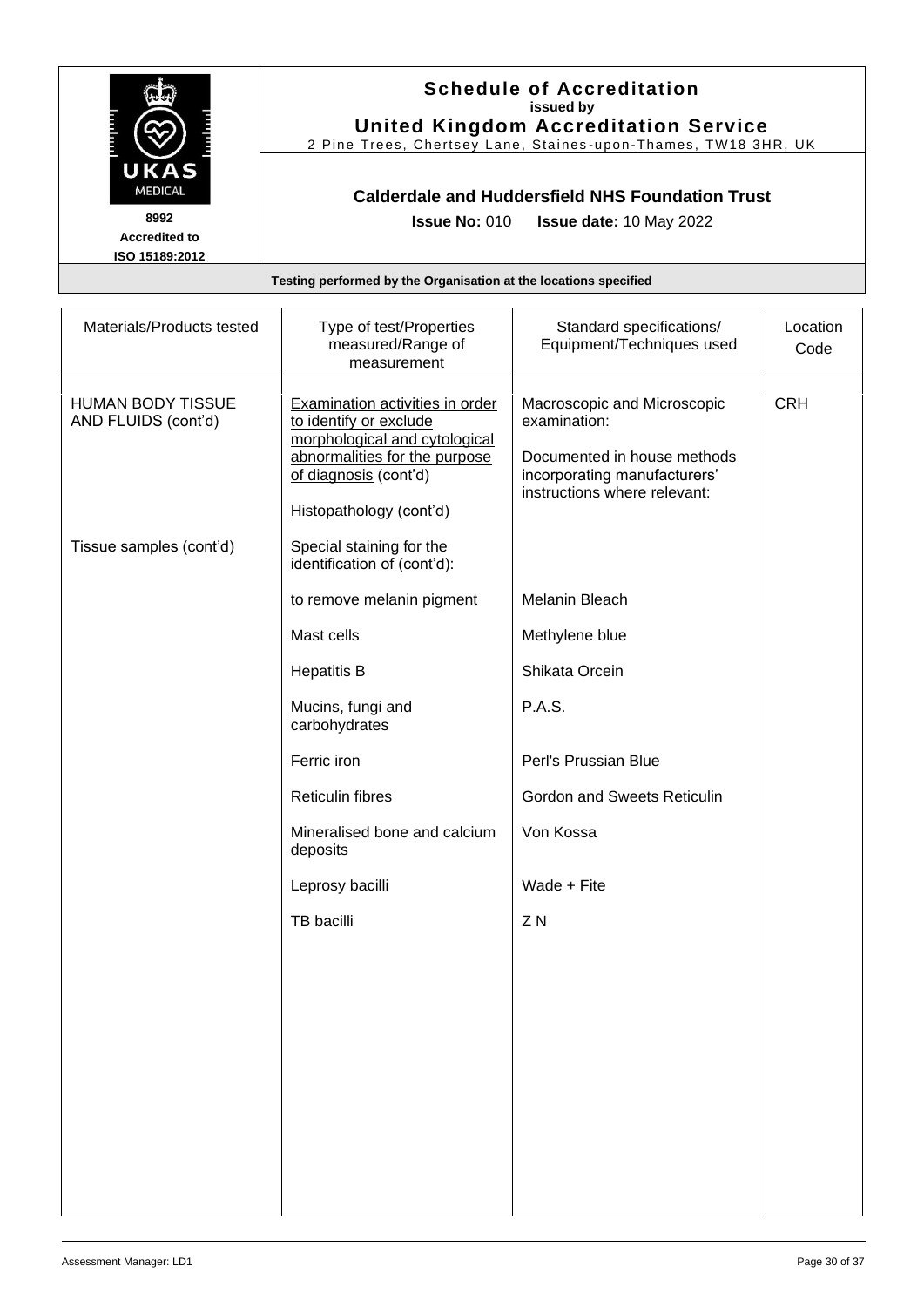|                                                                          |                                                                                                            | <b>Schedule of Accreditation</b><br>issued by<br><b>United Kingdom Accreditation Service</b><br>2 Pine Trees, Chertsey Lane, Staines-upon-Thames, TW18 3HR, UK |                  |
|--------------------------------------------------------------------------|------------------------------------------------------------------------------------------------------------|----------------------------------------------------------------------------------------------------------------------------------------------------------------|------------------|
| UKAS<br><b>MEDICAL</b><br>8992<br><b>Accredited to</b><br>ISO 15189:2012 | Calderdale and Huddersfield NHS Foundation Trust<br><b>Issue No: 010</b><br><b>Issue date: 10 May 2022</b> |                                                                                                                                                                |                  |
|                                                                          | Testing performed by the Organisation at the locations specified                                           |                                                                                                                                                                |                  |
|                                                                          |                                                                                                            |                                                                                                                                                                |                  |
| Materials/Products tested                                                | Type of test/Properties<br>measured/Range of                                                               | Standard specifications/<br>Equipment/Techniques used                                                                                                          | Location<br>Code |

|                                                 | measured/Range of<br>measurement                                                                                                                                                       | Equipment/Techniques used                                                                                                                  | Code       |
|-------------------------------------------------|----------------------------------------------------------------------------------------------------------------------------------------------------------------------------------------|--------------------------------------------------------------------------------------------------------------------------------------------|------------|
| <b>HUMAN BODY TISSUE</b><br>AND FLUIDS (cont'd) | <b>Examination activities in order</b><br>to identify or exclude<br>morphological and cytological<br>abnormalities for the purpose<br>of diagnosis (cont'd)<br>Histopathology (cont'd) | Macroscopic and Microscopic<br>examination:<br>Documented in house methods<br>incorporating manufacturers'<br>instructions where relevant: | <b>CRH</b> |
| Tissue samples and cell<br>blocks               | Immunochemistry for the<br>identification of:                                                                                                                                          | Immunochemistry:<br>Roche Ventana Benchmark Ultra-<br>automated method<br>SOP 420 016<br>immunohistochemistry<br>Using antibodies to:      |            |
|                                                 | Cytokeratins in epithelial cells                                                                                                                                                       | 34BE12                                                                                                                                     |            |
|                                                 | Cytokeratins in epithelial cells                                                                                                                                                       | AE1/3                                                                                                                                      |            |
|                                                 | Protein present in lymphocytes                                                                                                                                                         | BCL-2                                                                                                                                      |            |
|                                                 | Antigen in epithelium                                                                                                                                                                  | BEREP4                                                                                                                                     |            |
|                                                 | Antigen in fallopian tube<br>epithelium                                                                                                                                                | CA125                                                                                                                                      |            |
|                                                 | Antigen present in colon<br>cancer                                                                                                                                                     | CA19.9                                                                                                                                     |            |
|                                                 | Protein in mesothelial cells                                                                                                                                                           | <b>CALRETININ</b>                                                                                                                          |            |
|                                                 | Cytokeratins in epithelial cells                                                                                                                                                       | <b>CAM 5.2</b>                                                                                                                             |            |
|                                                 | Antigen on T lymphocytes                                                                                                                                                               | CD <sub>3</sub>                                                                                                                            |            |
|                                                 | Antigen on some lymphoid<br>cells                                                                                                                                                      | <b>CD10</b>                                                                                                                                |            |
|                                                 | Antigen on B lymphocytes                                                                                                                                                               | CD <sub>20</sub>                                                                                                                           |            |
|                                                 | Reed-Sternberg cells                                                                                                                                                                   | CD30                                                                                                                                       |            |
|                                                 | <b>Endothelial cells</b>                                                                                                                                                               | CD31                                                                                                                                       |            |
|                                                 |                                                                                                                                                                                        |                                                                                                                                            |            |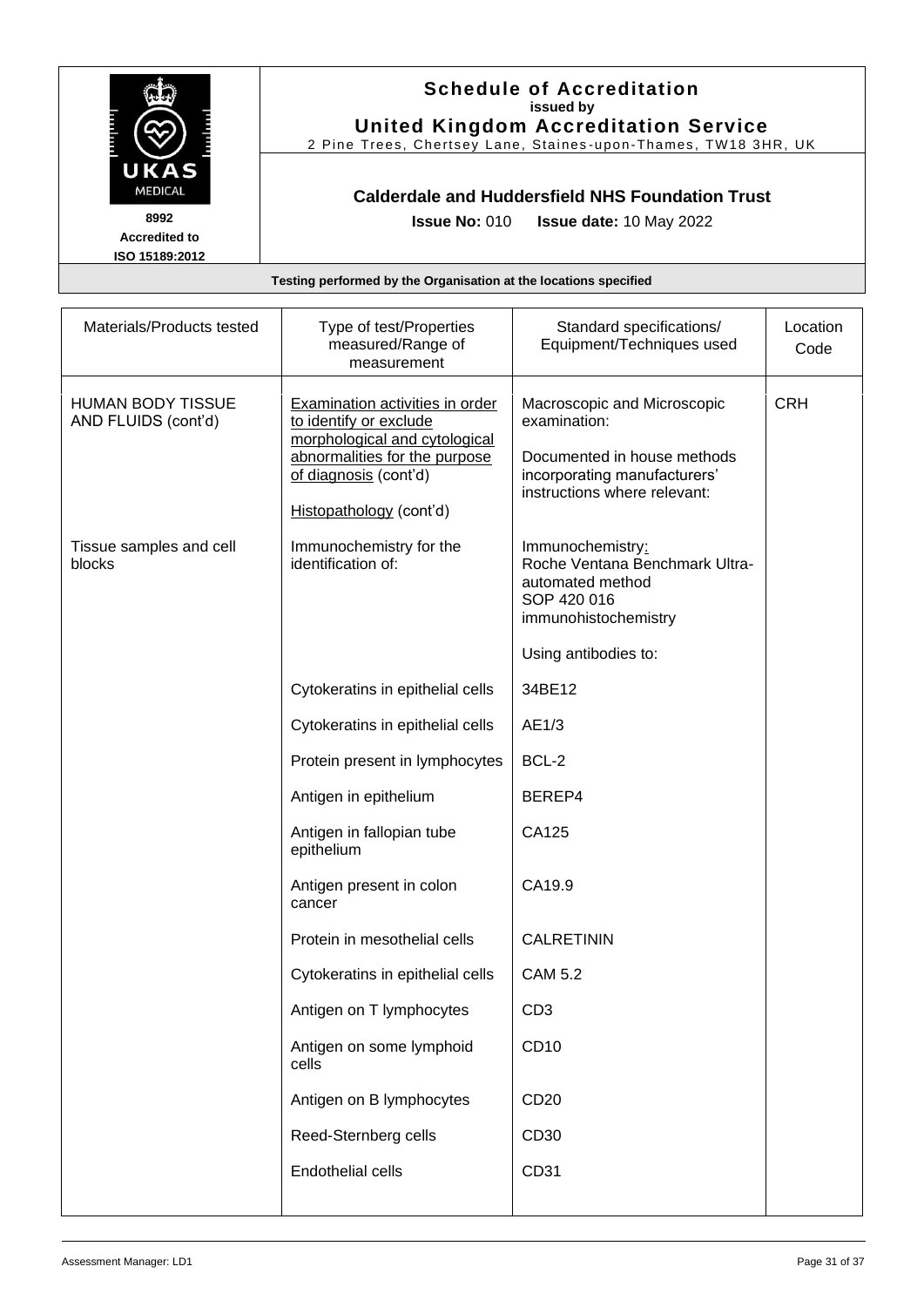|                        |                                                                  | <b>Schedule of Accreditation</b><br>issued by                  |
|------------------------|------------------------------------------------------------------|----------------------------------------------------------------|
|                        |                                                                  | <b>United Kingdom Accreditation Service</b>                    |
|                        |                                                                  | 2 Pine Trees, Chertsey Lane, Staines-upon-Thames, TW18 3HR, UK |
| UKAS<br><b>MEDICAL</b> |                                                                  | <b>Calderdale and Huddersfield NHS Foundation Trust</b>        |
| 8992                   | <b>Issue No: 010</b>                                             | <b>Issue date: 10 May 2022</b>                                 |
| <b>Accredited to</b>   |                                                                  |                                                                |
| ISO 15189:2012         |                                                                  |                                                                |
|                        | Testing performed by the Organisation at the locations specified |                                                                |
|                        | Tung of toot/Dronomias                                           | $C$ tondord onooifiootionol                                    |

| Materials/Products tested                       | Type of test/Properties<br>measured/Range of<br>measurement                                                                                                                            | Standard specifications/<br>Equipment/Techniques used                                                                                      | Location<br>Code |
|-------------------------------------------------|----------------------------------------------------------------------------------------------------------------------------------------------------------------------------------------|--------------------------------------------------------------------------------------------------------------------------------------------|------------------|
| <b>HUMAN BODY TISSUE</b><br>AND FLUIDS (cont'd) | <b>Examination activities in order</b><br>to identify or exclude<br>morphological and cytological<br>abnormalities for the purpose<br>of diagnosis (cont'd)<br>Histopathology (cont'd) | Macroscopic and Microscopic<br>examination:<br>Documented in house methods<br>incorporating manufacturers'<br>instructions where relevant: | <b>CRH</b>       |
| Tissue samples and cell<br>blocks (cont'd)      | Immunochemistry for the<br>identification of (cont'd):                                                                                                                                 | Using antibodies to:                                                                                                                       |                  |
|                                                 | Endothelial cells                                                                                                                                                                      | CD34                                                                                                                                       |                  |
|                                                 | Nerve and neuroendocrine<br>cells                                                                                                                                                      | CD <sub>56</sub>                                                                                                                           |                  |
|                                                 | Macrophages and<br>mononuclear cells                                                                                                                                                   | CD <sub>68</sub>                                                                                                                           |                  |
|                                                 | Antigen in intestinal epithelium                                                                                                                                                       | CDX2                                                                                                                                       |                  |
|                                                 | Protein in gastro-intestinal<br>cells                                                                                                                                                  | <b>CEA</b>                                                                                                                                 |                  |
|                                                 | Granules in neuroendocrine<br>cells                                                                                                                                                    | <b>CHROMOGRANIN</b>                                                                                                                        |                  |
|                                                 | Cytokeratin in epithelium                                                                                                                                                              | CK 5/6                                                                                                                                     |                  |
|                                                 | Cytokeratin in specific<br>epithelium                                                                                                                                                  | CK7                                                                                                                                        |                  |
|                                                 | Cytokeratin in gastro-intestinal<br>cells                                                                                                                                              | <b>CK20</b>                                                                                                                                |                  |
|                                                 | Smooth and striated muscle<br>cells                                                                                                                                                    | <b>DESMIN</b>                                                                                                                              |                  |
|                                                 | Protein in epithelial cells                                                                                                                                                            | E-CADHERIN                                                                                                                                 |                  |
|                                                 | Protein in epithelial cells                                                                                                                                                            | <b>EMA</b>                                                                                                                                 |                  |
|                                                 | Nuclear receptor                                                                                                                                                                       | ER                                                                                                                                         |                  |
|                                                 |                                                                                                                                                                                        |                                                                                                                                            |                  |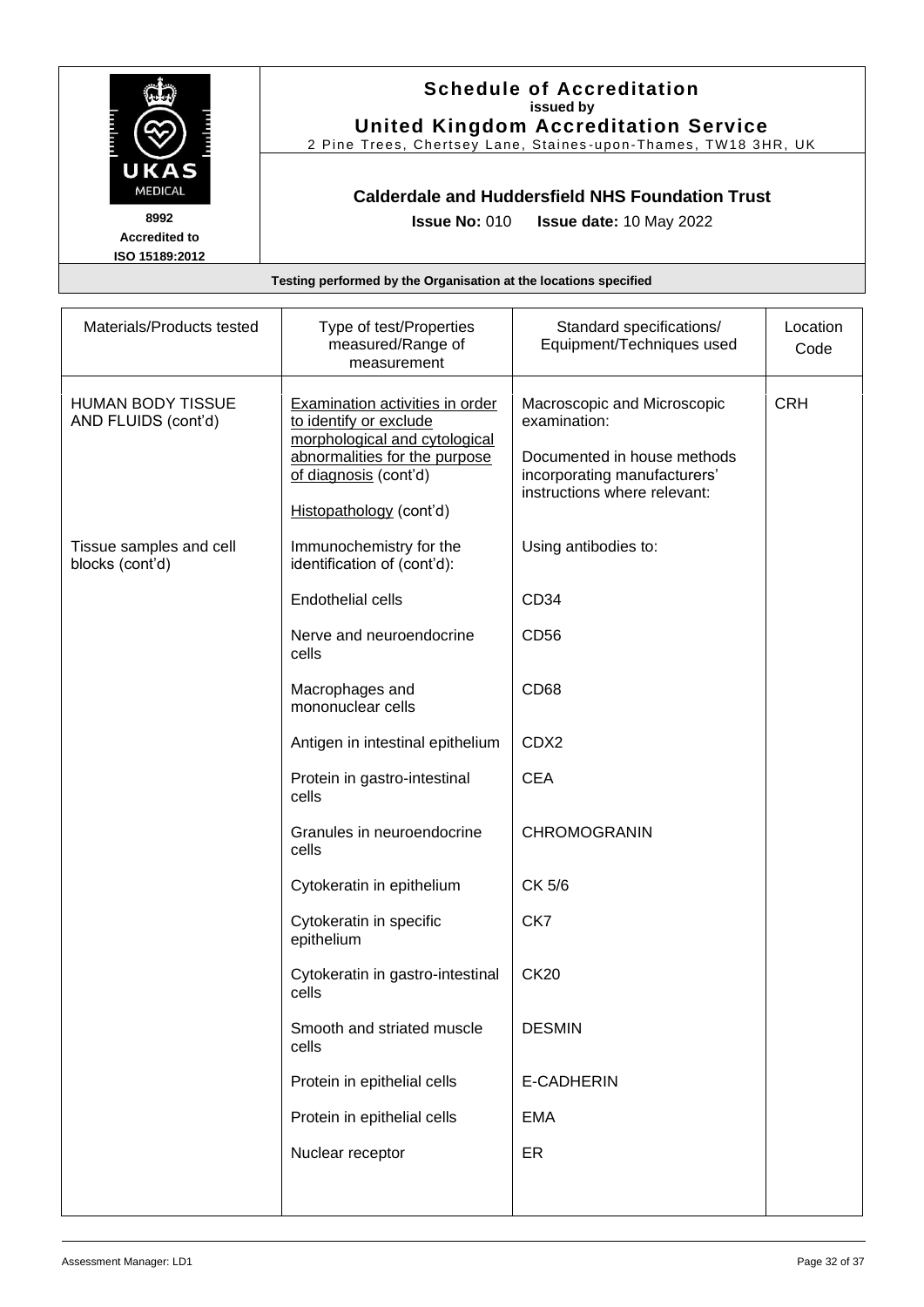|                                                                  | issued by                                             |                                                                                                                                                                                                                                                       |
|------------------------------------------------------------------|-------------------------------------------------------|-------------------------------------------------------------------------------------------------------------------------------------------------------------------------------------------------------------------------------------------------------|
|                                                                  |                                                       |                                                                                                                                                                                                                                                       |
| Testing performed by the Organisation at the locations specified |                                                       |                                                                                                                                                                                                                                                       |
| Type of test/Properties<br>measured/Range of<br>measurement      | Standard specifications/<br>Equipment/Techniques used | Location<br>Code                                                                                                                                                                                                                                      |
|                                                                  |                                                       | <b>Schedule of Accreditation</b><br><b>United Kingdom Accreditation Service</b><br>2 Pine Trees, Chertsey Lane, Staines-upon-Thames, TW18 3HR, UK<br>Calderdale and Huddersfield NHS Foundation Trust<br><b>Issue No: 010 Issue date: 10 May 2022</b> |

|                                                 | measurement                                                                                                                                          |                                                                                                                                            |            |
|-------------------------------------------------|------------------------------------------------------------------------------------------------------------------------------------------------------|--------------------------------------------------------------------------------------------------------------------------------------------|------------|
| <b>HUMAN BODY TISSUE</b><br>AND FLUIDS (cont'd) | Examination activities in order<br>to identify or exclude<br>morphological and cytological<br>abnormalities for the purpose<br>of diagnosis (cont'd) | Macroscopic and Microscopic<br>examination:<br>Documented in house methods<br>incorporating manufacturers'<br>instructions where relevant: | <b>CRH</b> |
| Tissue samples and cell<br>blocks (cont'd)      | Histopathology (cont'd)                                                                                                                              |                                                                                                                                            |            |
|                                                 | Immunochemistry for the<br>identification of (cont'd):                                                                                               | Using antibodies to:                                                                                                                       |            |
|                                                 | Urothelial carcinoma in<br>prostate and bladder lesions;<br>breast carcinomas of epithelial<br>origin                                                | GATA3                                                                                                                                      |            |
|                                                 | Glycoprotein in specific<br>epithelium                                                                                                               | <b>GCDFP</b>                                                                                                                               |            |
|                                                 | Activated/neoplastic<br>melanocytes                                                                                                                  | HMB45                                                                                                                                      |            |
|                                                 | Helicobacter pylori bacterium                                                                                                                        | H PYLORI                                                                                                                                   |            |
|                                                 | Hormone in testicular cells                                                                                                                          | <b>INHIBIN</b>                                                                                                                             |            |
|                                                 | Nuclear protein in proliferating<br>cells                                                                                                            | KI67 (MIB 1)                                                                                                                               |            |
|                                                 | Lymphocytes                                                                                                                                          | LCA (CD45)                                                                                                                                 |            |
|                                                 | Cytokeratin in epithelial cells                                                                                                                      | <b>MNF116</b>                                                                                                                              |            |
|                                                 | Presence or absence of a<br>mutant copy of the p53 gene                                                                                              | P <sub>53</sub>                                                                                                                            |            |
|                                                 | Nuclear protein in epithelial<br>cells                                                                                                               | P63                                                                                                                                        |            |
|                                                 | Antigen in melanocytes                                                                                                                               | <b>PANMEL</b>                                                                                                                              |            |
|                                                 | Enzyme produced by<br>trophoblasts                                                                                                                   | <b>PLAP</b>                                                                                                                                |            |
|                                                 | Nuclear receptor                                                                                                                                     | <b>PR</b>                                                                                                                                  |            |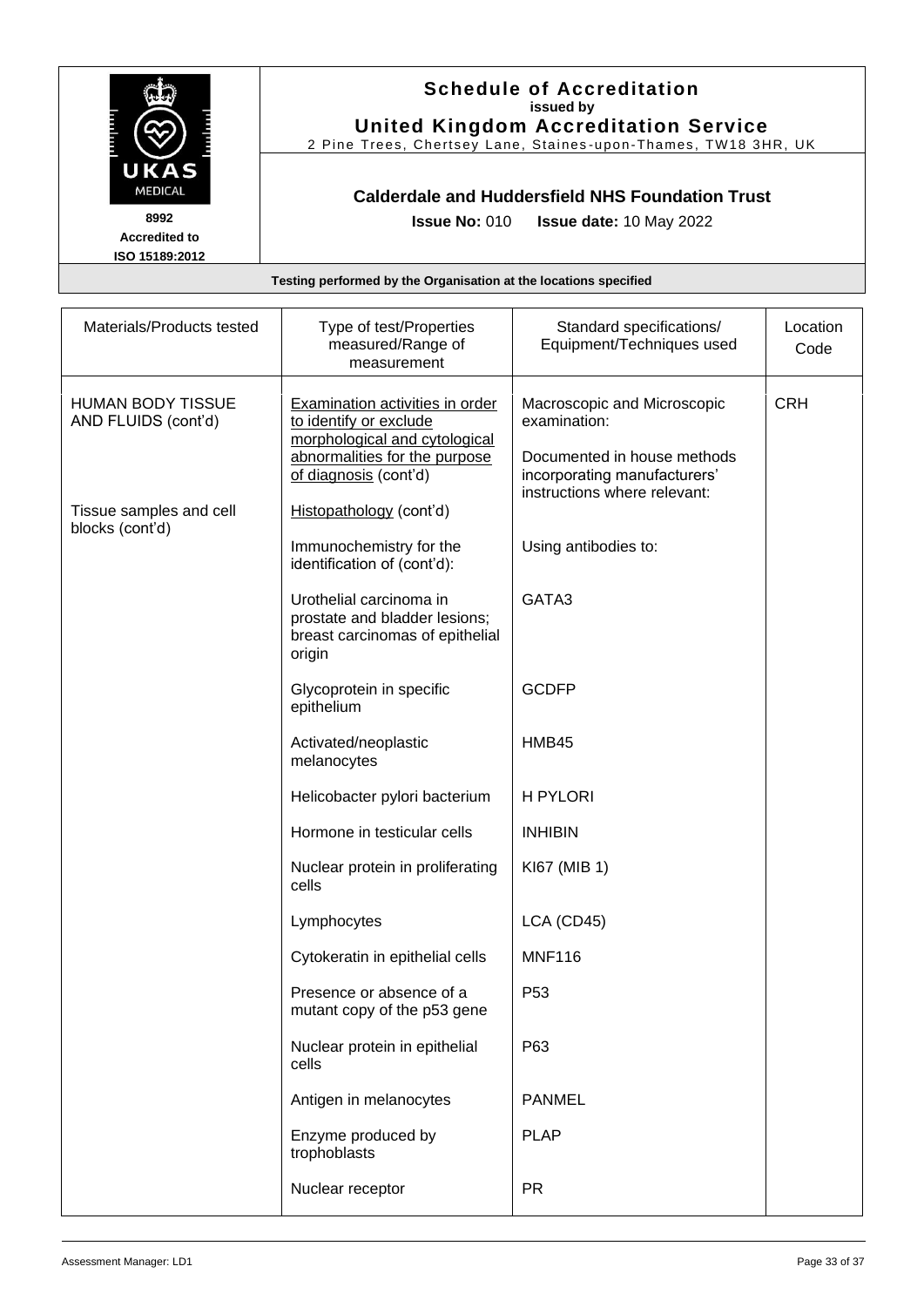| UKAS<br><b>MEDICAL</b>                         |                                                                  | <b>Schedule of Accreditation</b><br>issued by<br><b>United Kingdom Accreditation Service</b><br>2 Pine Trees, Chertsey Lane, Staines-upon-Thames, TW18 3HR, UK<br><b>Calderdale and Huddersfield NHS Foundation Trust</b> |                  |
|------------------------------------------------|------------------------------------------------------------------|---------------------------------------------------------------------------------------------------------------------------------------------------------------------------------------------------------------------------|------------------|
| 8992<br><b>Accredited to</b><br>ISO 15189:2012 |                                                                  | <b>Issue No: 010 Issue date: 10 May 2022</b>                                                                                                                                                                              |                  |
|                                                | Testing performed by the Organisation at the locations specified |                                                                                                                                                                                                                           |                  |
|                                                |                                                                  |                                                                                                                                                                                                                           |                  |
| Materials/Products tested                      | Type of test/Properties<br>measured/Range of<br>measurement      | Standard specifications/<br>Equipment/Techniques used                                                                                                                                                                     | Location<br>Code |

|                                                 | measured/Range of<br>measurement                                                                                                                            | Equipment/Techniques used                                                                                                                  | Code       |
|-------------------------------------------------|-------------------------------------------------------------------------------------------------------------------------------------------------------------|--------------------------------------------------------------------------------------------------------------------------------------------|------------|
| <b>HUMAN BODY TISSUE</b><br>AND FLUIDS (cont'd) | <b>Examination activities in order</b><br>to identify or exclude<br>morphological and cytological<br>abnormalities for the purpose<br>of diagnosis (cont'd) | Macroscopic and Microscopic<br>examination:<br>Documented in house methods<br>incorporating manufacturers'<br>instructions where relevant: | <b>CRH</b> |
| Tissue samples and cell<br>blocks (cont'd)      | Histopathology (cont'd)<br>Immunochemistry for the<br>identification of (cont'd):                                                                           | Using antibodies to:                                                                                                                       |            |
|                                                 | Protein in prostatic epithelium                                                                                                                             | <b>PSA</b>                                                                                                                                 |            |
|                                                 | Protein in nerve cells                                                                                                                                      | S100                                                                                                                                       |            |
|                                                 | Smooth muscle cells                                                                                                                                         | <b>SMA</b>                                                                                                                                 |            |
|                                                 | Smooth muscle cells                                                                                                                                         | <b>SMM</b>                                                                                                                                 |            |
|                                                 | Cells within the muscularis<br>propria                                                                                                                      | <b>SMOOTHELIN</b>                                                                                                                          |            |
|                                                 | Granules in neuroendocrine<br>cells                                                                                                                         | <b>SYNAPTOPHYSIN</b>                                                                                                                       |            |
|                                                 | Nuclear protein in lung and<br>thyroid                                                                                                                      | TTF-1                                                                                                                                      |            |
|                                                 | Filament in mesenchymal cells                                                                                                                               | <b>VIMENTIN</b>                                                                                                                            |            |
|                                                 | Protein in specific tissues                                                                                                                                 | WT1                                                                                                                                        |            |
|                                                 | Oncoprotein in breast cancer                                                                                                                                | SOP 420 079 Her 2 testing<br>Using antibodies to: HER2                                                                                     |            |
|                                                 |                                                                                                                                                             |                                                                                                                                            |            |
|                                                 |                                                                                                                                                             |                                                                                                                                            |            |
|                                                 |                                                                                                                                                             |                                                                                                                                            |            |
|                                                 |                                                                                                                                                             |                                                                                                                                            |            |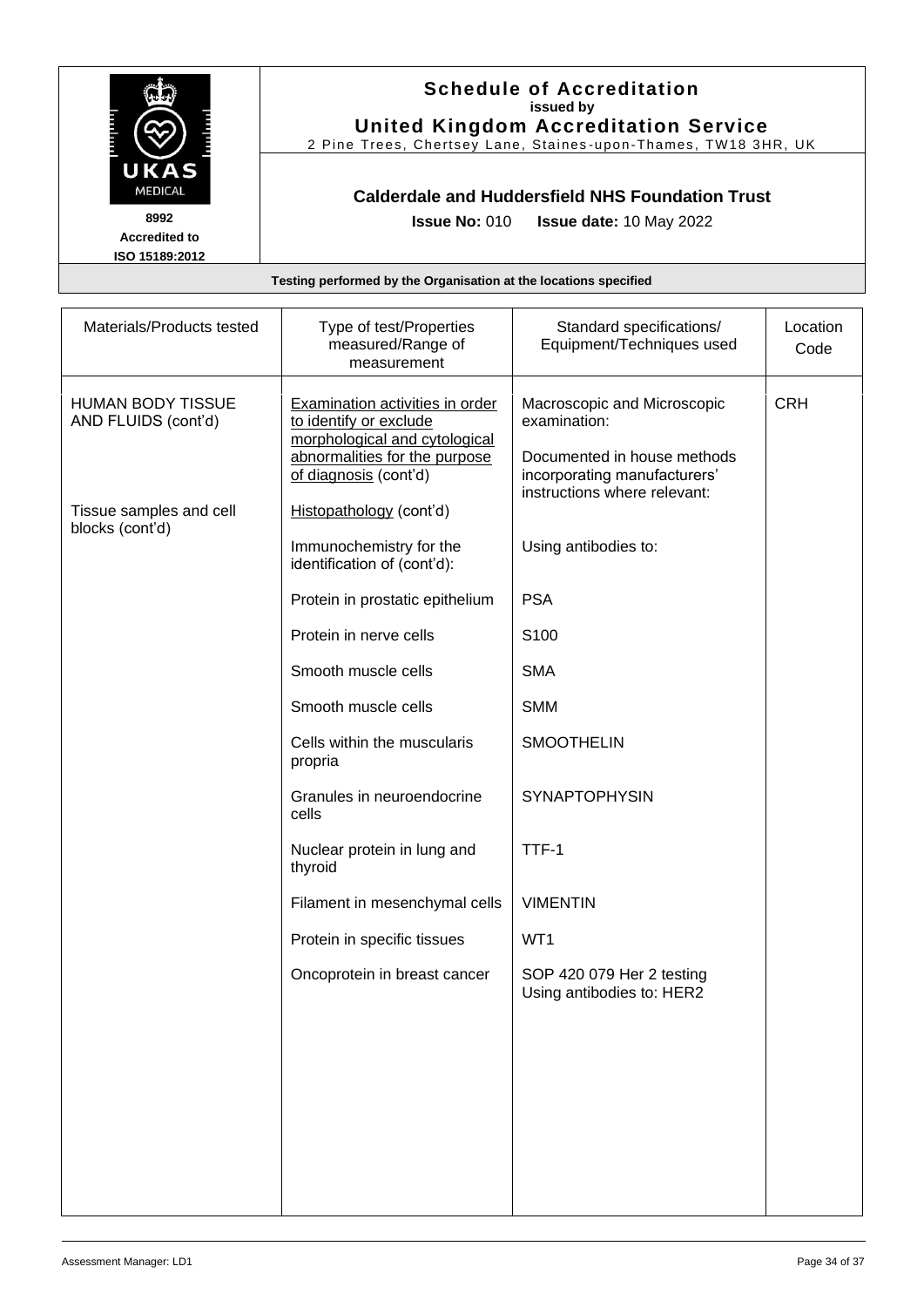| UKAS<br>MEDICAL<br>8992<br><b>Accredited to</b><br>ISO 15189:2012 | <b>Issue No: 010</b>                                                                                                                                 | <b>Schedule of Accreditation</b><br>issued by<br><b>United Kingdom Accreditation Service</b><br>2 Pine Trees, Chertsey Lane, Staines-upon-Thames, TW18 3HR, UK<br><b>Calderdale and Huddersfield NHS Foundation Trust</b><br>Issue date: 10 May 2022 |                  |
|-------------------------------------------------------------------|------------------------------------------------------------------------------------------------------------------------------------------------------|------------------------------------------------------------------------------------------------------------------------------------------------------------------------------------------------------------------------------------------------------|------------------|
|                                                                   | Testing performed by the Organisation at the locations specified                                                                                     |                                                                                                                                                                                                                                                      |                  |
| Materials/Products tested                                         | Type of test/Properties<br>measured/Range of<br>measurement                                                                                          | Standard specifications/<br>Equipment/Techniques used                                                                                                                                                                                                | Location<br>Code |
| <b>HUMAN BODY TISSUE</b><br>AND FLUIDS (cont'd)                   | Examination activities in order<br>to identify or exclude<br>morphological and cytological<br>abnormalities for the purpose<br>of diagnosis (cont'd) | Macroscopic and Microscopic<br>examination:<br>Documented in house methods<br>incorporating manufacturers'<br>instructions where relevant:                                                                                                           | <b>CRH</b>       |
| Tissue samples and cell<br>blocks (cont'd)                        | Histopathology (cont'd)                                                                                                                              |                                                                                                                                                                                                                                                      |                  |
| Tissue samples                                                    | Reading and interpretation of<br>slides from processed tissues<br>and fluids                                                                         | Interpretive Microscopy:<br>SOP 420 501 Breast palpable<br>lesion<br>SOP 420 502 Breast impalpable<br>lesion<br>SOP 420 503 Breast FNA<br>SOP 420 504 Breast cores                                                                                   |                  |

SOP 420 505 Colorectal cancers SOP 420 506 Colorectal poly and

SOP 420 507 Gastrectomy for

SOP 420 508 Oesophagectomy

for oesophageal tumours SOP 420 509 kidney tumours SOP 420 510 Bladder tumours SOP 420 511 Prostate tumours SOP 420 512 Testicular tumours

SOP 420 513 Routine

hysterectomy

dysplasia

stomach tumours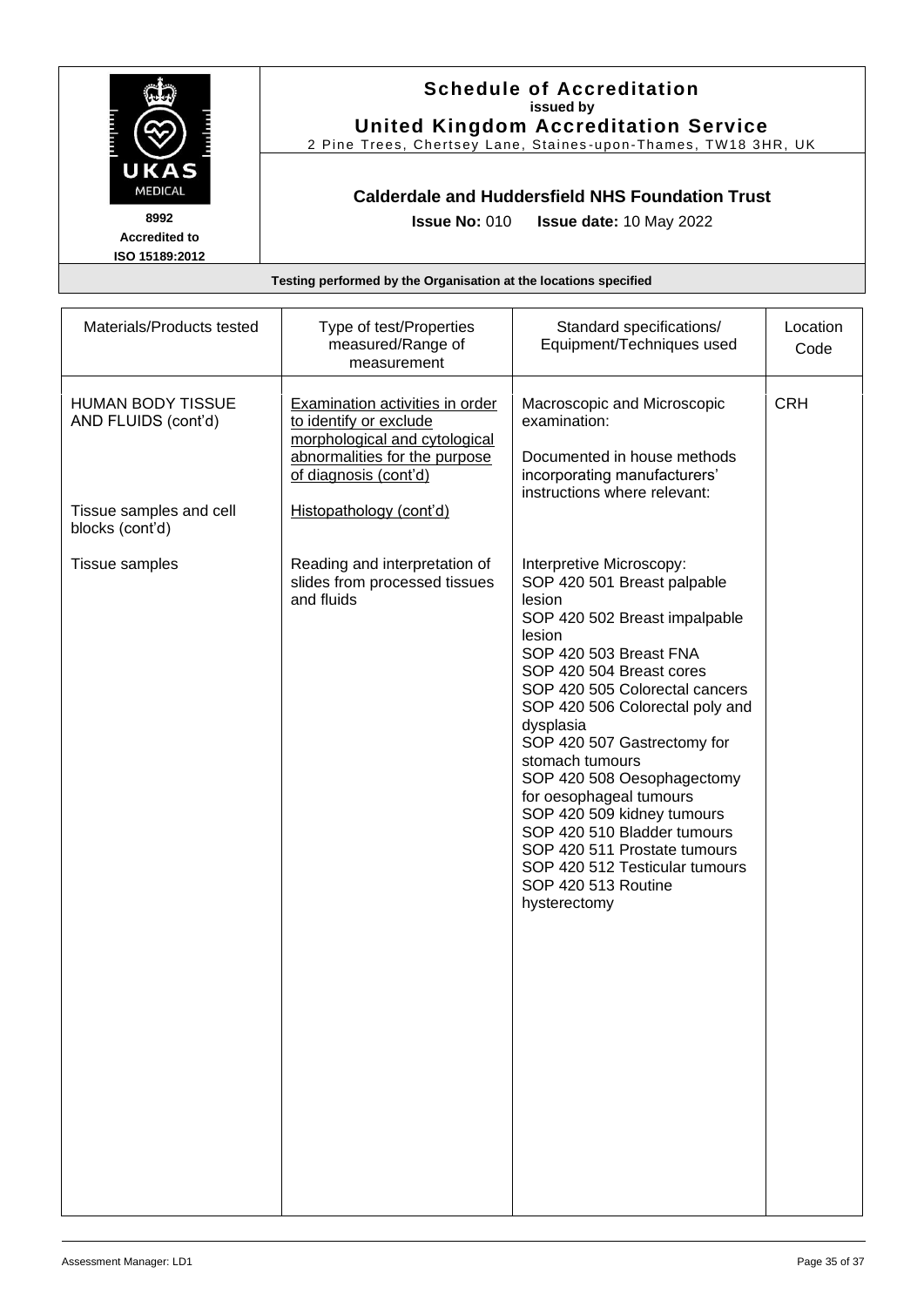|                                                                          |                                                                  | <b>Schedule of Accreditation</b><br>issued by<br><b>United Kingdom Accreditation Service</b><br>2 Pine Trees, Chertsey Lane, Staines-upon-Thames, TW18 3HR, UK |                           |
|--------------------------------------------------------------------------|------------------------------------------------------------------|----------------------------------------------------------------------------------------------------------------------------------------------------------------|---------------------------|
| UKAS<br><b>MEDICAL</b><br>8992<br><b>Accredited to</b><br>ISO 15189:2012 | <b>Issue No: 010</b>                                             | <b>Calderdale and Huddersfield NHS Foundation Trust</b><br><b>Issue date: 10 May 2022</b>                                                                      |                           |
|                                                                          | Testing performed by the Organisation at the locations specified |                                                                                                                                                                |                           |
| Materials/Products tested                                                | Type of test/Properties<br>measured/Range of                     | Standard specifications/<br>Equipment/Techniques used                                                                                                          | ∟ocation<br>$\sim$ $\sim$ |

| alonais/Troudols-loolou                         | $, \, \mu$ , po of toos froportion<br>measured/Range of<br>measurement                                                                                                                 | anaara opoomoanono,<br>Equipment/Techniques used                                                                                                                                                                                                                                                                                                                                                                                                                                                                                                                                                         | ∟∪∪นแ∪⊓<br>Code |
|-------------------------------------------------|----------------------------------------------------------------------------------------------------------------------------------------------------------------------------------------|----------------------------------------------------------------------------------------------------------------------------------------------------------------------------------------------------------------------------------------------------------------------------------------------------------------------------------------------------------------------------------------------------------------------------------------------------------------------------------------------------------------------------------------------------------------------------------------------------------|-----------------|
| <b>HUMAN BODY TISSUE</b><br>AND FLUIDS (cont'd) | <b>Examination activities in order</b><br>to identify or exclude<br>morphological and cytological<br>abnormalities for the purpose<br>of diagnosis (cont'd)<br>Histopathology (cont'd) | Macroscopic and Microscopic<br>examination:<br>Documented in house methods<br>incorporating manufacturers'<br>instructions where relevant:                                                                                                                                                                                                                                                                                                                                                                                                                                                               | <b>CRH</b>      |
| Tissue samples (cont'd)                         | Reading and interpretation of<br>slides from processed tissues<br>and fluids (cont'd)                                                                                                  | Interpretive Microscopy:<br>SOP 420 514 Hysterectomy for<br>endometrial cancer<br>SOP 420 515 Hysterectomy for<br>smooth muscle tumours<br>SOP 420 516 Cervical biopsies<br>SOP 420 517 Ovarian tumours<br>SOP 420 518 Bronchial and lung<br>biopsies for cancer<br>SOP 420 519 Lymphnodes<br>SOP 420 520 Malignant<br>melanomas<br>SOP 420 521 ER and PR scoring<br>SOP 420 522 Skin tumours<br>SOP 420 524 Thyroid cancers<br>SOP 420 525 Hepatitis C liver<br>biopsies<br>SOP 420 531 Bowel cancer<br>screening specimens<br>SOP 420 079 Her 2 testing<br>SOP 420 523 Reporting of frozen<br>sections |                 |